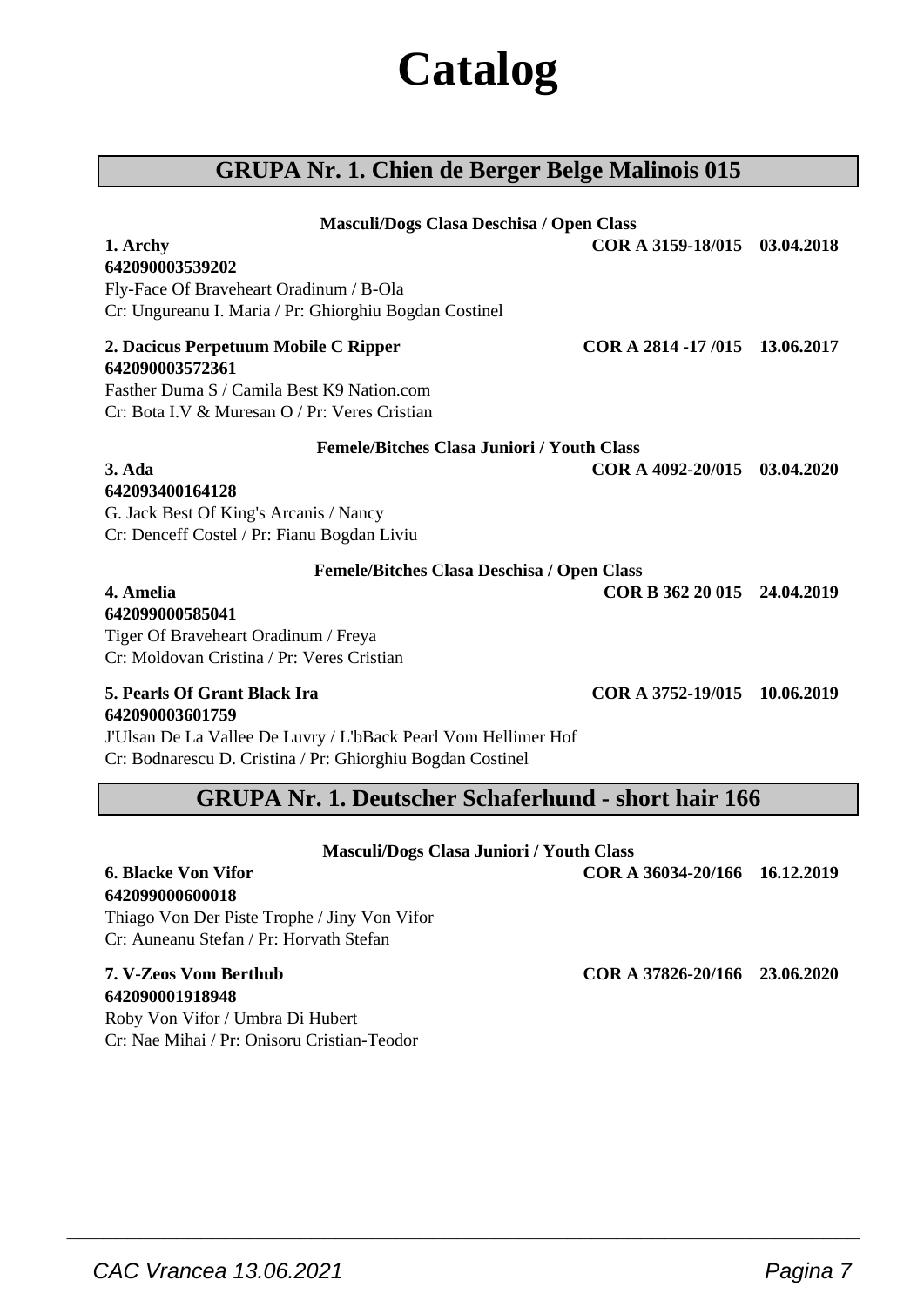**Masculi/Dogs Clasa Deschisa / Open Class**

**8. Cheno Vikar COR A 35964-20/166 30.04.2019**

**945000006149282** Dinoso Vom Eisernen Kreuz / Satoris Puma Cr: Vit Glisnik / Pr: Popescu Diana Carmen

#### **9. Nando Vom Haus Emy COR A 33309 -18/166 14.01.2018 642098201010228**

Ustinov Van Contra / Flora Vom Haus Emy Cr: Grigore Emilian / Pr: Slave Camelia

Chicko Srdce Perly Bohemie / Ela Queen Bolly Cr: Petrovici Bogdan / Pr: Petrovici Bogdan

**Femele/Bitches Clasa Juniori / Youth Class**

**10. Asla COR A 38403-21/166 06.07.2020**

#### **Femele/Bitches Clasa Deschisa / Open Class 11. Drona Von Faun Kennel COR A 34866-19/166 10.12.2018**

**642099000508382** Remus Z Jirkova Dvora / Verra De Zimbris Cr: Catalin Iordache / Pr: Catalin Iordache Catalin Iordache

### **12. Rini Darvaal COR A 36003-20/166 21.08.2019**

**642099000715979**

**688035000287644**

**642099000658531**

**64209000191327**

**642090003633134** Rene Eqidius / Jojo Darvaal Cr: Daraban Mihai Bogdan / Pr: Ambrus Norbert

### **GRUPA Nr. 1. Deutscher Schaferhund - long hair 166**

**Masculi/Dogs Clasa Intermediara / Intermediate Class**

**13. Jack Vom Storociuc COR A 36122 - 20 / 166 24.10.2019**

Krisu Von Patzenberg / Innes Von Empiere Cr: Storociuc V.Marius / Pr: Semeniuc Nicolae & Carmen

#### **Masculi/Dogs Clasa Deschisa / Open Class**

**14. Mr.Alpha Vom Fanino JR 761026 No 15.03.2019**

**15. Romano Argo COR A 35864-20/166 11.04.2019**

Ghildo' Mascar / Romano Zuleyka Cr: Sorind Dragomir / Pr: Tatuleanu Ovidiu & Dragomir Sorin

#### **Femele/Bitches Clasa Baby / Baby Class**

 $\overline{\phantom{a}}$  , and the set of the set of the set of the set of the set of the set of the set of the set of the set of the set of the set of the set of the set of the set of the set of the set of the set of the set of the s

**16. Alma COR A 38568-21/166 25.01.2021**

#### **642099000792403** Esme Von Wento Lana / Collorado Von Wento Lana Cr: Chispan Corina / Pr: Chispan Corina

Gundabad Vom Fanino / Gama Vom Fanino Cr: Filipovic A. / Pr: Volkan Altunbas

### Pagina 8 **A. Ch. Vrancea**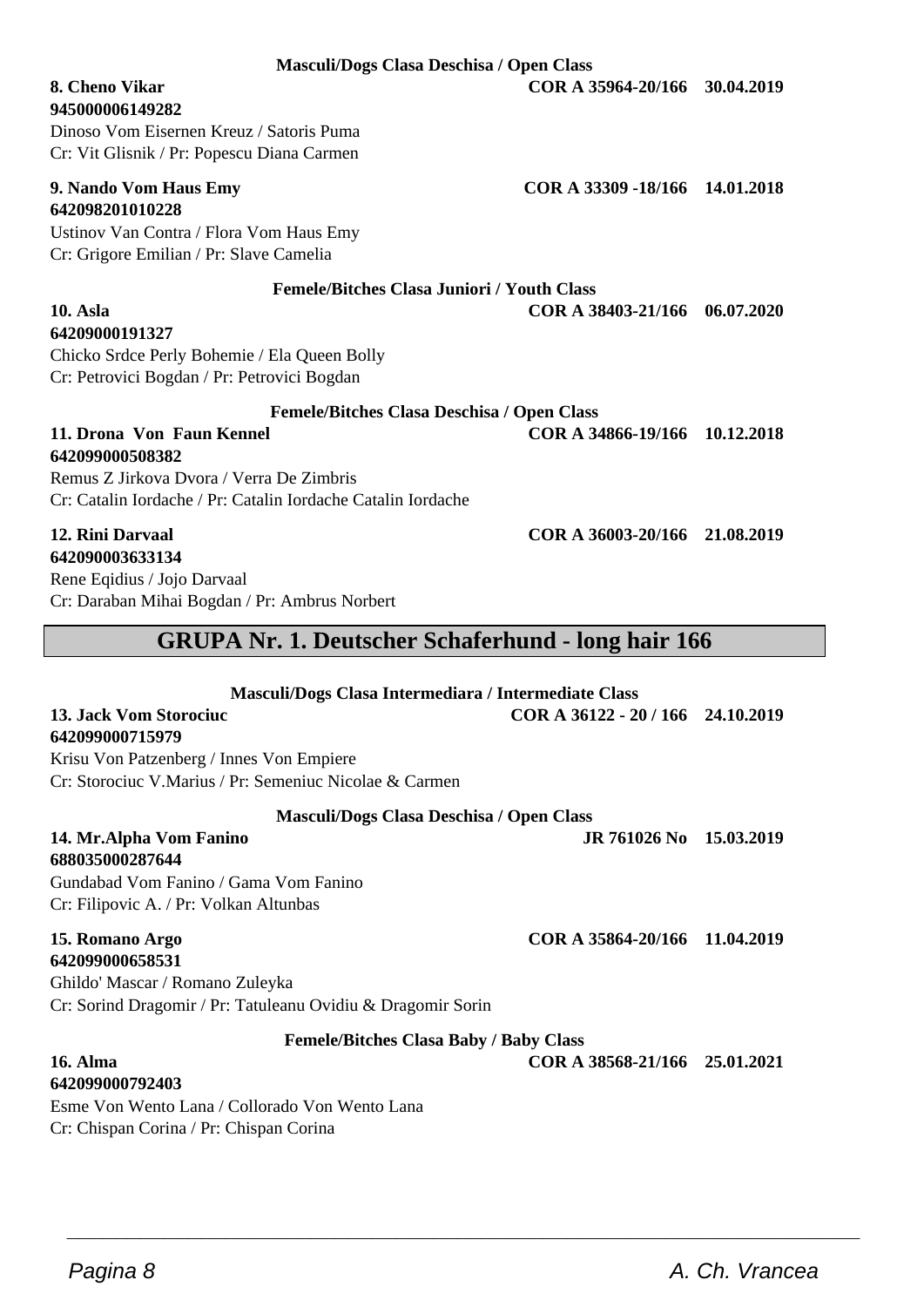### **642093400163925**

**642090003611899**

Alpin / Arya Thoryai Szepseg Cr: Nyaguly L. Sandor / Pr: Nyaguly Sandor

Cr: Wenzl Norbert / Pr: Wenzl Norbert

| 19. Wenzdob Aliz                                   | COR A 34267-19/166 18.09.2018 |  |
|----------------------------------------------------|-------------------------------|--|
| 642090003611899                                    |                               |  |
| Cando Von Wolfenwald / Wenzdob Cg Desdemona        |                               |  |
| Cr: Wenzl Norbert&Gabor&Attila / Pr: Wenzl Norbert |                               |  |
|                                                    |                               |  |

Cando Von Wolfenwald / Wenzdob Cg Desdemona

### **GRUPA Nr. 1. Collie Rough 156**

**Femele/Bitches Clasa Juniori / Youth Class 20. Angel Morning COR A 1736-20/156 01.03.2020**

**642098100240427** Alsting New Horizon / Wicani Harvest Queen

Cr: Mihuta I. Monica / Pr: Sirbu Ana

**Femele/Bitches Clasa Campioni / Champions Class**

# **990000003346009**

Ladnar Hugs'n Kisses / Nolina Lux Black Deja Vu Cr: Erika Lissai / Pr: Gradinaru Andrei & Andreea

### **GRUPA Nr. 1. Welsh Corgi Cardigan 038**

**Masculi/Dogs Clasa Campioni / Champions Class**

**22. Chocolate Black Sea Fox UKU 0362190 02.02.2018 990000000803566**

Waggerland On The Spot / Style Life O Sole Mia Cr: Kraiduba O. / Pr: Naumeniuk Anastasiia

### **GRUPA Nr. 1. Welsh Corgi Pembroke 039**

**Masculi/Dogs Clasa Juniori / Youth Class**

**23. Kronos Iz Byrshtunovogo Kraju COR A 220-21/039 06.08.2020 990000004220494**

 $\overline{\phantom{a}}$  , and the set of the set of the set of the set of the set of the set of the set of the set of the set of the set of the set of the set of the set of the set of the set of the set of the set of the set of the s

Night Keepish Fine-and-dandy / Viola Iz Byrshtunovogo Kraju Cr: Savchuk Ludmyla / Pr: Nache Liliana

**Femele/Bitches Clasa Juniori / Youth Class**

**Femele/Bitches Clasa Deschisa / Open Class 18. Wenzdob Alfa COR A 34266-19/166 18.09.2018**

**17. Danae Thoryai Szepseg COR A 36379-20/166 13.03.2020**

**21. Rineweld Uptown Girl COR A 1725-20/156 16.10.2019**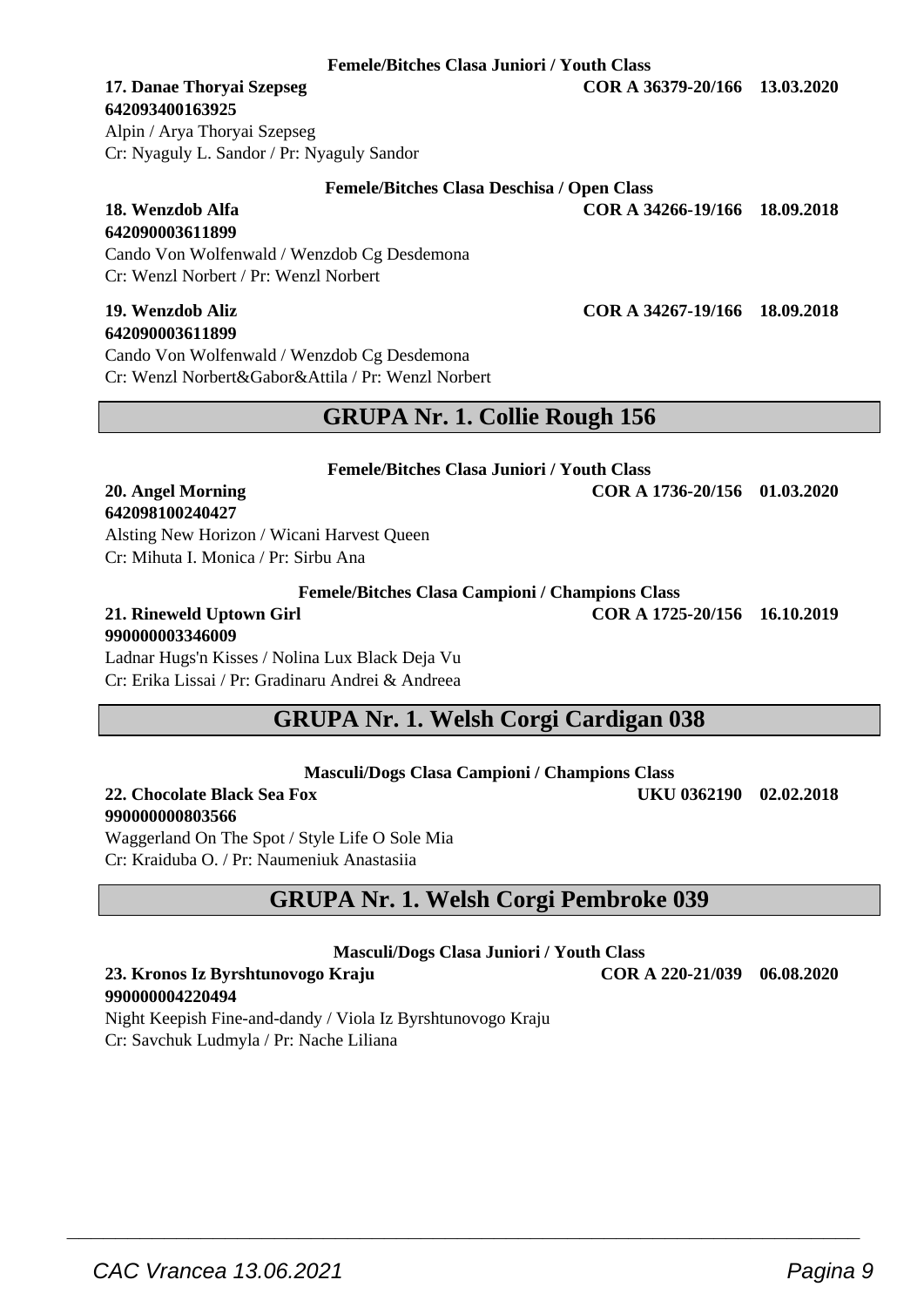Cr: Balan Gheorghe / Pr: Luca Adrian

**Masculi/Dogs Clasa Intermediara / Intermediate Class**

**642098100213858**

**642098100213837**

Malahit Nadezhdy Chester / Malahit Nadezhdy Zhanetta-Cherri Cr: Bucur Camelia / Pr: Micula Magdalena Cristina

**25. Black Sea Imperial Ffancy COR A 121-20/039 12.02.2020**

Malahit Nadezhdy Chester / Love Ly Rita Iz Branele Cr: Bucur Camelia / Pr: Nache Liliana

### **Femele/Bitches Clasa Deschisa / Open Class**

#### **26. Aleant Favourite Kitty UKU 0415677 13.03.2019 992001000212443**

Amansi Greater Art / Norvegiya Aleant Fairy Fox Cr: Shulgina Alona / Pr: Chumak Vladyslav

### **GRUPA Nr. 1. Kuvasz 054**

**Femele/Bitches Clasa Deschisa / Open Class**

**27. Ancsa COR A 630-20/054 11.11.2019**

### **642090001868824**

Verbunkos Ajandok / Borza-Parti Orseg Angi Cr: Motica Robert / Pr: Mezei Lorant

### **GRUPA Nr. 1. Ciobanesc Romanesc Carpatin 350**

| Masculi/Dogs Clasa Deschisa / Open Class          |                              |            |
|---------------------------------------------------|------------------------------|------------|
| 28. Darz De Plai Prahovean                        | COR A 4171-19/350 15.10.2018 |            |
| 642098201062850                                   |                              |            |
| Buzdugan De Plai Prahovean / Doina De Croitoru    |                              |            |
| Cr: Jilayeanu Petre Catalin / Pr: Jilayeanu Petre |                              |            |
| 29. E. Voinea De Troian                           | COR A 3834-17/350 25.05.2016 |            |
| 642098201624797                                   |                              |            |
| Voda De Troian / Catinca De Troian                |                              |            |
| Cr: Balan Gheorghe / Pr: Balan Gheorghe           |                              |            |
| 30. Zeus A Lu Voarea                              | COR B 2565-20/350            | 12.10.2019 |
| 642098201084842                                   |                              |            |
| Ursu Der Budurleni / Cleo De Ovican               |                              |            |
| Cr: Andrei Deac / Pr: Jilayeanu Petre             |                              |            |
| <b>Femele/Bitches Clasa Juniori / Youth Class</b> |                              |            |
| 31. Laica De Troian                               | COR A 4349-20/350            | 15.03.2020 |
| 642098201079069                                   |                              |            |
| Ares / Bruna De Troian                            |                              |            |

 $\overline{\phantom{a}}$  , and the set of the set of the set of the set of the set of the set of the set of the set of the set of the set of the set of the set of the set of the set of the set of the set of the set of the set of the s

**24. Black Sea Imperial Eifion COR A 112-20/039 11.02.2020**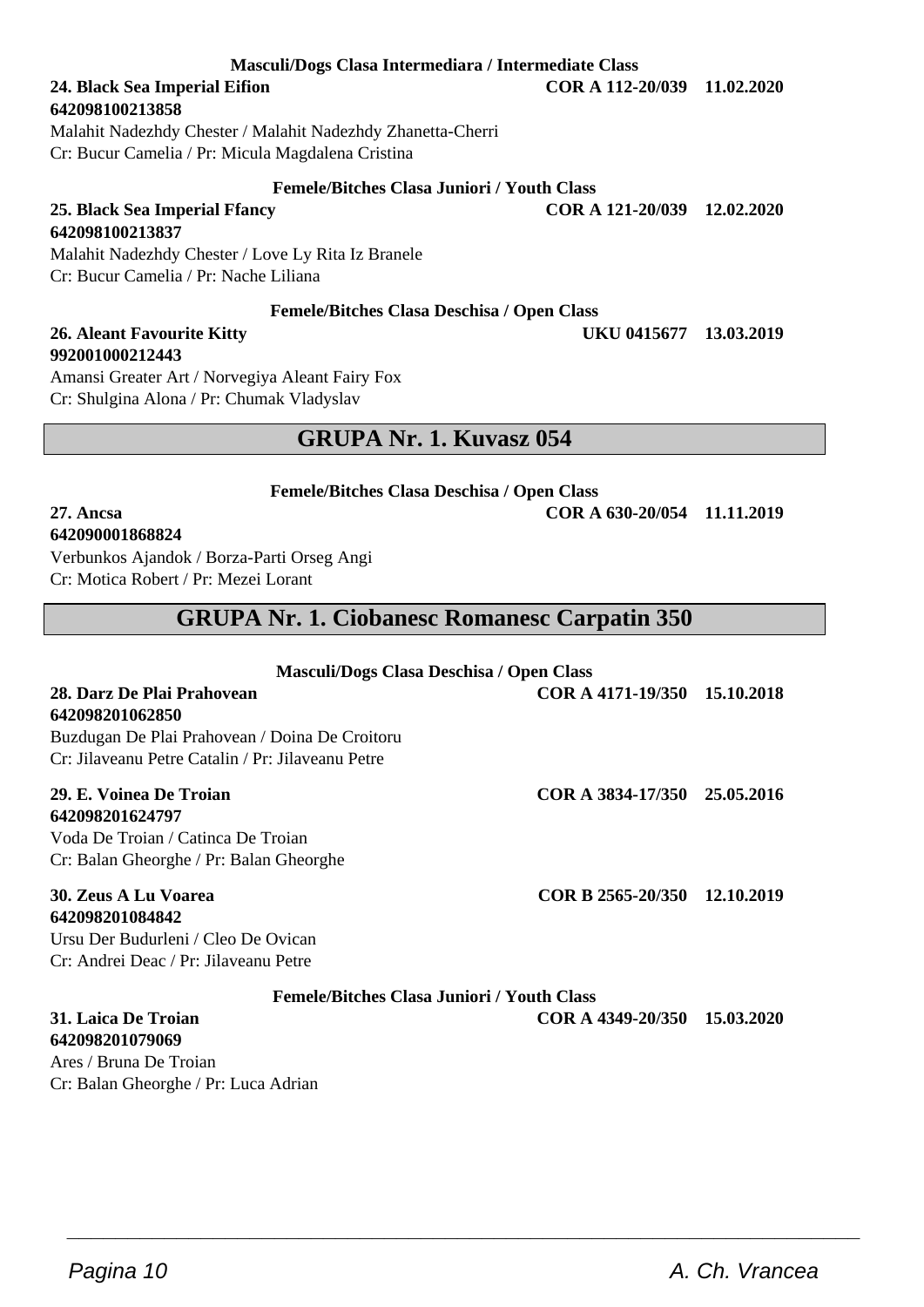#### **Femele/Bitches Clasa Deschisa / Open Class**

## **642098201084845**

Ursu Der Budurleni / Kleo De Ovican Cr: Andrei Deac / Pr: Jilaveanu Petre

### **GRUPA Nr. 1. Ciobanesc Romanesc Mioritic 349**

**33. Jar De Marian Barcun COR B 4346-20/349 02.05.2020**

### **Masculi/Dogs Clasa Juniori / Youth Class**

**642099000693529** F-Raru De Marian Barcun / Deea De Emionyx

Cr: Marian Barcun / Pr: Cazan Georgiana

**Masculi/Dogs Clasa Intermediara / Intermediate Class**

**34. Fag Jr. De Gotca COR B b 4324-20/349 13.10.2019**

**642090001847289** Grig De Gotca / Dobra De Gotca Cr: Gotca Constantin / Pr: Gotca Constantin

**Femele/Bitches Clasa Baby / Baby Class**

**35. Ilva CRM 2 20.12.2020**

### **642090001933997**

Grig De Gotca / Dobra De Gotca Cr: Gotca Constantin / Pr: Gotca Constantin

### **GRUPA Nr. 1. Ceskoslovensky Vlcak 332**

| Masculi/Dogs Clasa Deschisa / Open Class                 |                                 |                     |
|----------------------------------------------------------|---------------------------------|---------------------|
| 36. The Grey Wolf Argus                                  | PK 38702/17                     | 10.09.2017          |
| 100237000056925                                          |                                 |                     |
| Sole Mio Black Sea Wolfdog / Slovenskej Rozpravku        |                                 |                     |
| Cr: Hristina Georgieva / Pr: Ionita Ioana                |                                 |                     |
| <b>Femele/Bitches Clasa Pui / Puppy Class</b>            |                                 |                     |
| <b>37. Kiba</b>                                          | $L$ up $C.1$                    | 09.12.2020          |
| 100242000020702                                          |                                 |                     |
| Timber Spod Dumbiera / The Black Sea Wolfdog             |                                 |                     |
| Cr: Hristina Georgieva / Pr: Ionita Ioana                |                                 |                     |
| <b>Femele/Bitches Clasa Deschisa / Open Class</b>        |                                 |                     |
| 38. Heidi Drinski Vuk                                    |                                 | JR 70114 15.07.2019 |
| 688010000119260                                          |                                 |                     |
| Cryiing Wolf 1996 Crazy Tarak / Anja Almona              |                                 |                     |
| Cr: Stanic Dejan / Pr: Gogulescu Bogdan Adrian           |                                 |                     |
| <b>Femele/Bitches Clasa Campioni / Champions Class</b>   |                                 |                     |
| 39. The Black Sea Wolfdog Quendolin                      | COR A 474 - 20 / 332 03.11.2019 |                     |
| 100098100031629                                          |                                 |                     |
| Sole Mio Black Sea Wolfdog / The Black Sea Wolfdog Anouk |                                 |                     |
| Cr: Angel Stratiev / Pr: Zaharia Anamaria Iulia          |                                 |                     |

 $\overline{\phantom{a}}$  , and the set of the set of the set of the set of the set of the set of the set of the set of the set of the set of the set of the set of the set of the set of the set of the set of the set of the set of the s

**32. Zara A Lu Voarea COR B 258-20/350 12.10.2019**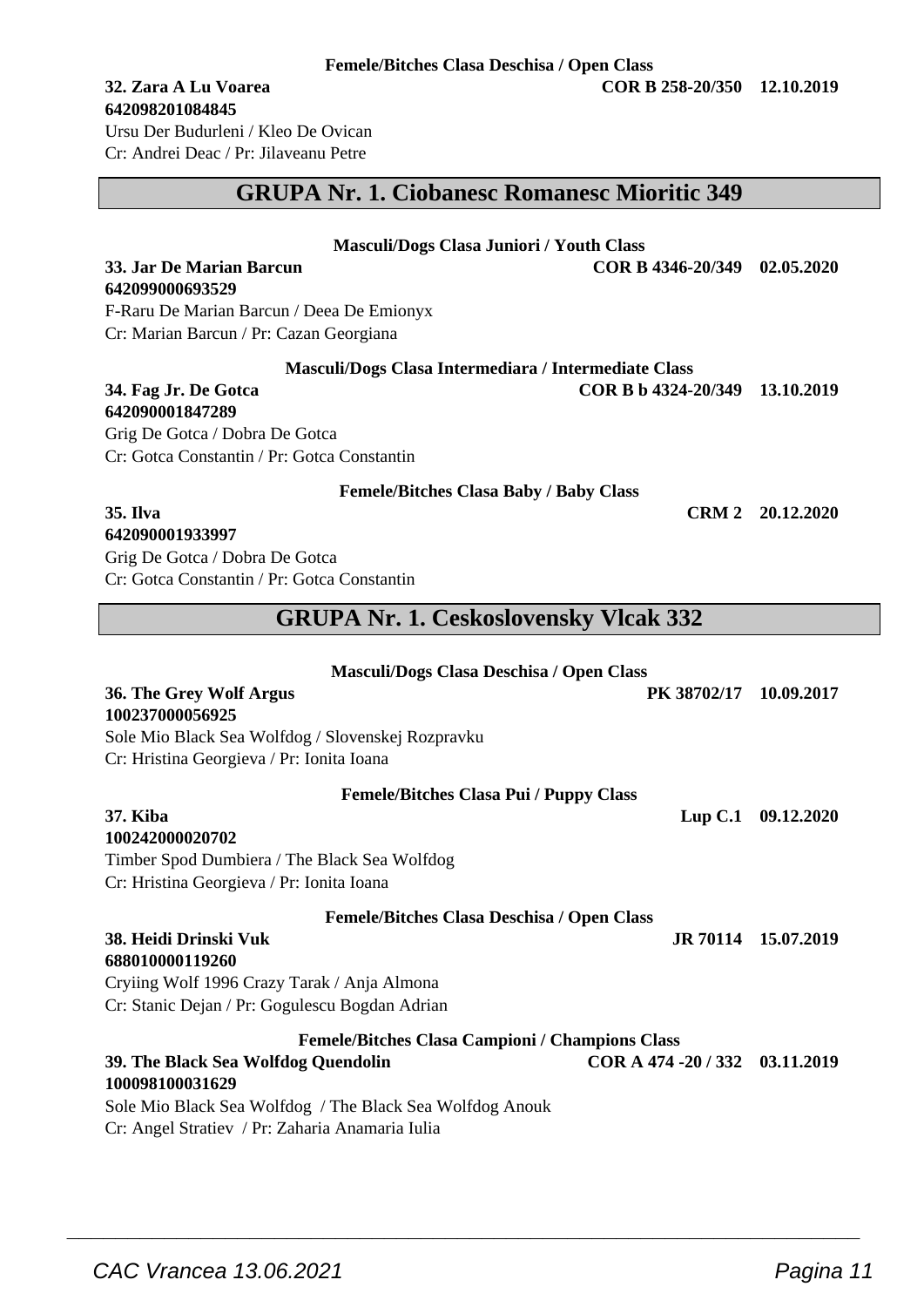### **GRUPA Nr. 1. Berger Blanc Suisse 347**

#### **Femele/Bitches Clasa Juniori / Youth Class**

**642093400163926** Lancelot White Ancilias / Tia Luna Blanca De Lupi Albi Cr: Nyaguly L. Sandor / Pr: Nyaguly Sandor

## **642090001896810**

Pablo Neve De Lupi Albi / Yris De Lupi Albi Cr: Constantin C.T. & Chetan O. / Pr: Catana Maria Raeesa

### **GRUPA Nr. 1. Australian Shepherd 342**

**Femele/Bitches Clasa Campioni / Champions Class**

#### **42. Fraytal'Divine Sharm UKU 0364549 15.07.2017 981098106272093**

Mister Jones Des Terres De Khairyaca / Mangry'S Star Angel Celebrity Cr: Cherednichenko A. / Pr: Toboltok Olena

### **GRUPA Nr. 2. Dobermann black 143**

#### **Femele/Bitches Clasa Pui / Puppy Class**

## **642093400170712**

**642099010051219**

Rellaps Electric Castel / Lulu Delnasi Del Naissus Cr: Spaller Sorin / Pr: Rusu Cristina Andreea

**Femele/Bitches Clasa Juniori / Youth Class**

#### **44. Ate Von Dobhades COR A 9888-20/143 16.05.2020**

Ataraxie 's Emil / Darielle Mytone Bo Valcone Cr: Ghinescu P.S & Gavril A.M. / Pr: Ghinescu Paul Sebastian

**Femele/Bitches Clasa Campioni / Champions Class**

**45. Darielle Mytone Bo Valcone COR A 9281-17/143 15.06.2017**

**642099000382237** Mythos Del Riobianco / Corra Bo Valcone Cr: Vilcu Cristian / Pr: Ghinescu Paul Sebastian

### **GRUPA Nr. 2. Riesenschnauzer black 181**

**Masculi/Dogs Clasa Juniori / Youth Class**

 $\overline{\phantom{a}}$  , and the set of the set of the set of the set of the set of the set of the set of the set of the set of the set of the set of the set of the set of the set of the set of the set of the set of the set of the s

**46. Gloris Limited Edition RKF 6031620 12.09.2020 64311080043549**

Gloris Helios / Gloris Toskana Cr: Seliverstova A. / Pr: Marton Imola & Geza

Pagina 12 **A. Ch. Vrancea** 

**43. Rellaps Ziva COR A 9963-21/143 27.10.2020**

**41. Nice Lara De Lupi Albi COR A 392-20/347 07.05.2020**

**40. Chicca Thoryai Szepseg COR A 321-20/347 03.03.2020**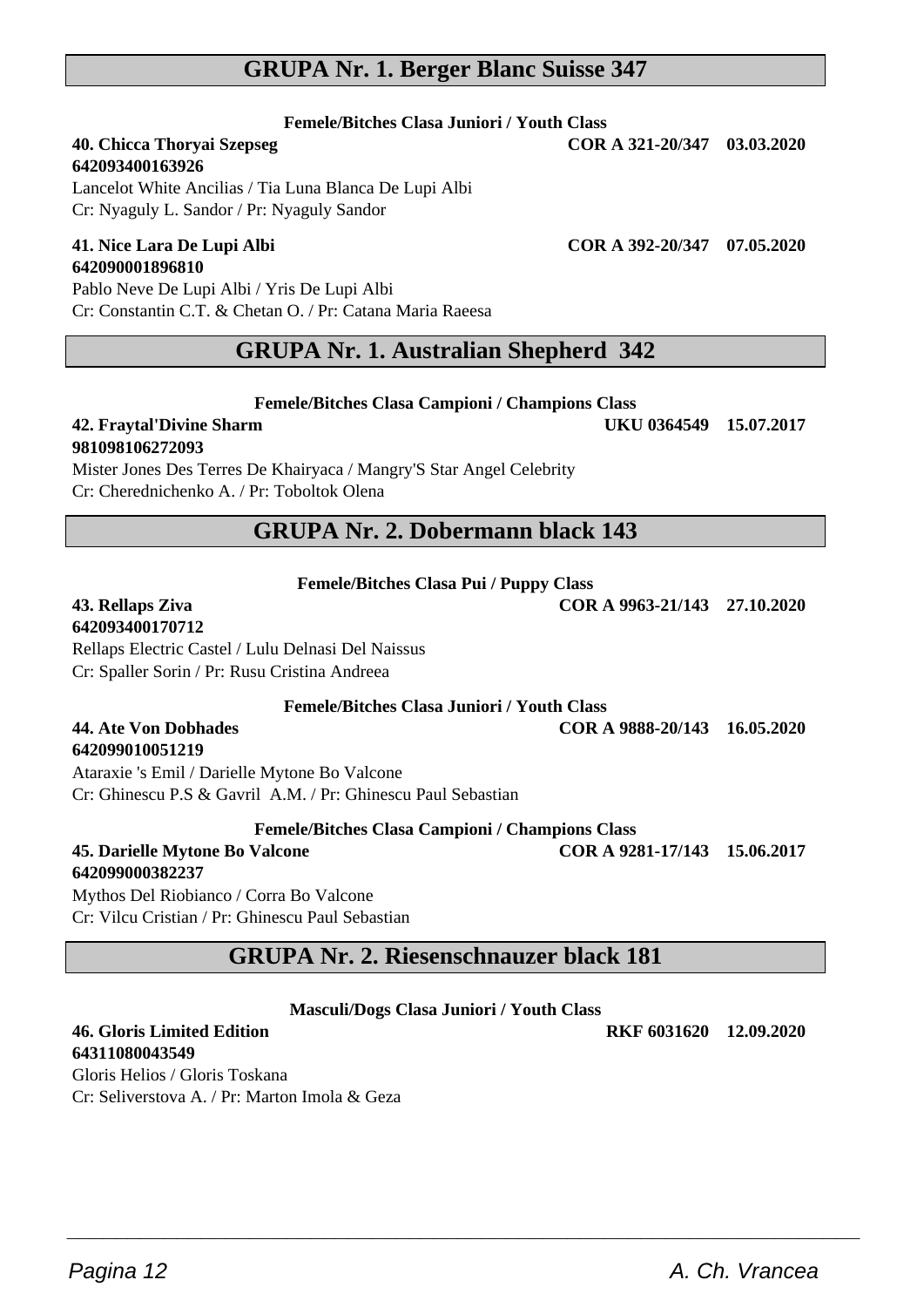#### **Femele/Bitches Clasa Deschisa / Open Class**

#### **47. Ravenheart Mistery Follow Your Faith COR A 4280-20/181 28.11.2019 642093400160493**

Gently Born Obsession Point / Ravenheart Mistery A Dream Come True Cr: Marton Imola&Geza / Pr: Marton Imola & Geza

### **GRUPA Nr. 2. Zwergschnauzer black & silver 183**

#### **Masculi/Dogs Clasa Juniori / Youth Class**

**48. Bright Moon Psiqon COR A 2005-20/183 15.03.2020**

#### Elegant Dzikie Pola / House Iris Emotion Klara Cr: Simionca Ionel / Pr: Ciolan Ludmila Bianca

#### **49. Soldier Of Fortune Helloween COR A 2029-20/183 07.09.2019 616093900997835** Repitition's Crusader / Wild Rush's Cherry Blossoms

**642099000726261**

Cr: Malmon Dariusz / Pr: Nedelcu Liviu

#### **Femele/Bitches Clasa Juniori / Youth Class**

#### **50. House Iris Maya - Aruna COR A 2016-20/183 03.05.2020 642099000753984**

Repitition 's Shogun / House Iris Dreya Cr: Nedelcu Liviu / Pr: Nedelcu Liviu & Cercel Adelina

### **GRUPA Nr. 2. Cane Corso Italiano 343**

### **Masculi/Dogs Clasa Pui / Puppy Class 51. Abelardo Red Dogs Champions COR A 9148-21/343 26.10.2020 642094100177690** H-Primus Nobile Corso Di Mogosoaia / Fatima Nobile Corso Di Mogosoaia Cr: Puscasu Adrian Ionut / Pr: Puscasu Adrian Ionut **52. Vision Of Mind Gem CANE C 2 15.11.2020 643093300190768** Star Karuna Know How / Bardi Cardinale Iz Madridskogo Dvora Cr: Diana Kozhevnikova Aleksandrovna / Pr: Berbecaru Ovidiu **Masculi/Dogs Clasa Juniori / Youth Class 53. Gibson COR A 8272-20/343 10.03.2020 642090003616016** Boris Ivoni Imperial / Lexa Axel House Kennel Cr: Pop Cristian Dan / Pr: Vancsa Robert **Masculi/Dogs Clasa Campioni / Champions Class 54. Diablo Custodi Della Quercia COR A 6978-19/343 29.10.2018 642098000589484**

 $\overline{\phantom{a}}$  , and the set of the set of the set of the set of the set of the set of the set of the set of the set of the set of the set of the set of the set of the set of the set of the set of the set of the set of the s

Giaccherini Del Dyrium / Cuba Imperial Moloss Cr: Mandra I. & Marcu. S / Pr: Cazan Georgiana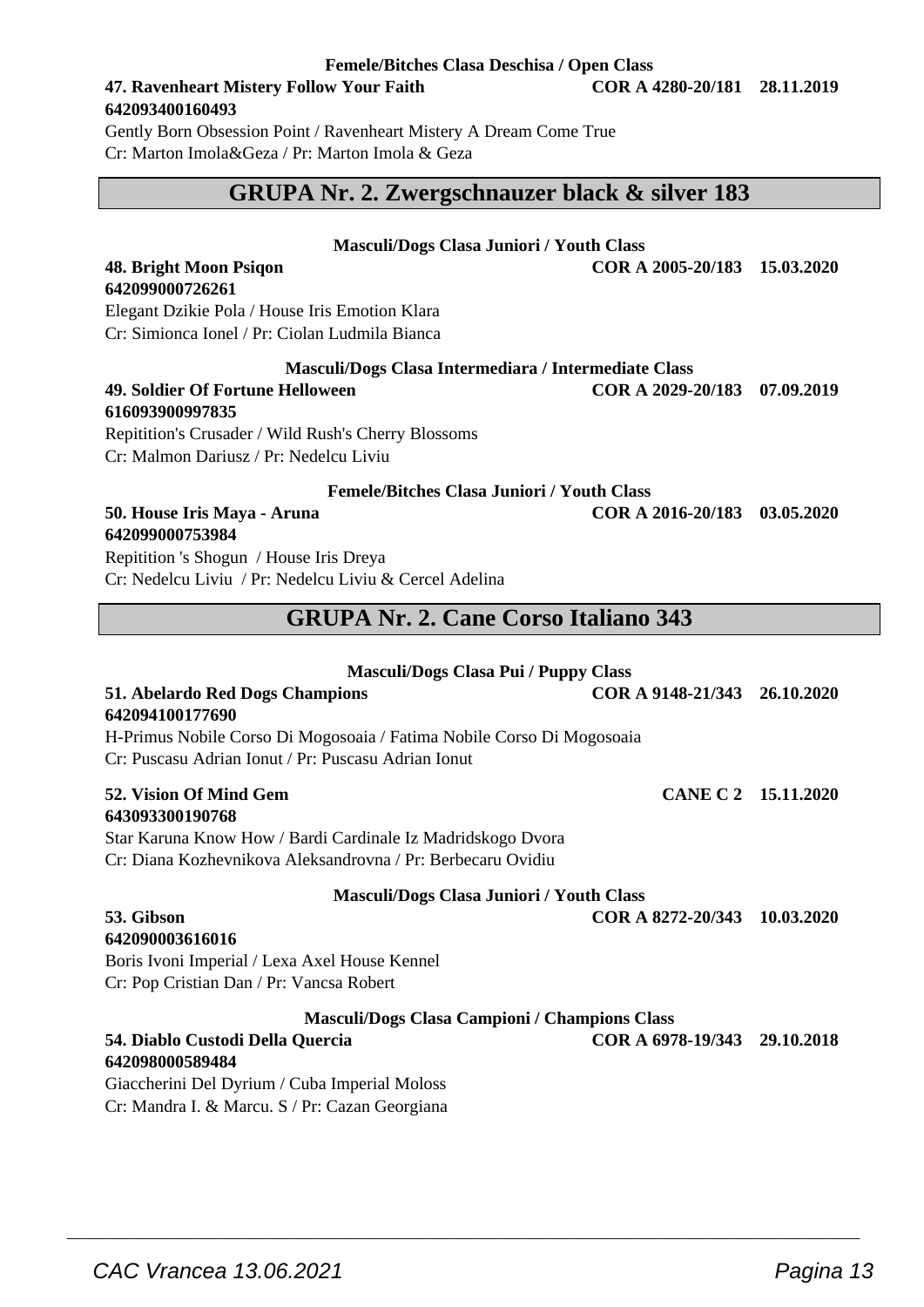**Femele/Bitches Clasa Pui / Puppy Class 55. Cora Black Angle's Eye COR A 9109-21/343 24.10.2020**

### **642090003601833**

Rothorm Jy Dream Don't Say A Word / Ara Black Angel's Eye Cr: Mera Vintan Ioana Alexandra / Pr: Petrea Mara Nicoleta

#### **Femele/Bitches Clasa Juniori / Youth Class 56. Olimpius Pride Puma COR A 9348-2/343 08.07.2020**

**643094100689052** Tator Ekslibris Imagine Olimpius Pride / Olimpius Pride Euphoria Cr: Churakova Daria / Pr: Pintilie Lucian

#### **57. Yasmina Della Vale Degli Orsi Ali COR A 8848-20/343 21.06.2020 642099010024263**

Xaver Della Vale Degli Orsi Ali / Prisca Della Vale Degli Orsi Ali Cr: Ali Denis / Pr: Ali Denis

#### **Femele/Bitches Clasa Intermediara / Intermediate Class 58. Yazell Della Dea Dei Corsi COR A 7747-20/343 01.09.2019**

**642090001867515** Kilroy / Niky Thousand Patata Andraxgold Cr: Paun M.I. & M.G. / Pr: Paun M.I. & M.G.

**Femele/Bitches Clasa Deschisa / Open Class**

## **642090003641114**

Don Corleone De Bella Corso / Chocolate Cr: Toderica Mircea / Pr: Toderica Mircea

### **GRUPA Nr. 2. Dogo Argentino 292**

**Masculi/Dogs Clasa Campioni / Champions Class**

**60. Pablo Segundo Di Casa Nardini COR A 1570-20/292 18.08.2019 250268723011607** Tucuman De Vianini / Maleva Di Casa Nardini

Cr: M.Nardini Mattia / Pr: Ignea Alin

**Femele/Bitches Clasa Juniori / Youth Class**

**61. Cindy COR A 1617-20/292 28.03.2020**

### **642098201109115**

Nestor El Pinguino D'Tomas Box / Dahlia Cr: Podariu Marius / Pr: Podariu Marius

### **GRUPA Nr. 2. Dogue de Bordeaux 116**

#### **Femele/Bitches Clasa Intermediara / Intermediate Class**

 $\overline{\phantom{a}}$  , and the set of the set of the set of the set of the set of the set of the set of the set of the set of the set of the set of the set of the set of the set of the set of the set of the set of the set of the s

**804038000998736**

Artemiziz Zhamal / Arteiziz Itsy-Bitsy Cr: Korobko Iryna / Pr: Korobko Iryna

**59. Rona De Bella Corso COR A 7994-20/343 14.02.2020**

**62. Arwen Fata Morgana UKU 0452957 09.10.2019**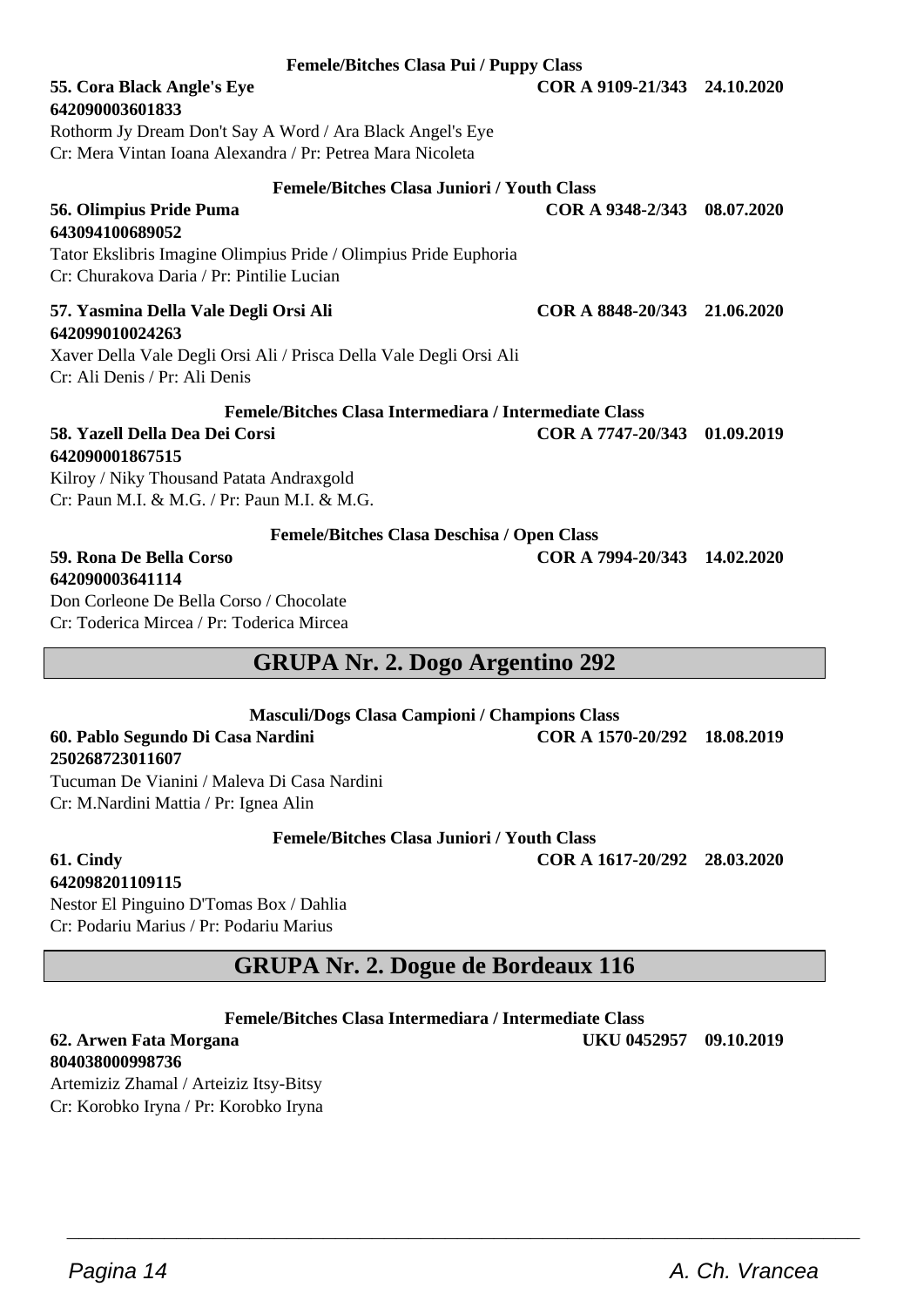### **GRUPA Nr. 2. Deutscher Boxer fawn 144**

| Masculi/Dogs Clasa Deschisa / Open Class<br>63. Arthur Von Schomlenmarkt                                     | COR A 4272-19/144 16.08.2018 |  |
|--------------------------------------------------------------------------------------------------------------|------------------------------|--|
| 642090001791809                                                                                              |                              |  |
| Rus La Fler Capo Di Tuti Capi / Vera Von Der Burg Singidunum<br>Cr: Luka Laszla / Pr: Stanescu Bogdan Florin |                              |  |
| Femele/Bitches Clasa Intermediara / Intermediate Class                                                       |                              |  |
| 64. Bonny Von Schomlenmarkt                                                                                  | COR A 4422-20/144 15.02.2020 |  |
| 642099000684340                                                                                              |                              |  |
| Di Casa Dei Iola Monet / Alice Von Schomlenmarkt                                                             |                              |  |
| Cr: Stanescu Bogdan / Pr: Stanescu Bogdan Florin                                                             |                              |  |
| <b>Femele/Bitches Clasa Deschisa / Open Class</b>                                                            |                              |  |
| 65. New Gold Box Ohanna                                                                                      | COR A 4153-18/144 09.10.2017 |  |
| 642099000507912                                                                                              |                              |  |
| New Gold Box Indigo / Amarige                                                                                |                              |  |
| Cr: Peaha Andreea / Pr: Peaha Andreea                                                                        |                              |  |
| <b>GRUPA Nr. 2. Deutscher Boxer brindle 144</b>                                                              |                              |  |
|                                                                                                              |                              |  |
| <b>Masculi/Dogs Clasa Juniori / Youth Class</b>                                                              |                              |  |
| 66. El Harvey De Morogan                                                                                     | COR A 4453-20/144 10.03.2020 |  |
| 642093400166008                                                                                              |                              |  |
| Yes Triumph / Urania Triumph                                                                                 |                              |  |
| Cr: Morogan Leonard & Lucia / Pr: Morogan Leonard                                                            |                              |  |
| <b>Femele/Bitches Clasa Juniori / Youth Class</b>                                                            |                              |  |
| 67. Carines Garo Box                                                                                         | COR A 4436-20/144 15.07.2020 |  |
| 642093400173572                                                                                              |                              |  |
| Galahad Ade Box / Ada Garo Box                                                                               |                              |  |

Cr: Crisan P. Iulia / Pr: Coman Marian

#### **68. Pani Triumph COR A 4488-20/144 26.06.2020 642099000741792**

Que Cest Beaut Triumph / Ximena Triumph Cr: Diplan Adrian / Pr: Stanescu Bogdan Florin

### **GRUPA Nr. 2. Deutsche Dogge fawn, brindle 235**

**Femele/Bitches Clasa Juniori / Youth Class**

 $\overline{\phantom{a}}$  , and the set of the set of the set of the set of the set of the set of the set of the set of the set of the set of the set of the set of the set of the set of the set of the set of the set of the set of the s

**69. Rhea Silva De Brandels LOE 2528361 24.07.2020**

**941000025794080** Majeranek Z Kuzni Napoleonskiej / Sashimi Sanfanger Cr: Galdon Pablo Soriano / Pr: Timpau Loli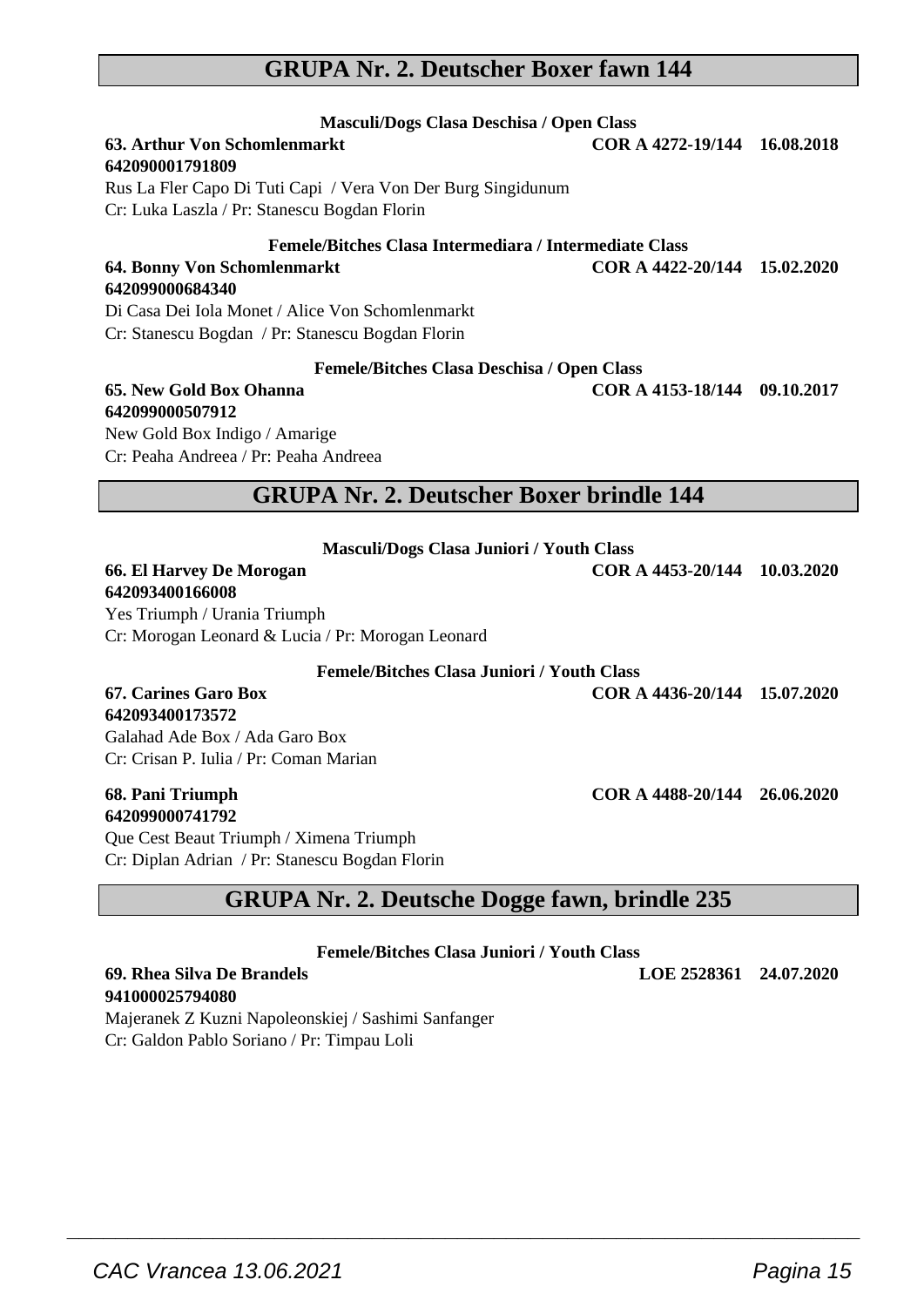### **GRUPA Nr. 2. Deutsche Dogge black, harlequin 235**

**Masculi/Dogs Clasa Deschisa / Open Class 70. Jaime De Alexoana COR A 3249-20/235 12.04.2019**

| Puerto Rico De Alexoana / Diosa De Hoalai<br>Cr: Guzei Alexandra / Pr: Guzei Alexandra & Tepes Focsa Romeo |                               |            |
|------------------------------------------------------------------------------------------------------------|-------------------------------|------------|
| <b>GRUPA Nr. 2. Rottweiler 147</b>                                                                         |                               |            |
| Masculi/Dogs Clasa Intermediara / Intermediate Class                                                       |                               |            |
| 71. Trust In My Eyes Caius<br>642099000721244                                                              | COR A 17787-20/147            | 10.01.2020 |
| Dzomba V Haus Drazic / Trust In My Eyes Winter                                                             |                               |            |
| Cr: Pop Liviu / Pr: Nedelcu Daniel                                                                         |                               |            |
| Masculi/Dogs Clasa Deschisa / Open Class                                                                   |                               |            |
| 72. Athos Aventador Power Rott Guard Dnk<br>642099000457964                                                | COR A 16309-17/147            | 23.05.2017 |
| Kim Vonguard Gdi / Candy Trust And Power<br>Cr: Nicolae Dona / Pr: Dona Nicolae                            |                               |            |
| 73. Hugo Von Der Rottromulus<br>642094100153647                                                            | COR A 17064-19/147 17.10.2018 |            |
| Rumo Von Der Fischermuhle / Bijoux Von Der Rottromulus<br>Cr: Adrian Bojan / Pr: Bojan Adrian              |                               |            |
| <b>Masculi/Dogs Clasa Munca / Working Class</b>                                                            |                               |            |
| <b>74. Gyno Von Der Rottromulus</b><br>642098201018850                                                     | COR A 16890-18/147 23.05.2018 |            |
| Boom Vom Cherniy Kumir / Blondy Von Der Rottromulus<br>Cr: Adrian Bojan / Pr: Bojan Adrian                 |                               |            |
| <b>Femele/Bitches Clasa Pui / Puppy Class</b>                                                              |                               |            |
| 75. U Zen Of Kay House<br>642099000659748                                                                  | COR A 18015-21/147            | 16.10.2020 |
| Trust In My Eyes War / Rott-Vick Oxi                                                                       |                               |            |
| Cr: Calcev Florica / Pr: Coman Adrian                                                                      |                               |            |
| <b>Femele/Bitches Clasa Juniori / Youth Class</b>                                                          |                               |            |
| 76. Eleonora Vom Hause Oma<br>642098201109840                                                              | COR A 17624-20/147 15.02.2020 |            |
| Zorro Kao Bumbarin / Arizona Kao Bumbarin<br>Cr: Gagyi Csaba / Pr: Gagyi Csaba                             |                               |            |
| 77. Lyra Vom Haus Flo<br>642090001816469                                                                   | COR A 17672-20/147 19.02.2020 |            |
| Varus Von Der Bleichstrasse / Dasha Vom Haus Flo<br>Cr: Ion Florin / Pr: Ion Florin                        |                               |            |

 $\overline{\phantom{a}}$  , and the set of the set of the set of the set of the set of the set of the set of the set of the set of the set of the set of the set of the set of the set of the set of the set of the set of the set of the s

**642093400151235**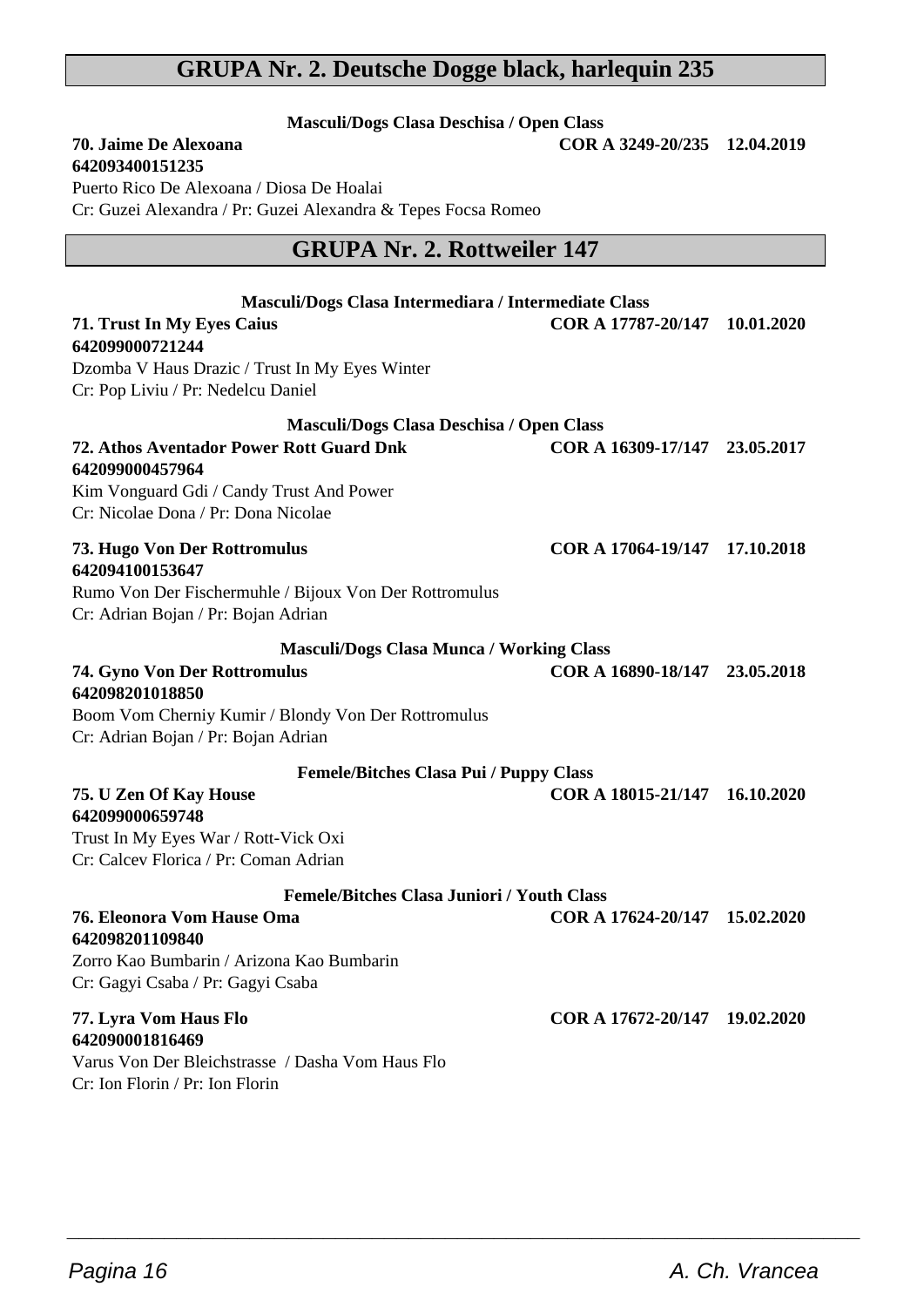**Femele/Bitches Clasa Intermediara / Intermediate Class**

#### **78. Diva Vom Aruncus Tal SLR RW - 003781 17.06.2019 705035000024095**

Vito Vom Kressbach / Cora Vom Aruncus Tal Cr: Nata / Pr: Ion Florin

#### **Femele/Bitches Clasa Deschisa / Open Class**

**79. Newa Vom Hause Matterhorn LOF 96933/13452 07.07.2017 250268501356126** Vitus Vom Hause Neubrand / Ida Von Der Muhlbacstrasse

Cr: Joubin Emmanuel / Pr: Ion Florin

#### **Femele/Bitches Clasa Munca / Working Class**

#### **80. Gala Von Der Rottromulus COR A 16892-18/147 23.05.2018 642098201018849**

Boom Vom Cherniy Kumir / Blondy Von Der Rottromulus Cr: Adrian Bojan / Pr: Bojan Adrian

### **GRUPA Nr. 2. Bullmastiff 157**

### **Femele/Bitches Clasa Deschisa / Open Class 81. Apophe'Oz Akemi Dynasty Of N'Asteri UKU 0441148 16.03.2019 643094800096345**

Gravaris Antaris / Apophe'Oz Sakura No Hana Cr: Zaychenko O.V. / Pr: Dudnyk N.M.

## **642090000169197**

Mauro Sangue Divino / Cadbury Cr: Vesa Edwin &marek / Pr: Lukacs A.Alina

### **GRUPA Nr. 2. Newfoudland 050**

| Masculi/Dogs Clasa Intermediara / Intermediate Class |                              |  |
|------------------------------------------------------|------------------------------|--|
| 83. Apollo Roval Black Bears                         | COR A 1286-20/050 08.11.2019 |  |

**642098201794118** Erdoalji Lexus / Dark Shadows Of Hungary Bella

Cr: Dumitrescu Marta / Pr: Damokos Hajnalka

#### **Masculi/Dogs Clasa Campioni / Champions Class**

**84. Chronos Of Sweet Dark Caramel COR A 1139-17/050 23.02.2017 642093400115674**

 $\overline{\phantom{a}}$  , and the set of the set of the set of the set of the set of the set of the set of the set of the set of the set of the set of the set of the set of the set of the set of the set of the set of the set of the s

King Of Helluland Everything Will Begin / Assis Of Sweet Dark Caramelk Cr: Silvas Alexandra / Pr: Piper Iacob Catalin

**82. Daisy Vesbulls COR A 1283-19/157 29.03.2019**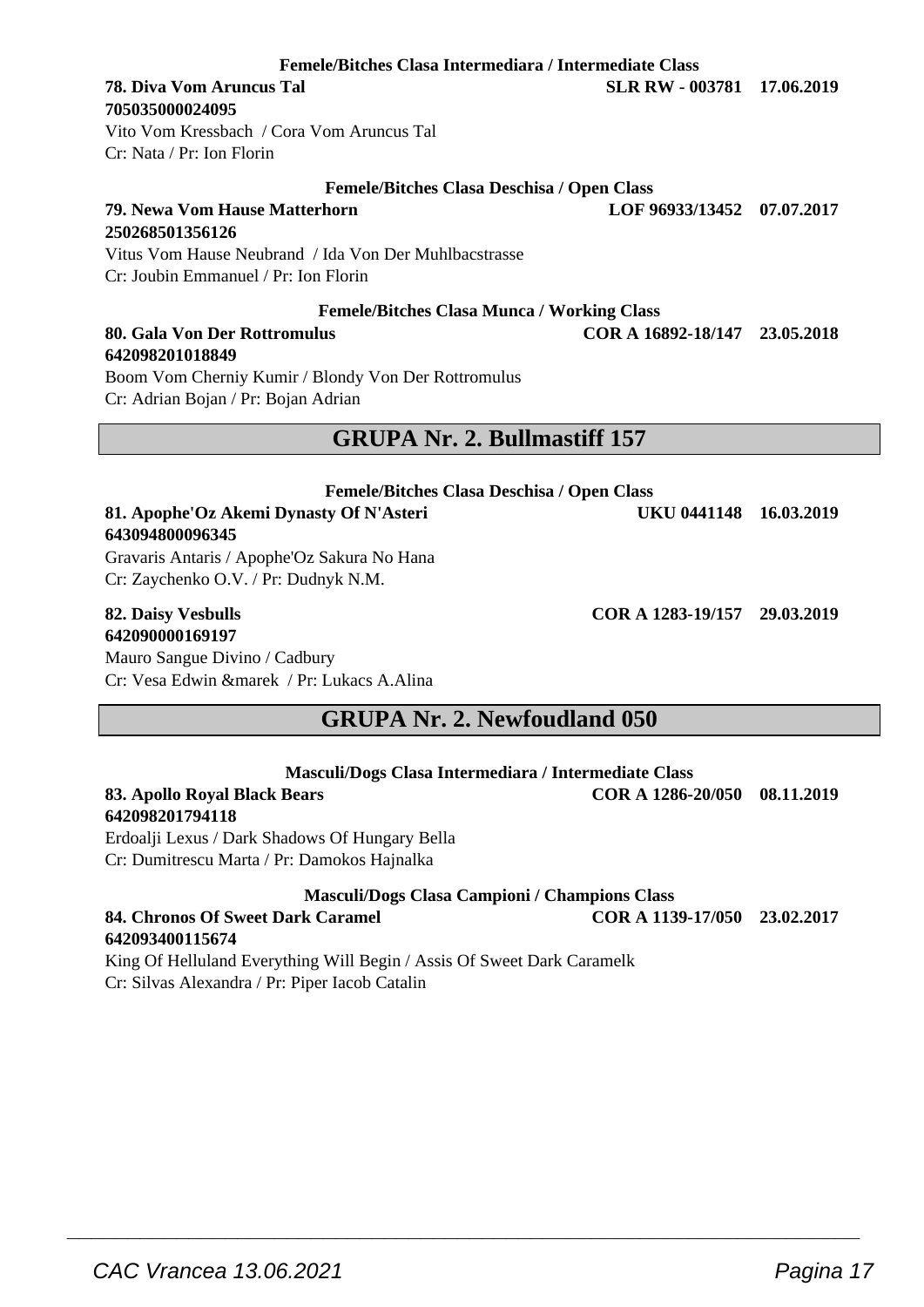### **GRUPA Nr. 2. Kavkazskaia Ovtcharka 328**

| <b>Masculi/Dogs Clasa Baby / Baby Class</b>                                                                                                                                 |                               |            |
|-----------------------------------------------------------------------------------------------------------------------------------------------------------------------------|-------------------------------|------------|
| 85. Amir Caucasian Kingdom<br>642090001954411                                                                                                                               | CAUCAZ 2 13.02.2021           |            |
| Naf Hat Iz Gohrana / Laika<br>Cr: Shoniya G G / Pr: Andrei Tudor                                                                                                            |                               |            |
| Masculi/Dogs Clasa Juniori / Youth Class                                                                                                                                    |                               |            |
| 86. Bairak Azskas Argus<br>643094800119540                                                                                                                                  | RKF 5893956 21.04.2020        |            |
| Baskoi Zver Chagrai / Bairak Azskas Kalina<br>Cr: Zudina L.v / Pr: Boerescu Andy Sorin                                                                                      |                               |            |
| Masculi/Dogs Clasa Intermediara / Intermediate Class                                                                                                                        |                               |            |
| <b>87. Uran</b><br>642090001850471<br>Sormovskaya Zarya Idealny Shtorm / Bella<br>Cr: Sabie R. Adrian / Pr: Fulea Valeriu                                                   | COR A 11954-20/328 30.07.2019 |            |
| Masculi/Dogs Clasa Deschisa / Open Class                                                                                                                                    |                               |            |
| 88. Emir Dracula Castle Kennel<br>642090003603477<br>Sokrovisha Valkirii Mudry / Garmonia Caucaz De Neamt<br>Cr: Ilis Romeo & Alexandra Teodora / Pr: Ciobanu Vasile Livius | COR A 10727-18/328 01.04.2018 |            |
| 89. Nero De Cazasu<br>642090001068376<br>Nadezhniy Drug Dour Don / Alfa De Brailita<br>Cr: Maruleanu Dobrica / Pr: Maruleanu Dobrica                                        | COR A 12524-20/328 13.06.2017 |            |
| 90. Ural De Valcu<br>642098100211780<br>Orhan Batukhan De Valcu / Petra De Valcu<br>Cr: Valcu Alin / Pr: Andrei Tudor                                                       | COR A 11492-19/328 20.02.2019 |            |
| Masculi/Dogs Clasa Campioni / Champions Class                                                                                                                               |                               |            |
| 91. Dracula Dracula Castle Kennel<br>642093400126633<br>Sokrovisha Valkirii Mudry / Athena<br>Cr: Ilis Romeo Cristian / Pr: Ilis Alexandra Teodora                          | COR A 10295-18/328            | 05.11.2017 |
| <b>Femele/Bitches Clasa Pui / Puppy Class</b>                                                                                                                               |                               |            |
| 92. Felda<br>642093400159056<br>Kalif Transylvania Giant / Kazah Kiralya Nagira<br>Cr: Cocian Dorel / Pr: Lungu Daniel Petrut                                               | COR A 12914-21/328 15.11.2020 |            |

 $\overline{\phantom{a}}$  , and the set of the set of the set of the set of the set of the set of the set of the set of the set of the set of the set of the set of the set of the set of the set of the set of the set of the set of the s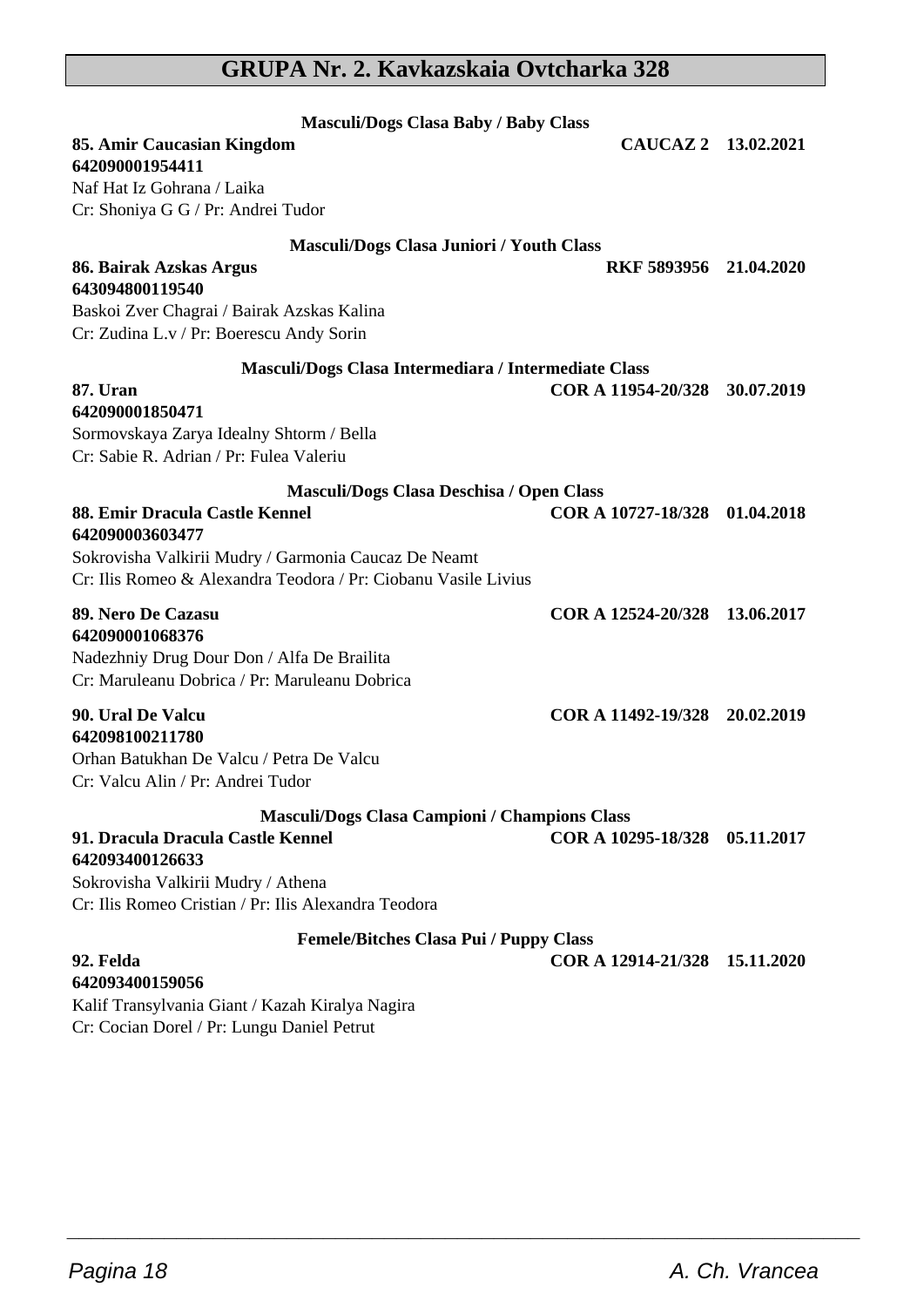| 64209900073381<br>Novac De Cazasu / Nistor Caucaz Gretty<br>Cr: Panaet Nela Daniela / Pr: Panaet Nela-Daniela                                                                                     |                               |                     |
|---------------------------------------------------------------------------------------------------------------------------------------------------------------------------------------------------|-------------------------------|---------------------|
| 94. Daisey Gorun Caucaz Kennel<br>642090001892031<br>Bairak Azskas Pahom / Briseis Gorun Caucaz Kennel<br>Cr: Serban Sorin / Pr: Popa Florinel                                                    | COR A 12245-20/328 15.01.2020 |                     |
| 95. Olya De Brailita<br>642099010053409<br>Bairak Azskas Pahom / Uzma De Brailita<br>Cr: Dogaru Valentin / Pr: Dogaru Valentin                                                                    | COR A 12301-20/328 17.01.2020 |                     |
| 96. Zaraza De Brailita<br>642099010064803<br>Enan De Brailita / Ulpia De Brailita<br>Cr: Dogaru Valentin / Pr: Dogaru Valentin                                                                    | COR A 12853-21/328 24.08.2020 |                     |
| Femele/Bitches Clasa Intermediara / Intermediate Class<br>97. Osirya De Brailita                                                                                                                  | COR A 12303-20/328 17.01.2020 |                     |
| 642099010053417<br>Bairak Azskas Pahom / Uzma De Brailita<br>Cr: Dogaru Valentin / Pr: Andrei Tudor                                                                                               |                               |                     |
| <b>Femele/Bitches Clasa Campioni / Champions Class</b><br>98. Dyly Star Brianna<br>642090000895526<br>Akbar De Valeni / Daria Mica De Casa Soimus<br>Cr: Soverth Adrian / Pr: Ilis Romeo Cristian | COR A 8789-16/328 25.02.2016  |                     |
| <b>GRUPA Nr. 2. Sredneasiatskaia Ovtcharka 335</b>                                                                                                                                                |                               |                     |
| <b>Masculi/Dogs Clasa Baby / Baby Class</b><br>99. Thyson<br>64209100180524<br>Avtoritet Dogs Zhigan Jackpot / Fame Oktopod Kennel<br>Cr: Claudiu Marian / Pr: Molnar Valentin                    |                               | Asia C 1 04.01.2021 |
| <b>Masculi/Dogs Clasa Pui / Puppy Class</b>                                                                                                                                                       |                               |                     |
| 100. Dacic Guardian Hades<br>642099000765010<br>L'Khan Accamarra / Dacic Guardian Astrid                                                                                                          | COR A 9048-21/335 26.09.2020  |                     |

**Femele/Bitches Clasa Juniori / Youth Class 93. Arra COR A 12739-21/328 12.05.2020**

#### **Masculi/Dogs Clasa Juniori / Youth Class**

 $\overline{\phantom{a}}$  , and the set of the set of the set of the set of the set of the set of the set of the set of the set of the set of the set of the set of the set of the set of the set of the set of the set of the set of the s

#### **101. Chan Mara Cao COR A 8221-20/335 16.02.2020 642090001890120**

L'Khan Accamarra / Khalila Cr: Biris N / Pr: Ungureanu C. & Dumitru E.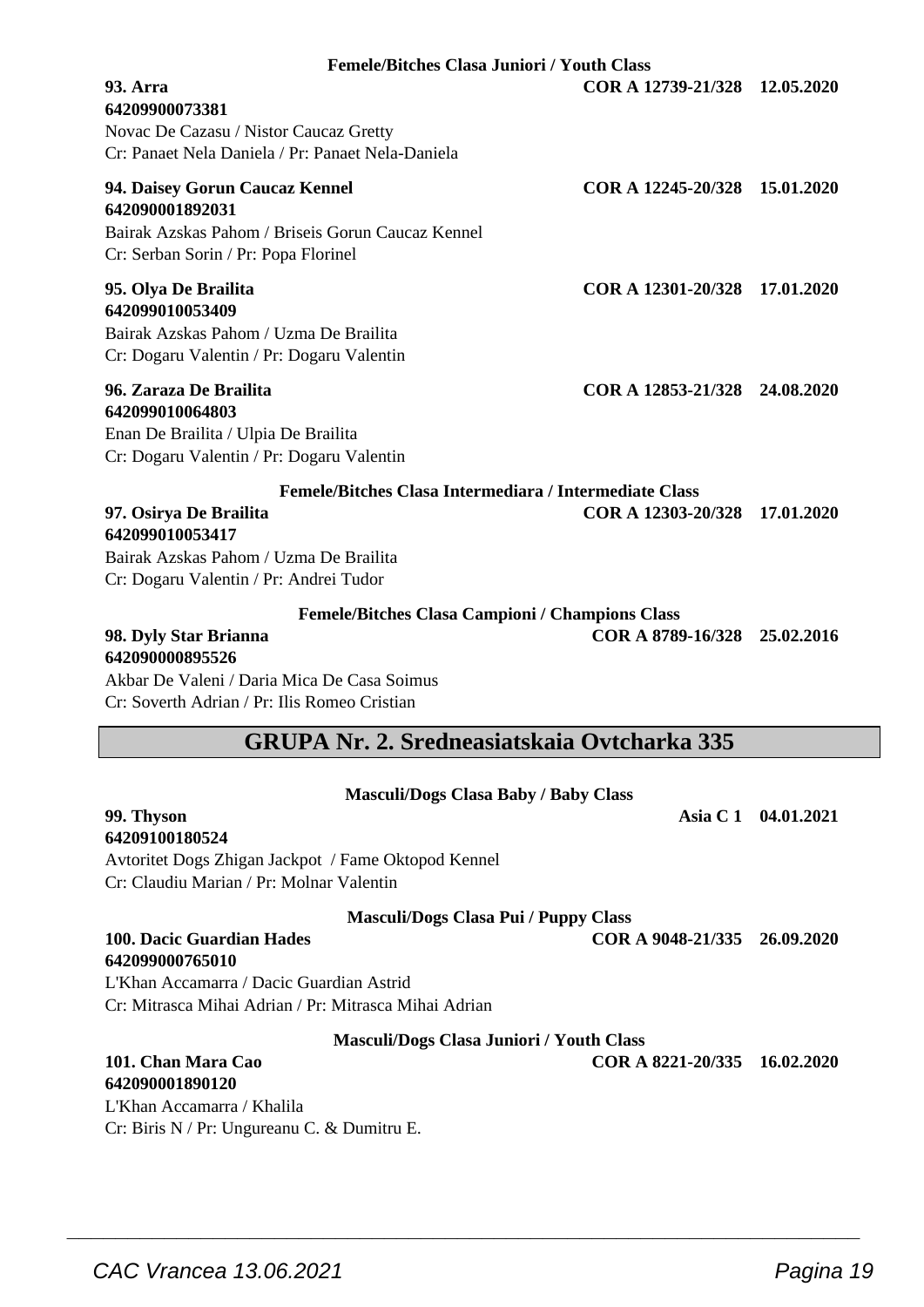| 102. Eclips<br>642090003640079<br>Tarlan / Athena<br>Cr: Eder Ioan Florin / Pr: Crim Calin                                                                                                    | COR A 8444-20/335            | 09.03.2020 |
|-----------------------------------------------------------------------------------------------------------------------------------------------------------------------------------------------|------------------------------|------------|
| 103. Gipsy<br>642099000682950<br>Sabur Sokrovishh / Xena<br>Cr: Niculescu S Vlad / Pr: Balint Loredana                                                                                        | COR A 8209-20/335 20.01.2020 |            |
| 104. Mako I-Ala Baku<br>941000025129728<br>Ubay Mako I-Ala / Dar Chingiza Guci<br>Cr: Janovic Marian / Pr: Megyaszai Zoltan                                                                   | SPKP 9269 18.08.2020         |            |
| 105. Zaravshan Murd<br>643100000865451<br>Iran Zaravshan / Zaravshan Sima<br>Cr: Kononenko L.v / Pr: Verdes Petrica                                                                           | COR A 9445-21/335 19.01.2020 |            |
| Masculi/Dogs Clasa Intermediara / Intermediate Class<br>106. Amur<br>900215000137021<br>Vekil For Dzhay Dzahahan / Valensiya Iz Tigrovogo Tsarstva<br>Cr: Tytarchuk Oleksandr / Pr: Ion Mihai | COR A 8780-21/335 11.12.2019 |            |
| 107. Atila<br>642098201081584<br>Sic Guard Cairo / Hera Bella Mija<br>Cr: Patrici V. Bogdan / Pr: Ciocan Sorin                                                                                | COR A 7629-20/335 02.09.2019 |            |
| 108. C-Turgut<br>642099010055874<br>E-Spartak / Herra<br>Cr: Barbieru Ion / Pr: Muntianu Adrian Panait                                                                                        | COR A 7739-20/335 20.11.2019 |            |
| 109. Jaguar Iz Ruskog Izvora<br>688010000118685<br>Dictator Iz Ruskog Izvora / Taisia Iz Ruskog Izvora<br>Cr: Simic Polina / Pr: Mitrasca Mihai Adrian                                        | COR A 9042-21/335 18.06.2019 |            |
| 110. Velichie Azii Ali<br>643094100655782<br>Zauralskiy Medved London / Dar Imperatora Valencia<br>Cr: Sazonchik N.G. / Pr: Cialacu Stefan Alexandru                                          | RKF 5687753 25.11.2019       |            |
| 111. Za Cao Kennel G-Sharp<br>642090001875483<br>$A-Zeph / B-Ipex$<br>Cr: Zanoaga Bogdan Gheorghe / Pr: Vasile Marcel                                                                         | COR A 7962-20/335 18.11.2019 |            |

 $\overline{\phantom{a}}$  , and the set of the set of the set of the set of the set of the set of the set of the set of the set of the set of the set of the set of the set of the set of the set of the set of the set of the set of the s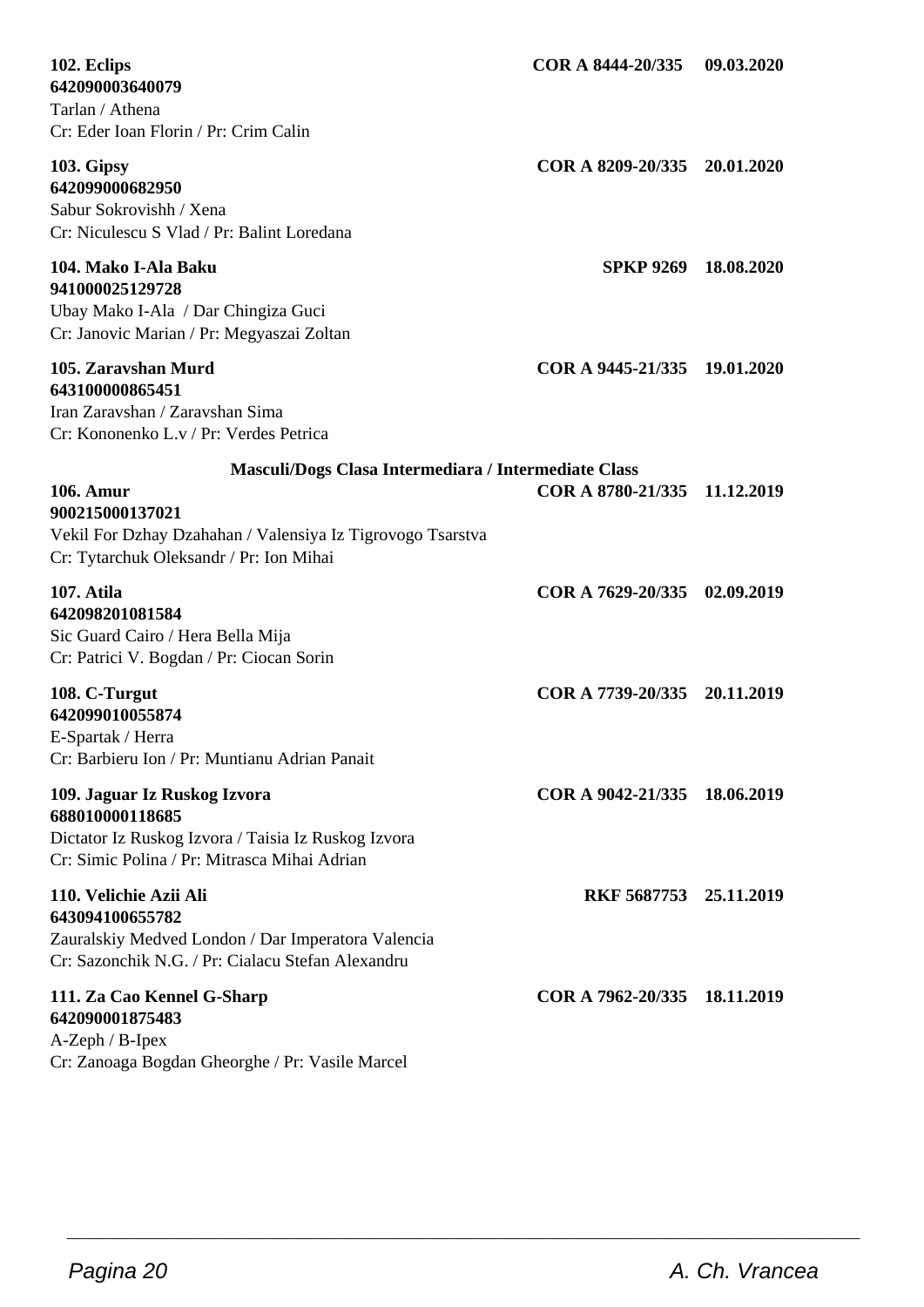| Masculi/Dogs Clasa Deschisa / Open Class                                                                                              |                              |            |
|---------------------------------------------------------------------------------------------------------------------------------------|------------------------------|------------|
| <b>112. Berk</b><br>642090001065665<br>Sultan Saly Skala / Prestige Alabai Alma<br>Cr: Tarara Nelu / Pr: Pop Calin Liviu              | COR A 4088-17/335            | 10.12.2016 |
| 113. C-Gica<br>642098200991817<br>Sultan Saly Skala / Prestige Alabai Alma<br>Cr: Tarara Nelu / Pr: Turiac George                     | COR A 4692-17/335 01.09.2017 |            |
| 114. Dacic Guardian Etalon<br>642099000653321<br>Ilkinji Iz Klovi / Ambba<br>Cr: Mitrasca Mihai Adrian / Pr: Mitrasca Mihai Adrian    | COR A 6792-19/335 15.12.2018 |            |
| 115. Davlet Han Temiz Batur<br>642090001954018<br>Nabib / Narine<br>Cr: Olieynikov V. V. / Pr: Barsan Andrei                          | RKF 4646852 27.09.2016       |            |
| 116. Narbay<br>643094100598570<br>Hamar Daban Vazir / Granta Dog Vill<br>Cr: Bigari Zh.v. / Pr: Verdes Petrica                        | COR A 7162-19/335 22.12.2018 |            |
| <b>Femele/Bitches Clasa Juniori / Youth Class</b>                                                                                     |                              |            |
| 117. A-Bulgaroaica<br>642090001885372<br>Athos / A-Jojo<br>Cr: Dumitrache Ion / Pr: Barbieru Ion                                      | COR A 8431-20/335 05.05.2020 |            |
| 118. Ali Aladja Lazzat<br>417099100000101<br>Ali Aladja Patrol / Ak-Magash Zhane<br>Cr: Haritonov I & t. / Pr: Ion Mihai              | COR A 8781-21/335 25.12.2019 |            |
| 119. Etna<br>642090003640069<br>Tarlan / Athena<br>Cr: Eder Ioan Florin / Pr: Crim Calin                                              | COR A 8449-20/335 09.03.2020 |            |
| 120. Galina De Brailita<br>642094100178757<br>Larhan Iz Ruskog Izvora / Olga De Brailita<br>Cr: Dogaru Valentin / Pr: Dogaru Valentin | COR A 9720-21/335 14.04.2020 |            |
| Femele/Bitches Clasa Intermediara / Intermediate Class                                                                                |                              |            |
| 121. Eve Togzhan Ala<br>642099000720065                                                                                               | COR A 8488-20/335            | 10.01.2020 |

 $\overline{\phantom{a}}$  , and the set of the set of the set of the set of the set of the set of the set of the set of the set of the set of the set of the set of the set of the set of the set of the set of the set of the set of the s

Danish Medzhal Ala / Burberry Togzhan Ala Cr: Horvath Kristian & Dobre Cristian / Pr: Barbieru Ion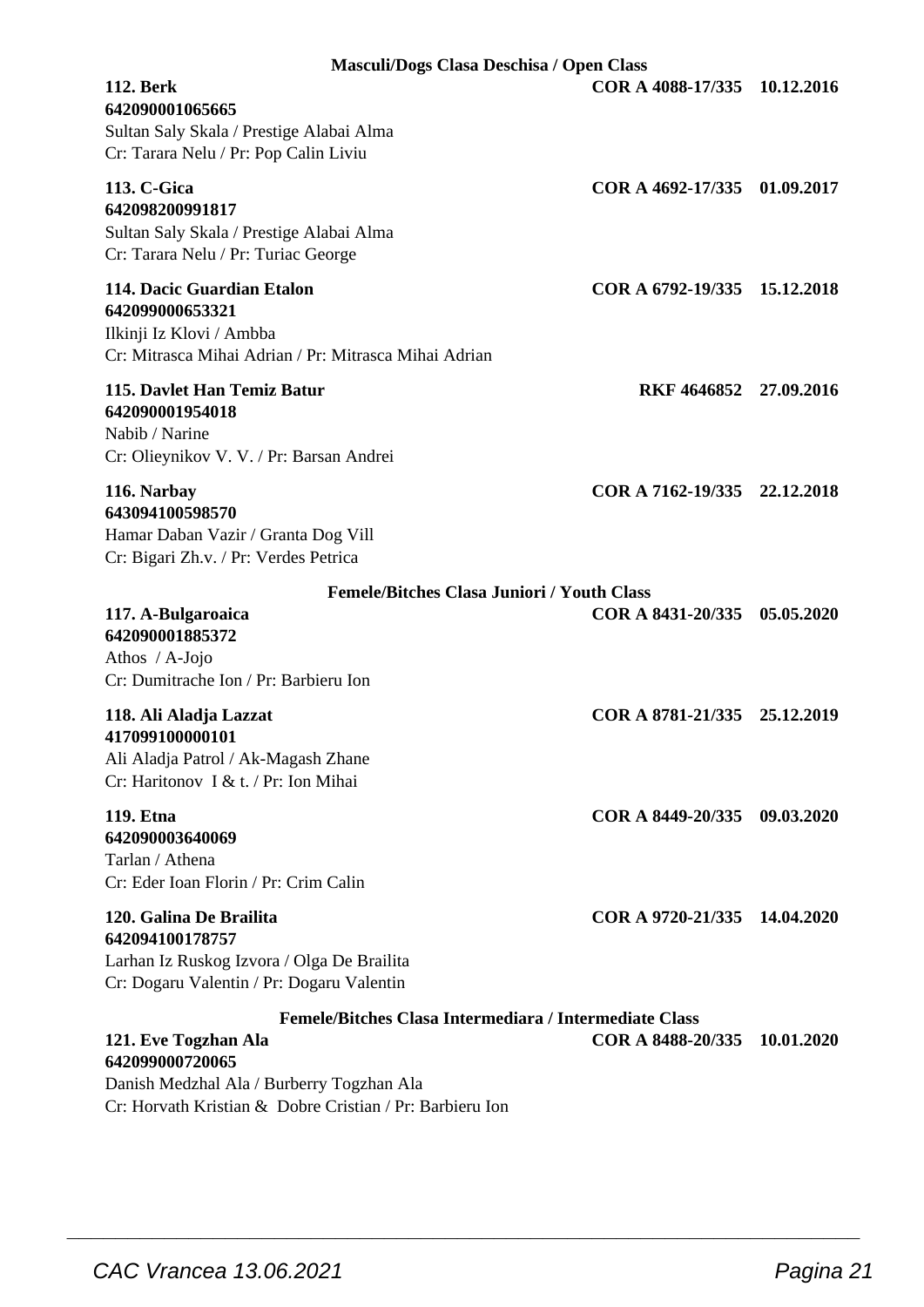#### **642099000753906** G-Gaplan Osogovsky Straji / Alma Samuil Kan Cr: Leopold L / Pr: Leopold Laszlo

#### **Femele/Bitches Clasa Deschisa / Open Class**

| 123. A-Clara<br>642099000655643<br>C-Piscot / Cassandra<br>Cr: Vasile Marcel / Pr: Vasile Marcel                              | COR A 6820-19/335 05.12.2018 |  |
|-------------------------------------------------------------------------------------------------------------------------------|------------------------------|--|
| 124. Amyra<br>642090001093514<br>De Steaua Nordului Jb / Amna<br>Cr: Nica Mihai / Pr: Farauanu Dan                            | COR A 6089-18/335 30.10.2018 |  |
| 125. B-hera<br>642090001649554<br>Prestige Alabai Cazac / Arina<br>Cr: Schiopu Florin / Pr: Stoica Florian Silviu             | COR A 3360-16/335 02.04.2016 |  |
| 126. Dacic Guardian Barbosa<br>642090001785184<br>Ural / Ambha<br>Cr: Mitrasca Mihai Adrian / Pr: Mitrasca Mihai Adrian       | COR A 5228-18/335 07.01.2018 |  |
| 127. Djoppi Karaul Khan<br>990000000474989<br>Esser Ak Ezger / Manya Ll Maksimus Han Mo<br>Cr: Nagy Zolt / Pr: Leopold Laszlo | COR A 8220-20/335 01.11.2015 |  |
| 128. Vlada<br>642099000615827<br>Hazar / Amira<br>Cr: Turiac George / Pr: Turiac George                                       | COR A 6265-19/335 22.09.2018 |  |
| <b>Femele/Bitches Clasa Campioni / Champions Class</b>                                                                        |                              |  |

**129. Olimpic Star Fiona COR A 7779-20/335 08.11.2017**

**991001001601893** Cogush-Yurek Bayaz-Bury / Olimpic Star Bahar Cr: Nikolaienko Mariia / Pr: Cialacu Stefan Alexandru

### **GRUPA Nr. 2. Do-Khyi 230**

**Masculi/Dogs Clasa Intermediara / Intermediate Class**

 $\overline{\phantom{a}}$  , and the set of the set of the set of the set of the set of the set of the set of the set of the set of the set of the set of the set of the set of the set of the set of the set of the set of the set of the s

**130. Beyrut COR A 340-20/230 25.01.2020**

**642099000647550** Thor / Zoloto Cr: Salagean Tudor / Pr: Milea Cosmin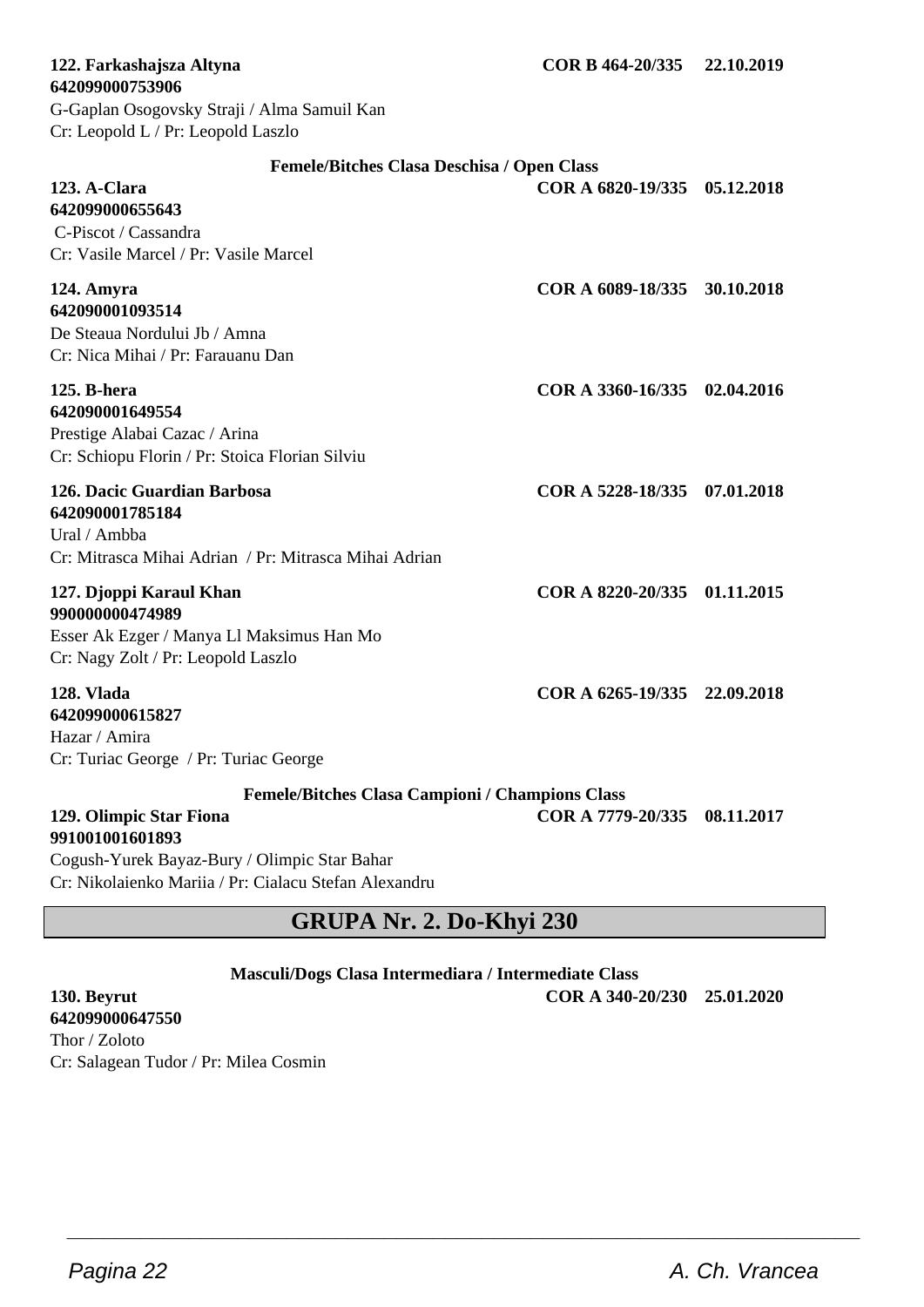#### **Femele/Bitches Clasa Juniori / Youth Class**

**131. Greta COR A 406-20/230 13.03.2020**

**642093400175924** K'Cowboy Marlboro Iz Chentao-Park / Esca Lion Dog Guard Cr: Pop Paul / Pr: Avadanei Ioan Andrei

### **GRUPA Nr. 2. Kangal Coban Kopegi 331**

#### **Masculi/Dogs Clasa Deschisa / Open Class**

#### **132. Caldinar Von Dem Elfenblut SPKP RG60 07.03.2019 941000023313662**

Kagan / Aylin Cr: Cutka Patrik / Pr: Sava Elena

### **GRUPA Nr. 2. Berner Sennenhund 045**

| Masculi/Dogs Clasa Deschisa / Open Class               |                                 |  |
|--------------------------------------------------------|---------------------------------|--|
| 133. Canario De Parmen Auriu                           | COR A $912 - 18/045$ 03.04.2018 |  |
| 642090001809359                                        |                                 |  |
| Patrick Van't Stokerybos / Daisy De Parmen Auriu       |                                 |  |
| Cr: Ichim G.& Damian S. / Pr: Teodorescu Relu          |                                 |  |
| Femele/Bitches Clasa Intermediara / Intermediate Class |                                 |  |

### **134. Delicate Flower Von Kokeltaler Hain COR A 1085-20/045 24.10.2019 642099000704666**

Venyim Gyongye Huygens / Nora Vom Colmberg Waldchen Ii Cr: Gabriela Manu / Pr: Manu Gabriela

### **GRUPA Nr. 2. Ciobanesc Romanesc de Bucovina 357**

| <b>Masculi/Dogs Clasa Juniori / Youth Class</b>       |                              |  |
|-------------------------------------------------------|------------------------------|--|
| 135. A-Paylo De Intorsura Buzaului<br>642099000520021 | COR A 9021-20/357 17.07.2020 |  |
| V-Turcu De Pomohaci / Jessy De Siminicea              |                              |  |
| Cr: Radu Constantin / Pr: Bercuci Ion                 |                              |  |
| 136. Avram De Plai Bolintinean<br>642099000374015     | COR A 8990-20/357 01.05.2020 |  |
| Jianu De Plai Bargauan / Adela De Plai Valcean        |                              |  |
| Cr: Gavan Vasile / Pr: Gavan Vasile                   |                              |  |
| 137. Bucovel De Plai Covasnean                        | COR A 9250-21/357 10.09.2020 |  |
| 642098201875060                                       |                              |  |
| Francu De Plai Bucovinean / Ruxandra De Tara Vrancei  |                              |  |
| Cr: Roman Bogdan Rares / Pr: Roman Bogdan Rares       |                              |  |
| 138. Lotus De Vladeasa                                | COR A 8935-20/357 01.04.2020 |  |
| 642090003631188                                       |                              |  |
| Baron De Vladeasa / Regina De Pomohaci                |                              |  |
| Cr: Florian Dorin / Pr: Falcan Alexandru              |                              |  |

 $\overline{\phantom{a}}$  , and the set of the set of the set of the set of the set of the set of the set of the set of the set of the set of the set of the set of the set of the set of the set of the set of the set of the set of the s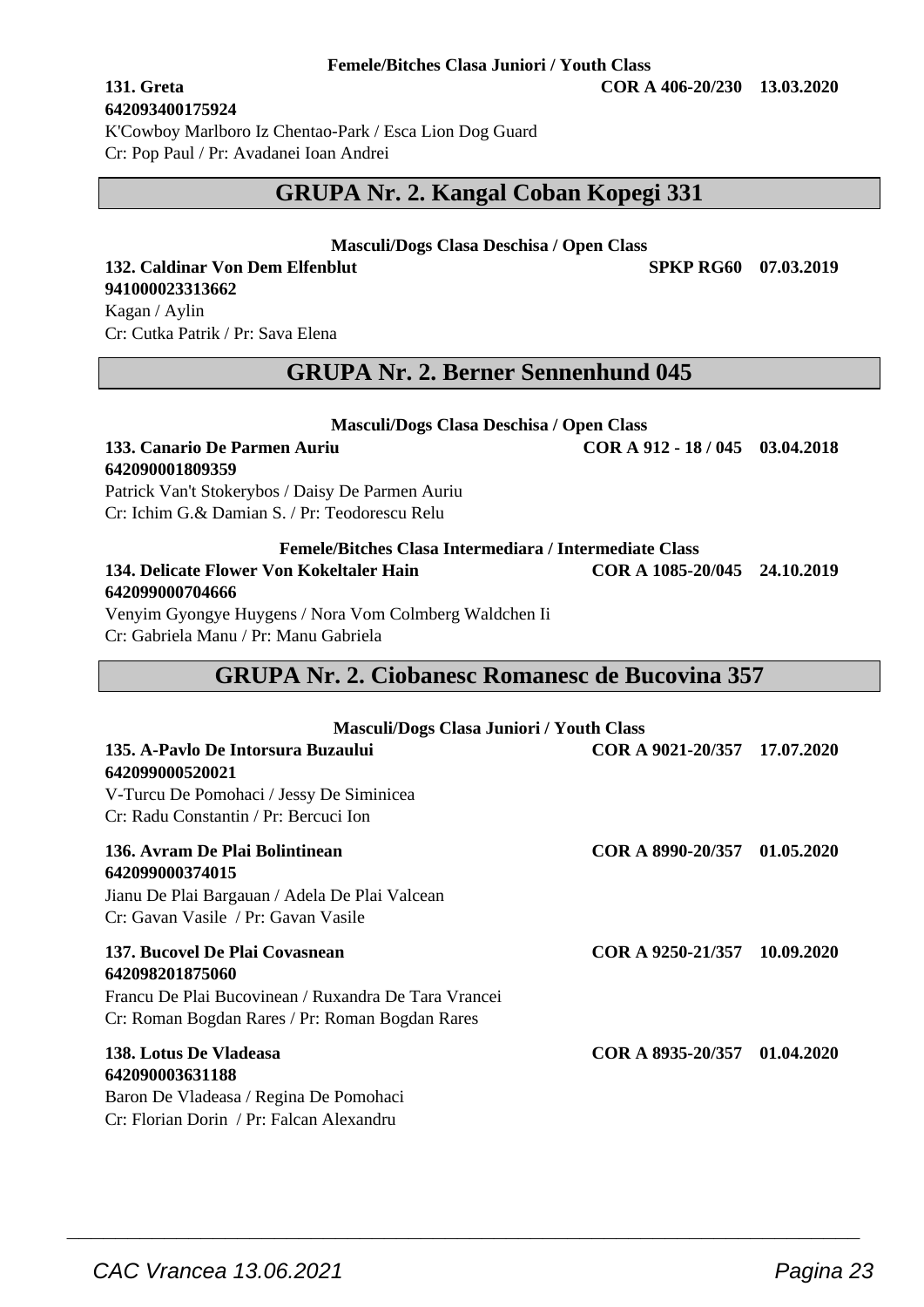| Masculi/Dogs Clasa Intermediara / Intermediate Class                                                                                             |                              |                  |
|--------------------------------------------------------------------------------------------------------------------------------------------------|------------------------------|------------------|
| 139. Alun De Valea Suhi<br>642099000647727                                                                                                       | COR A 8456-19/357            | 20.07.2019       |
| Hanibal De Plai Vrancean / Daciana De Obcina Bucovineana<br>Cr: Lehaci Dumitru / Pr: Lehaci Dumitru                                              |                              |                  |
| 140. Toma De Tara Vrancei<br>642090003640439<br>G-Calin / K-Lia De Tara Vrancei<br>Cr: Vasilache Chiriac / Pr: Vasilache Chiriac                 | COR A 0603-20/357 15.11.2019 |                  |
| Masculi/Dogs Clasa Deschisa / Open Class                                                                                                         |                              |                  |
| 141. A-Kuba De Tracia Sacra<br>642099000702332<br>Tico-Fulger De Humor / Crista De Humor<br>Cr: Andrei Florin / Pr: Buchidau Constantin          | COR A 8550-19/357            | 05.10.2019       |
| 142. Dar De Dealul Rosu<br>642099000648491<br>Jack De Dor Vrancean / Eva De Tara Vrancei<br>Cr: Samoila Florin / Pr: Samoila Florin              | COR A 8466-19/357 20.05.2019 |                  |
| <b>Masculi/Dogs Clasa Campioni / Champions Class</b>                                                                                             |                              |                  |
| 143. Ares De Piatra Runcului<br>642099000476433<br>D-Pintea De Dor Bucovinean / Geta De Pomohaci<br>Cr: Saghin Adrian / Pr: Saghin Adrian        | COR A 7213-17/357 26.05.2017 |                  |
| 144. Racnet De Tara Vrancei<br>642098100204012<br>Baltag De Voivodeasa / K-Lia De Tara Vrancei<br>Cr: Vasilache Chiriac / Pr: Roman Bogdan Rares | COR A 7746-18/357            | 05.06.2018       |
| <b>Femele/Bitches Clasa Juniori / Youth Class</b>                                                                                                |                              |                  |
| 145. Anita De Plai Bolintinean<br>642099000371772<br>Jianu De Plai Bargauan / Adela De Plai Valcean<br>Cr: Gavan Vasile / Pr: Gavan Vasile       | COR A 8993-20/357 01.05.2020 |                  |
| 146. Fira<br>642099000520012<br>Necunoscut / Necunoscut<br>Cr: Necunoscut / Pr: Bercaru Valentin                                                 |                              | CRB 2 26.03.2020 |
| 147. P- Fulga De Dor Vrancean<br>642098100252979<br>Iancu De Dor Vrancean / Hora<br>Cr: Sandu Marian Claudiu / Pr: Sandu Marian Claudiu          | COR A 8943-20/357 28.04.2020 |                  |

 $\overline{\phantom{a}}$  , and the set of the set of the set of the set of the set of the set of the set of the set of the set of the set of the set of the set of the set of the set of the set of the set of the set of the set of the s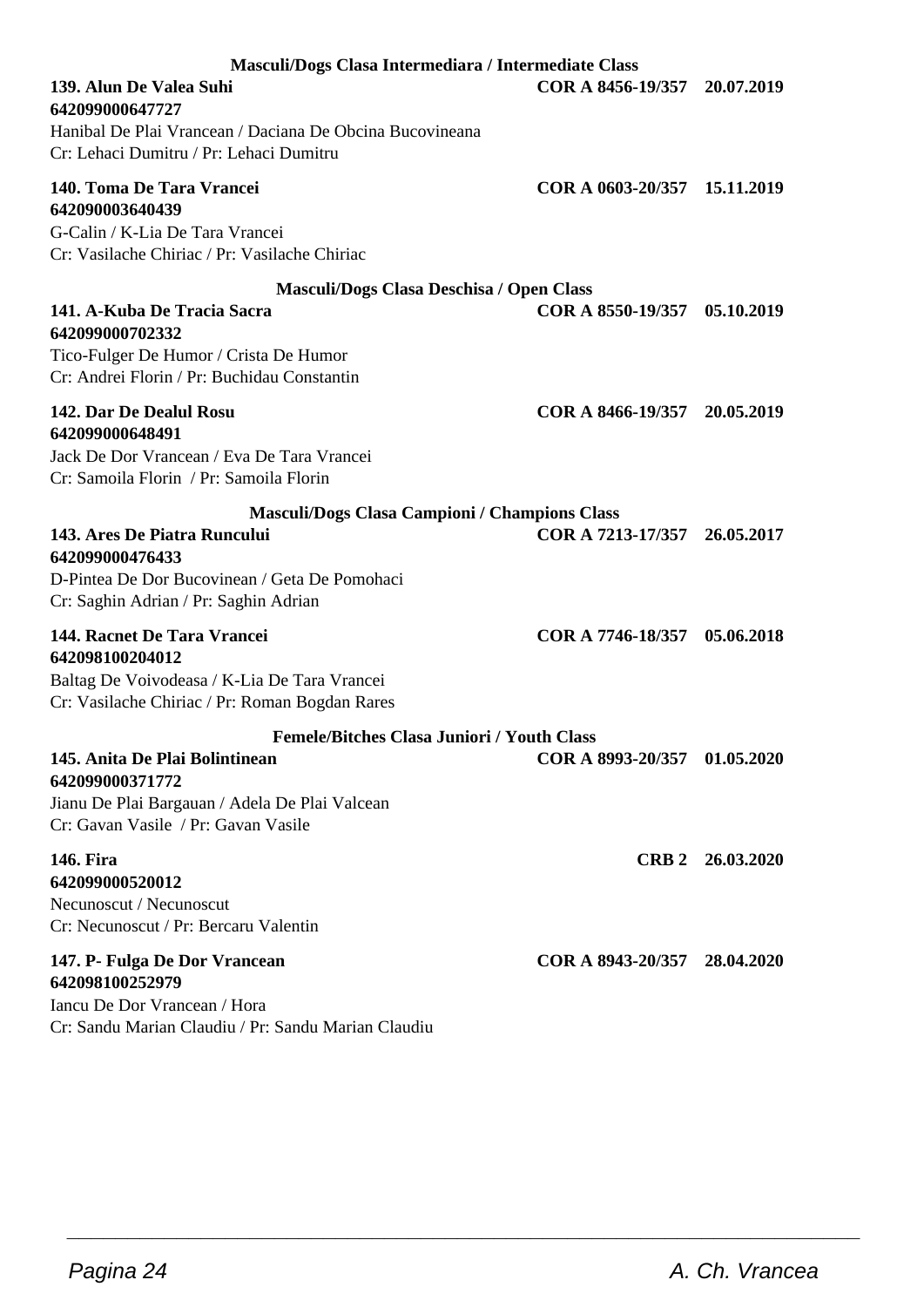**Femele/Bitches Clasa Deschisa / Open Class**

## **642098201678060**

O-Calin De Pomohaci / Adela Cr: Pomohaci Dumitru / Pr: Budi Ion

## **642099000648493**

Jack De Dor Vrancean / Eva De Tara Vrancei Cr: Samoila Florin / Pr: Samoila Florin

#### **150. Raza De Sapte Coline COR A 7954-19/357 21.09.2018 642099010019565**

Omat De Sapte Coline / E-Luna De Obcina Bucovineana Cr: Riznic Edward / Pr: Vasilache Chiriac

### **GRUPA Nr. 3. Deutscher Jagdterrier 103**

| <b>Masculi/Dogs Clasa Juniori / Youth Class</b>             |                             |            |
|-------------------------------------------------------------|-----------------------------|------------|
| 151. Pirat De Lupul Cenusiu                                 | COR A 993-20/103 11.09.2020 |            |
| 642090003640833                                             |                             |            |
| Suicidal Igor / Cobra De Lupul Cenusiu                      |                             |            |
| Cr: Petrovici Claudiu Adrian / Pr: Petrovici Claudiu Adrian |                             |            |
| <b>Femele/Bitches Clasa Juniori / Youth Class</b>           |                             |            |
| 152. Petra De Lupul Cenusiu                                 | COR A 996-20/103            | 11.09.2020 |
| 642090003640827                                             |                             |            |
| Suicidal Igor / Cobra De Lupul Cenusiu                      |                             |            |
| Cr: Petrovici Claudiu Adrian / Pr: Petrovici Claudiu Adrian |                             |            |
| <b>Femele/Bitches Clasa Deschisa / Open Class</b>           |                             |            |
| 153. Helga De Lupul Cenusiu                                 | COR A 857-19/103 01.03.2019 |            |
| 642090003614670                                             |                             |            |
| Dac De Lupul Cenusiu / Zora Vom Becejsburg                  |                             |            |
| Cr: Petrovici Claudiu Adrian / Pr: Bostan Ghicuta Emil      |                             |            |
| 154. Joy De Lupul Cenusiu                                   | COR A 867-19/103 09.05.2019 |            |
| <b>642099010017005</b>                                      |                             |            |
| Bandit De Lupul Cenusiu / Frunza De Lupul Cenusiu           |                             |            |
| Cr: Petrovici Claudiu Adrian / Pr: Bejan Codrut             |                             |            |

### **GRUPA Nr. 3. Airedale Terrier 007**

**Femele/Bitches Clasa Juniori / Youth Class**

 $\overline{\phantom{a}}$  , and the set of the set of the set of the set of the set of the set of the set of the set of the set of the set of the set of the set of the set of the set of the set of the set of the set of the set of the s

**642099000748848**

Aire Alpha Deja Vu / Palii House Ambra Cr: Gugiu Florin / Pr: Morogan Leonard

**148. A-Bruna De Pomohaci COR A 7282-17/357 01.09.2017**

**149. Dina De Dealul Rosu COR A 8468-19/357 20.05.2019**

**155. Airyde Morogan COR A 1860-20/007 09.06.2020**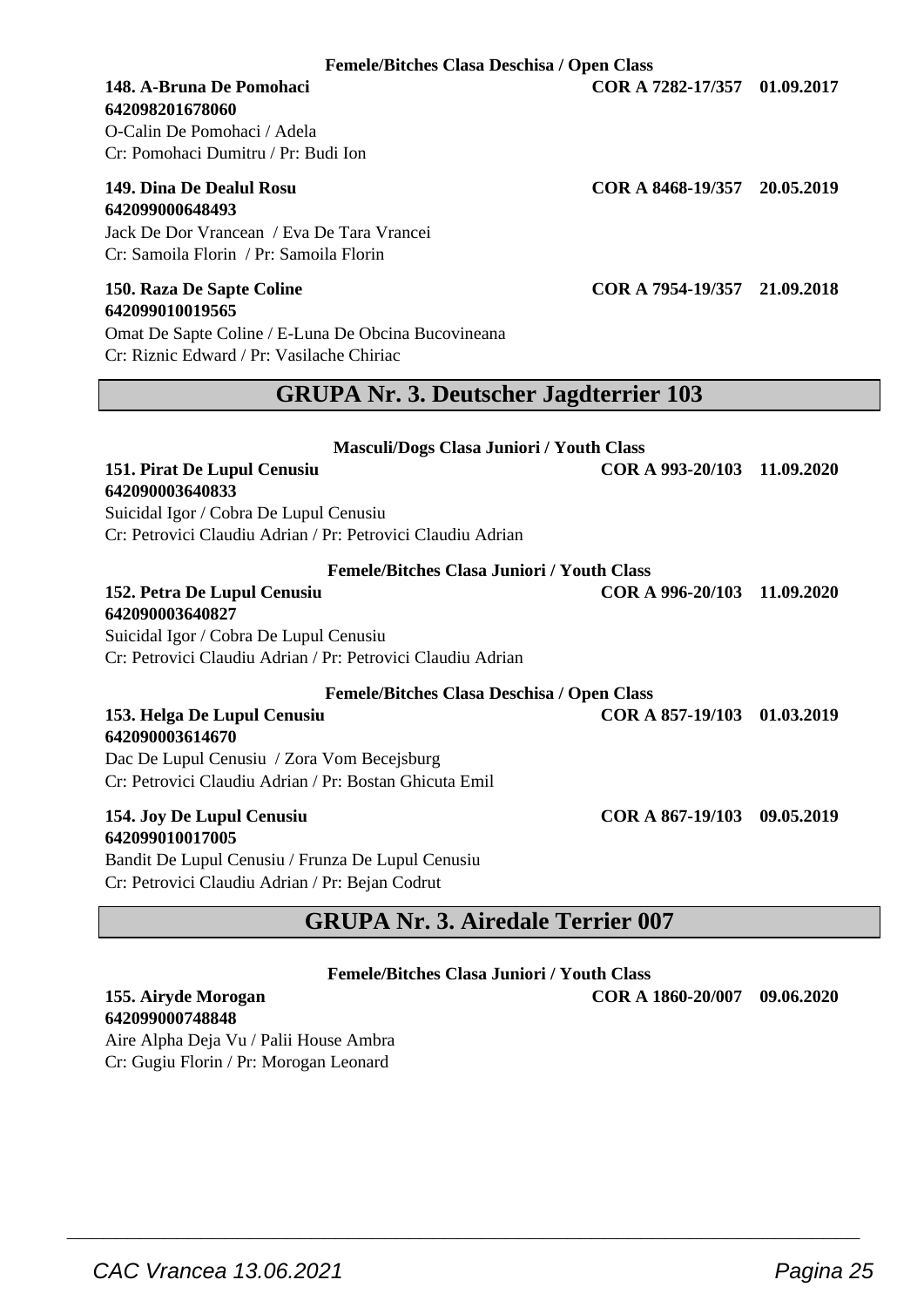#### **Femele/Bitches Clasa Intermediara / Intermediate Class**

#### **807050000092592**

**642098100231424**

Ideal Dale Kiriku / Beatrice Cr: Mila Stardelova / Pr: Bilciurescu Andreea Carmen

### **GRUPA Nr. 3. Fox Terrier Wire 169**

#### **Masculi/Dogs Clasa Juniori / Youth Class**

**157. Aro Filomenia De Yli COR A 2643-20/169 07.07.2020**

Ch Travella The Super Trooper / Neda Filomenia De Yli Cr: Iliescu Radu / Pr: Iliescu Radu

#### **Masculi/Dogs Clasa Deschisa / Open Class**

#### **158. Wenzfoxhund Nomad Negro COR A 2552-18/169 06.08.2017 642090003572436** Farel Star Franke / Wenzfoxhund V Ella Eleonora

Cr: Wenzl Sandor / Pr: Wenzl Norbert

**Femele/Bitches Clasa Juniori / Youth Class**

#### **159. Atena Filomenia De Yli COR A 2644-20/169 07.07.2020 642098100258745**

 Travella The Super Trooper / Neda Filomenia De Yli Cr: Iliescu Radu / Pr: Iliescu Radu

### **GRUPA Nr. 3. Welsh Terrier 078**

**Masculi/Dogs Clasa Juniori / Youth Class**

#### **160. Fidelio From Michel MET Wt.170/20 10.07.2020 953000010513561**

Samurai Sunshine At Eskwyre / Zara From Michel Cr: Denk Csaba / Pr: Kerekes Karoly & Denk Csaba

### **GRUPA Nr. 3. Jack Russell Terrier 345**

**Masculi/Dogs Clasa Juniori / Youth Class**

**161. Anagram Dog Randy COR A 823-20/345 07.04.2020**

**642099000741811** Rarity Rodrigo Coffee Violetta Jack / Olga Della Roveda Cr: Sorind Dragomir / Pr: Gramada Gheorghe & Sorin Dragomir

**Masculi/Dogs Clasa Intermediara / Intermediate Class**

 $\overline{\phantom{a}}$  , and the set of the set of the set of the set of the set of the set of the set of the set of the set of the set of the set of the set of the set of the set of the set of the set of the set of the set of the s

#### **162. Anagram Dog Nasa COR A 798-20/345 25.11.2019 642099000661005**

Rarity Rodrigo Coffee Violetta Jack / Aurora Della Tenuta Arena Cr: Yuko Iida / Pr: Dragomir Sorin & Marin CrinaRoxana

**156. Kirahvi MKA 50090 29.08.2019**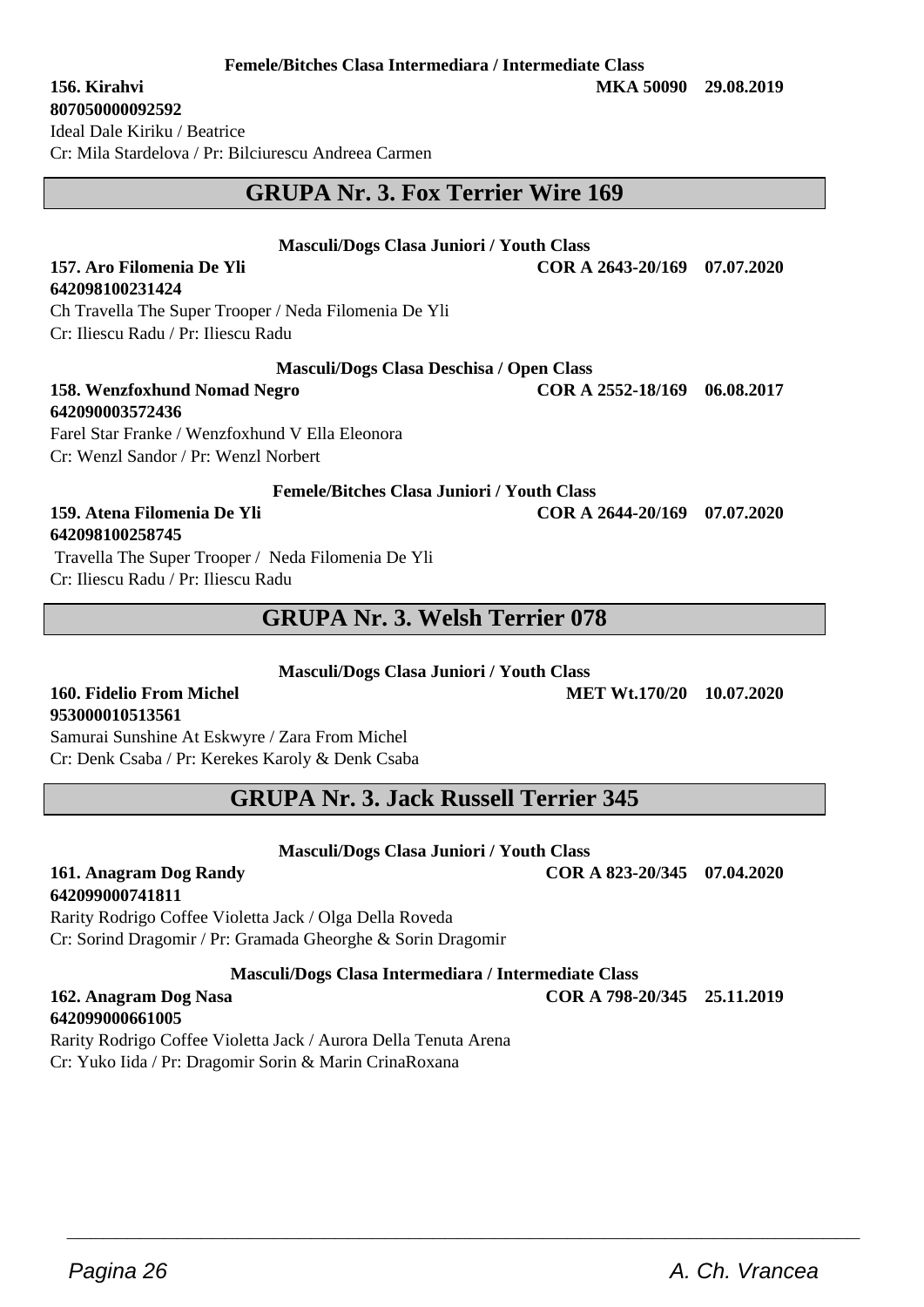#### **Masculi/Dogs Clasa Campioni / Champions Class**

## **642099000658566**

**642093400171559**

Rarity Rodrigo Coffee Violetta Jack / Alba Sul Mar Dell'Isola Dei Baroni Cr: Sorind Dragomir / Pr: Dragomir Sorin

### **GRUPA Nr. 3. Scottish Terrier 073**

#### **Femele/Bitches Clasa Juniori / Youth Class**

**164. Raibeart Still Sexy COR A 516-20/073 12.07.2020**

#### Aidante In Love With A Boy / Raibeart So Sexy Cr: Dorinel Spirea / Pr: Spirea Dorinel

### **GRUPA Nr. 3. West Highland White Terrier 085**

| Masculi/Dogs Clasa Campioni / Champions Class          |                                                                       |  |
|--------------------------------------------------------|-----------------------------------------------------------------------|--|
| 165. The Dashing Devil's New Kid In Town               | COR A 4234-19/085 25.04.2018                                          |  |
| 528140000718412                                        |                                                                       |  |
| Bellevue Town Dj / Sex Bomb De New Gryffindor          |                                                                       |  |
| Cr: Km V/d Veen Smit / Pr: Mizdrea Irina               |                                                                       |  |
| <b>Femele/Bitches Clasa Juniori / Youth Class</b>      |                                                                       |  |
| 166. Eluveitie De Voivodina                            | COR A 4380-20/085 20.08.2020                                          |  |
| 642093400163441                                        |                                                                       |  |
| The Dashing Devils Replay Match / Nirvana De Voivodina |                                                                       |  |
| Cr: Herghelegiu Crina / Pr: Herghelegiu Crina          |                                                                       |  |
| Femele/Bitches Clasa Intermediara / Intermediate Class |                                                                       |  |
| $\sim$                                                 | $\alpha$ $\alpha$ $\beta$ $\alpha$ $\alpha$ $\alpha$ $\alpha$ $\beta$ |  |

## **642090000187973**

**167. Dansul Ielelor De Voivodina COR A 4330-20/085 25.02.2020**

Bogarhazi Hypnotic Poison / Odyssey De Voivodina Cr: Herghelegiu Crina / Pr: Herghelegiu Crina

### **GRUPA Nr. 3. Bull Terrier standard 011**

 $\overline{\phantom{a}}$  , and the set of the set of the set of the set of the set of the set of the set of the set of the set of the set of the set of the set of the set of the set of the set of the set of the set of the set of the s

| Masculi/Dogs Clasa Intermediara / Intermediate Class   |                  |            |
|--------------------------------------------------------|------------------|------------|
| <b>168. Chem</b>                                       | <b>PKR 87450</b> | 26.07.2019 |
| 616093900959594                                        |                  |            |
| Busta Rhymes / Bella Masza                             |                  |            |
| Cr: Lukasz Wojtala / Pr: Verdetu Adrian Ovidiu         |                  |            |
| Femele/Bitches Clasa Intermediara / Intermediate Class |                  |            |

**169. Aisha COR A 2592-20/011 29.11.2019**

**642098201796216** Lenox Lewis At Angel Heart / Y-Brita Von Chiorean Cr: Serban Paraschiva / Pr: Popescu Ema

**163. Anagram Dog Focus COR A A 758-20/345 25.05.2019**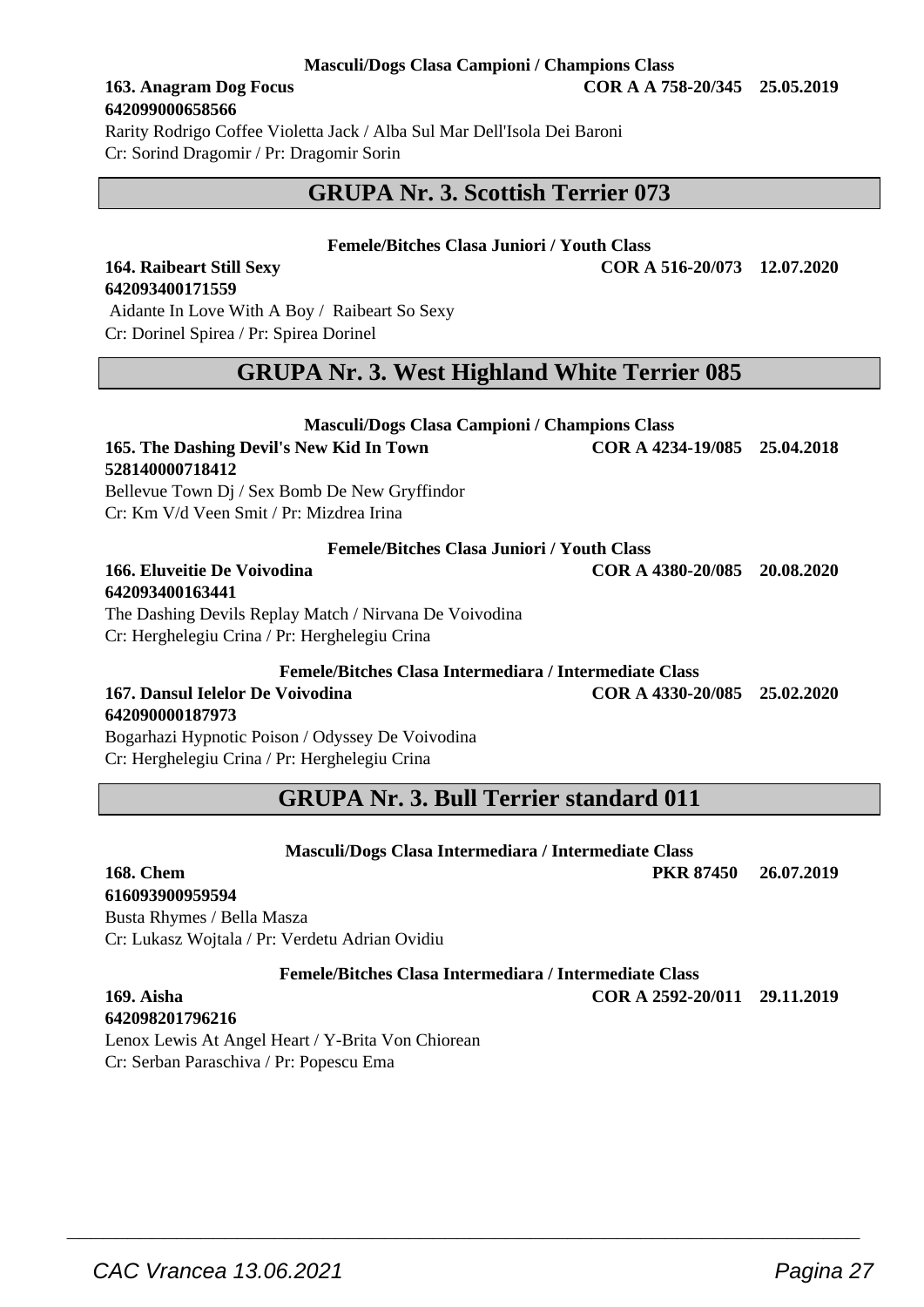### **GRUPA Nr. 3. Miniature Bull Terrier 359**

**Femele/Bitches Clasa Intermediara / Intermediate Class 170. Donatella Of Zen Vision COR A 70-20/359 29.01.2020**

#### **642099000723323**

Hancock Von Der Alten Veste / Power Drive Betty Boop For Zen Vision Cr: Dinu Daniela / Pr: Dinu Daniela

### **GRUPA Nr. 3. Staffordshire Bull Terrier 076**

### **Masculi/Dogs Clasa Campioni / Champions Class 171. I Am Legend Great'N Glory VDH/GBF 62833S 15.06.2019 992000000101200** Lord Of The Limelight Bessesko / Rock Me Amadeus Great'N Glory Cr: Weiss Katharina / Pr: Weiss Katharina **Femele/Bitches Clasa Intermediara / Intermediate Class 172. Hammerstaff Leap Of Faith COR A 483-20/076 07.11.2019 642098201674781** Rimorostaff Dutch Pride / Hammerstaff Hermione Cr: Stefan Sergiu & Catalina / Pr: Stefan Sergiu **Femele/Bitches Clasa Campioni / Champions Class**

### **173. Kill'em All Great'n Glory VDH/GBF G 2909S 08.10.2019 276094502112963**

Great Gatsby Bullparablu / Whiskey In The Jar Great'n Glory Cr: Weiss Katharina / Pr: Weiss Katharina

### **GRUPA Nr. 3. American Staffordshire Terrier 286**

| <b>Masculi/Dogs Clasa Juniori / Youth Class</b>                      |                              |  |
|----------------------------------------------------------------------|------------------------------|--|
| 174. Dok's Pride Dark Knight                                         | COR A 6741-20/286 16.04.2020 |  |
| 642090000196641                                                      |                              |  |
| Rebel And Proud Lbk's Pain And Gain / Dok's Pride Touch Down         |                              |  |
| Cr: Gabriel Cojocaru / Pr: Ciuperca Daniel Alexandru                 |                              |  |
| 175. Dok's Pride Sniper                                              | COR A 6850-20/286 07.09.2020 |  |
| 642099000593295                                                      |                              |  |
| Dok's Pride Royal Kingmaster / Aphrodite Shibastaff Von Transylvania |                              |  |
| Cr: Cojocaru Gabriel & Benko T / Pr: Ilisei Robert                   |                              |  |
| 176. Sistaff's Xanax Overdose                                        | COR A 6810-20/286 05.07.2020 |  |
| 642098201030814                                                      |                              |  |

 $\overline{\phantom{a}}$  , and the set of the set of the set of the set of the set of the set of the set of the set of the set of the set of the set of the set of the set of the set of the set of the set of the set of the set of the s

Sistaff's Tennesse Wiskey / Time For Show Long Step Cr: Stefanescu Ioana / Pr: Folea Vlad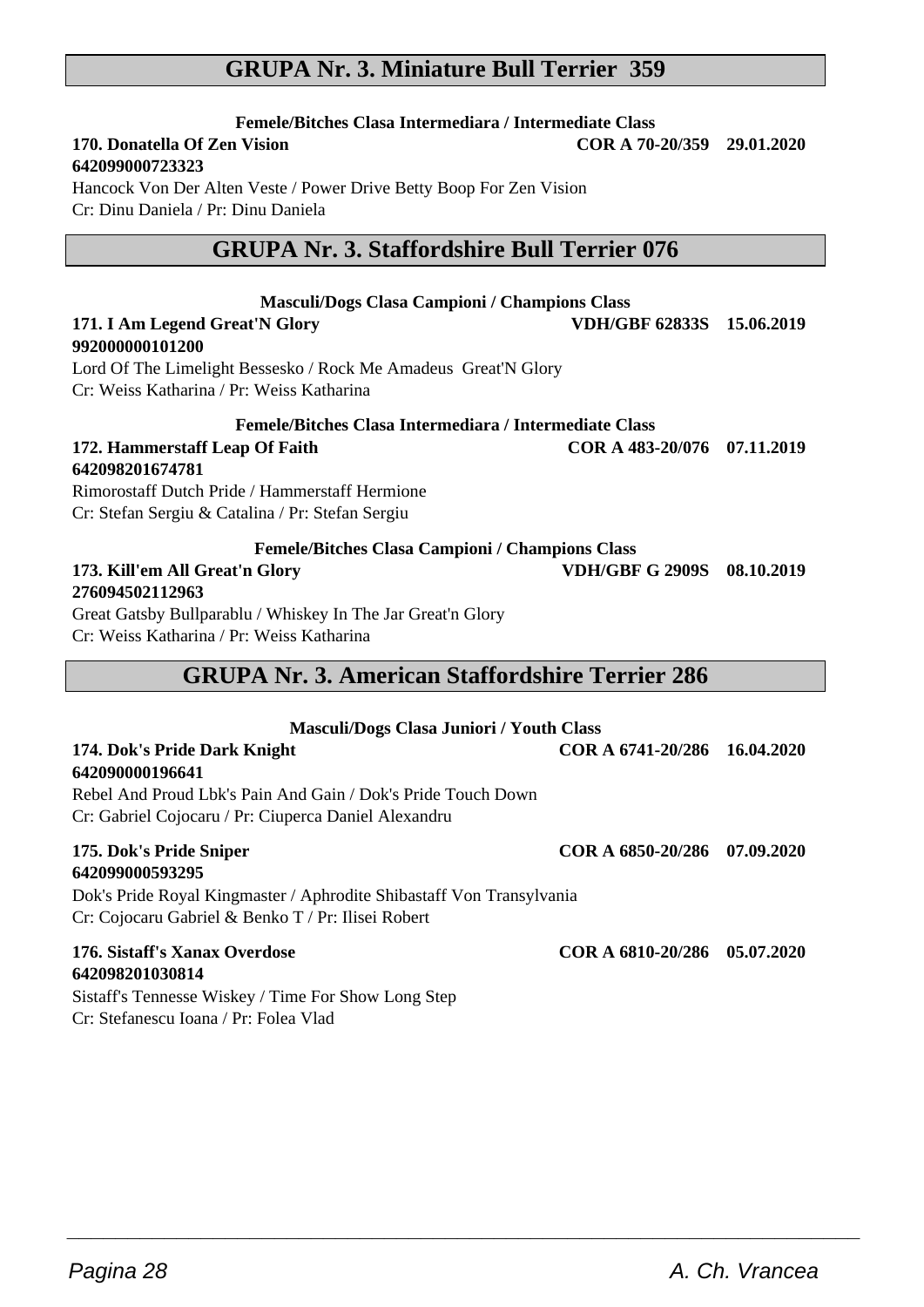| CAC Vrancea 13.06.2021<br>Pagina 29 |  |
|-------------------------------------|--|
|                                     |  |
|                                     |  |

| Masculi/Dogs Clasa Deschisa / Open Class                                                                                                             |                               |  |
|------------------------------------------------------------------------------------------------------------------------------------------------------|-------------------------------|--|
| 177. Siberian Roulette Admiral King Of Rings<br>643094100574058                                                                                      | COR A 6649-20/286 06.07.2018  |  |
| Ring Legend S Richard Burton / Ring Legend S Fantasy At King Of Rings<br>Cr: Siberian Roulette Kennel / Pr: Florea Silviu                            |                               |  |
| Femele/Bitches Clasa Intermediara / Intermediate Class                                                                                               |                               |  |
| 178. Peace Spirit Eleonor<br>642090000187500                                                                                                         | COR A 6656-20/286 29.09.2019  |  |
| Paun's Edition B-2 Spirit / Alicia This Girl Is On Fire Aim The Star<br>Cr: Iordache Ionut Ciprian / Pr: Iordache Ionut Ciprian                      |                               |  |
| 179. Sistaffs Whitness Me<br>642099000647325<br>Buster Shining Field Long Step / Sistaffs Royal Blood<br>Cr: Stefanescu Ioana / Pr: Stefanescu Ioana | COR A 6629-19/286 05.08.2019  |  |
| <b>Femele/Bitches Clasa Deschisa / Open Class</b>                                                                                                    |                               |  |
| 180. Bijou Bijou Invictus Bullprint<br>642090001741310                                                                                               | COR A 6429 -18/286 16.08.2018 |  |
| Crazy Cryss Power By Pureclass / Invicta Black Perl Champion Of Rings<br>Cr: Invictus Bullprint Kennel / Pr: Florea Silviu                           |                               |  |
| 181. Etna Of Overdose<br>972274001216059<br>Painkiler Of Sweet Gangland / Bakerparti Big Staff's Panka<br>Cr: Janicsak Anna / Pr: Dominika Vyskokov  | SPKP 3430 01.10.2018          |  |
| 182. Spotika Norrstar Girl<br>642090001073690<br>Crazy Crys Norr / Crazy Crys Amandina Of Spotika                                                    | COR A 6313-18/286 09.06.2018  |  |

Cr: Olariu Laurentiu / Pr: Olariu Laurentiu

### **GRUPA Nr. 3. Yorkshire Terrier 086**

| <b>Masculi/Dogs Clasa Juniori / Youth Class</b>                                                                           |                        |  |
|---------------------------------------------------------------------------------------------------------------------------|------------------------|--|
| 183. Believe In You Angel Of My Heart                                                                                     | UKU 0488913 10.08.2020 |  |
| 990000004471763                                                                                                           |                        |  |
| $\mathbf{H}$ , and $\mathbf{H}$ , $\mathbf{H}$ , $\mathbf{H}$ , $\mathbf{H}$ , $\mathbf{H}$ , $\mathbf{H}$ , $\mathbf{H}$ |                        |  |

Unique Boy Stribrne Prani / Z-Angel For You Stribrne Prani Cr: Konstantinova Kateryna / Pr: Marin Cecilia Elena

### **GRUPA Nr. 4. Dachshund wire hair 148**

**Masculi/Dogs Clasa Juniori / Youth Class**

## **642093400175969**

**184. Totostaff Alfi COR A 2198-20/148 04.05.2020**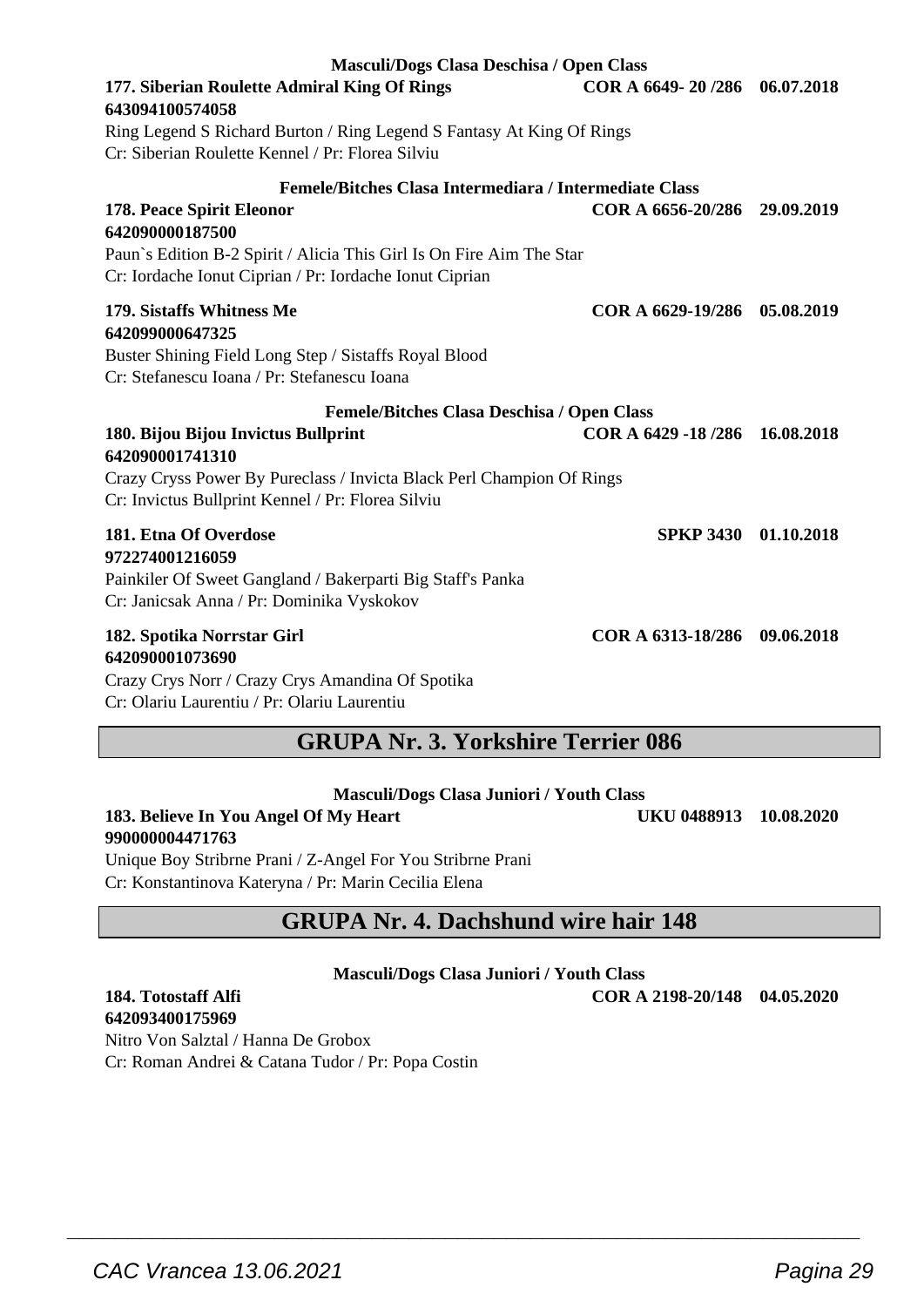#### **Femele/Bitches Clasa Juniori / Youth Class**

## **642090001919308**

Aramis Vom Someschufer / Dark Sparks Phoebe Cr: Coseru Mihaela & Schier Marius / Pr: Coseru Mihaela

#### **Femele/Bitches Clasa Campioni / Champions Class**

**186. Yola Of Karma's Legacy COR A 1899-18/148 07.11.2017**

**642090001734874** Treis Pinheiros Sunday Silence / Ines Of Karma' S Legacy Cr: Draganescu Marian / Pr: Alexandru Catalin

### **GRUPA Nr. 5. Siberian Husky 270**

**Masculi/Dogs Clasa Baby / Baby Class**

| 187. Brigimerci Ice Cream                                                                                               |                              | Sib.H.1 22.12.2020 |
|-------------------------------------------------------------------------------------------------------------------------|------------------------------|--------------------|
| 642093400191061<br>Let Me Be Your Dream Damon / Brigimerci A Cappella<br>Cr: Nemeth Brigitta / Pr: Jilaveanu Petre      |                              |                    |
|                                                                                                                         |                              |                    |
| <b>Femele/Bitches Clasa Pui / Puppy Class</b>                                                                           |                              |                    |
| 188. Kept This Girl For Bad Creation<br>642099000735560                                                                 | COR A 3470-21/270 02.12.2020 |                    |
| Kailua No Risk No Fun / Tzarina From Golden Fields Of Wolf Point                                                        |                              |                    |
| Cr: Oancea R, & M, / Pr: Stamate Raluca & Oancea Razvan                                                                 |                              |                    |
| <b>Femele/Bitches Clasa Juniori / Youth Class</b>                                                                       |                              |                    |
| 189. Active Paws Express Yourself<br>990000003838202                                                                    | MET Husky.377/20 01.09.2020  |                    |
| Highlander's Hungarian Christmas / Snoebear's Keep On Mo-Oving At Active Paws<br>Cr: Gabriella Hollo / Pr: Sandu Roxana |                              |                    |
| <b>GRUPA Nr. 5. Pomeranian 097</b>                                                                                      |                              |                    |
|                                                                                                                         |                              |                    |
| Masculi/Dogs Clasa Deschisa / Open Class                                                                                |                              |                    |
| 190. Old Sweetlands Charm<br>990000001472501                                                                            | COR A 321-19/097 25.08.2017  |                    |
| Pomhavens No Doubt At Klassna / Old Sweetlands Unreal Beauty                                                            |                              |                    |
| Cr: Chaban Svitlana / Pr: Craciun Ioana                                                                                 |                              |                    |
| <b>Masculi/Dogs Clasa Campioni / Champions Class</b>                                                                    |                              |                    |
| 191. Meet Your Dreams Feyerwenk                                                                                         | UKU 0360563 07.12.2017       |                    |
| 990000001474529                                                                                                         |                              |                    |
| Pride Of Pom Grand Prix / Tutta Frutta Feyerwerk                                                                        |                              |                    |
| Cr: Dmytrovska Olga / Pr: Silvachynskyi Vitalii                                                                         |                              |                    |
|                                                                                                                         |                              |                    |
| <b>Femele/Bitches Clasa Pui / Puppy Class</b>                                                                           |                              |                    |
| 192. Standera Pom Cacharel<br>100237000115532                                                                           |                              | Pom 23 02.12.2020  |
| Majestic Poms I Am The King / Standera Pom Abigail Superstar                                                            |                              |                    |

 $\overline{\phantom{a}}$  , and the set of the set of the set of the set of the set of the set of the set of the set of the set of the set of the set of the set of the set of the set of the set of the set of the set of the set of the s

**185. Apple Pie Von Schier COR A 2241-20/148 26.07.2020**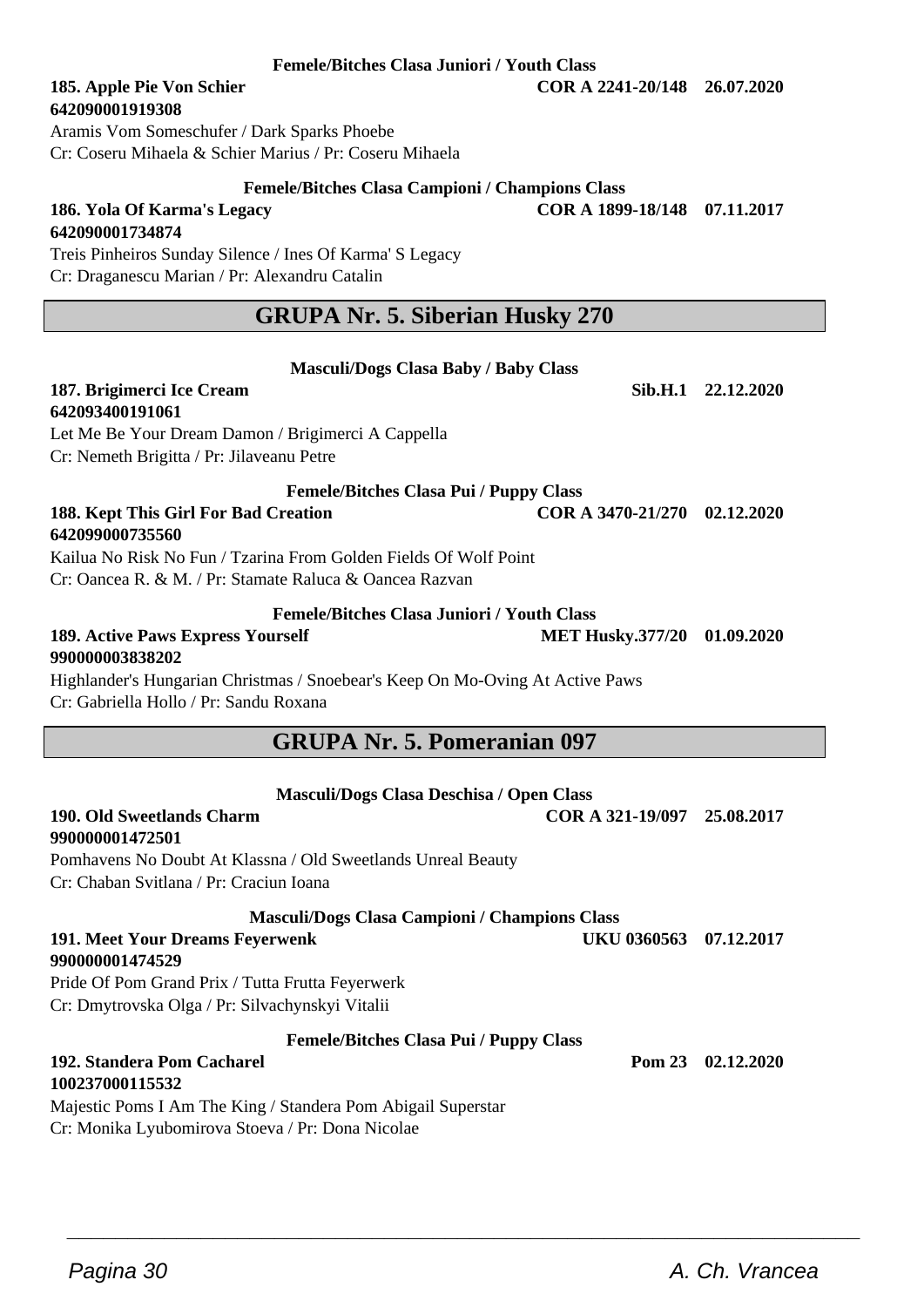**Femele/Bitches Clasa Juniori / Youth Class**

## **642098100253945**

Viradzh Zarri / Aurola Cr: Giurgiuca Florin / Pr: Milea Cosmin

#### **194. Impala Quintana Red COR A 438-20/097 24.04.2020 642099000741111**

Old Sweetlands Charm / Impala Got To Love Me Cr: Craciun Ioana / Pr: Craciun Ioana

#### **195. Pom Na Million Zetta POM 1 07.07.2020 643094100689487**

Pom Na Million Oll-In / Pom Na Million Ronda Rouzi Cr: Mukhtalova I.a. / Pr: Craciun Ioana

### **GRUPA Nr. 5. Chow Chow 205**

#### **Masculi/Dogs Clasa Juniori / Youth Class**

#### **196. Legend Chow Tony Red Diamond COR A 1264-20 /205 30.07.2020 642094500080107**

Drop Diamond Del Fiume Giallo / Black Pearl De Huerta De La Casa Cr: Mulcuta Mihai / Pr: Ciobotaru Marta Andreea

### **GRUPA Nr. 5. Akita 255**

#### **Femele/Bitches Clasa Juniori / Youth Class**

**197. Yumeko COR A 1777-20/255 05.04.2020**

### **642098100253712**

Momariu Sakuraban / Shogun Team Doshiri Go Cr: Oprea Anna Maria / Pr: Oprea Anna Maria

### **GRUPA Nr. 5. American Akita 344**

#### **Masculi/Dogs Clasa Juniori / Youth Class**

#### **198. Drummer Kick Fullmoon Shadow COR A 1588-20/344 01.01.2020 642093400164508**

Orients Pride Roman / Cacharel Fullmoon Shadow Cr: Nagy Roland & Peres Cristina / Pr: Nagy Roland

**Femele/Bitches Clasa Baby / Baby Class**

**199. Dacicus Perpetuum Mobile Gingerbread COR A 1959-21/344 28.01.2021 642090003635498**

 $\overline{\phantom{a}}$  , and the set of the set of the set of the set of the set of the set of the set of the set of the set of the set of the set of the set of the set of the set of the set of the set of the set of the set of the s

Starback Drake / Arizona's Glamour Dione Cr: Muresan C. Ovidiu / Pr: Podariu Marius

**193. Amy Fantasy COR A 427-20/097 30.03.2020**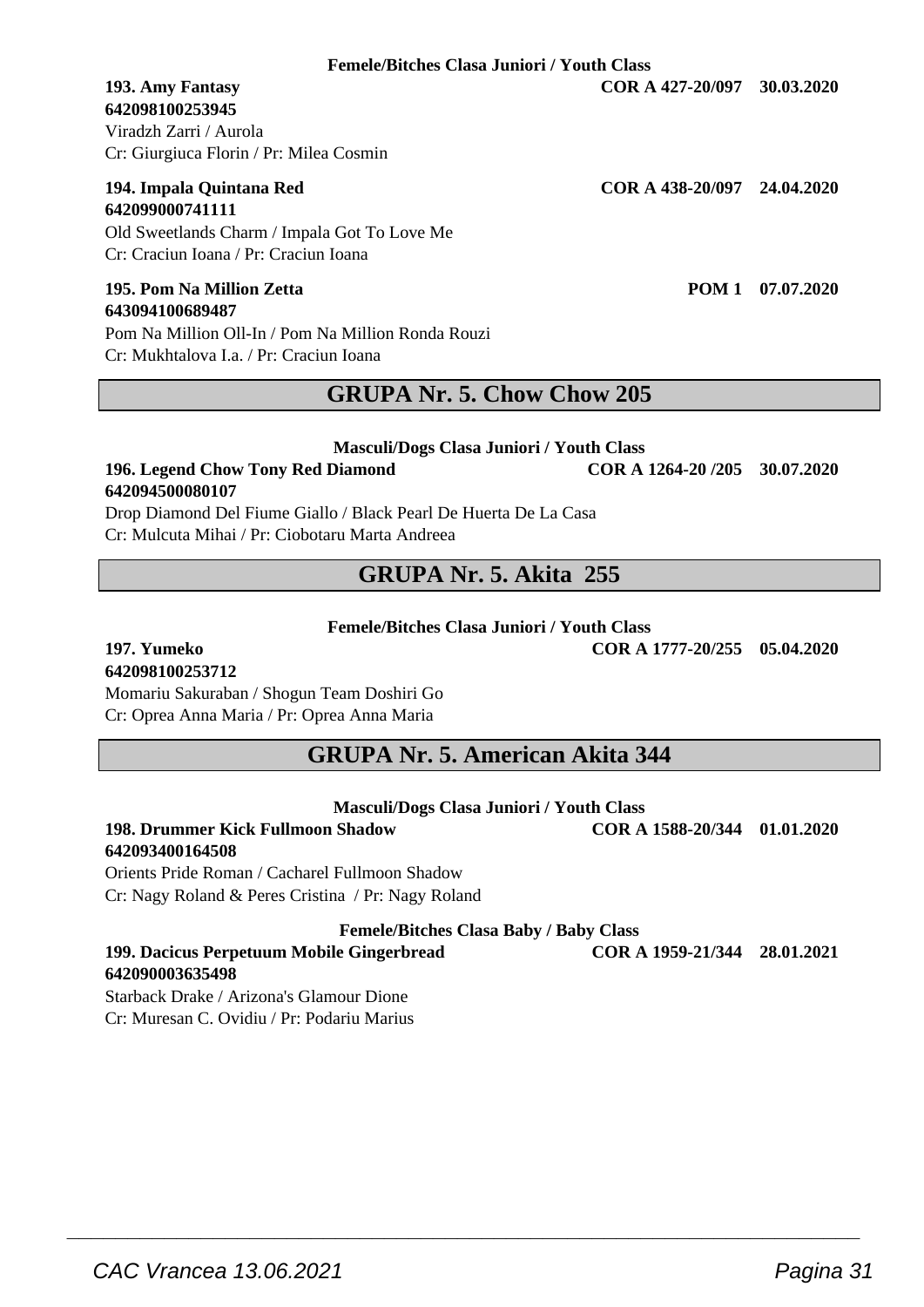| Eros Of White Bear / Black Pearl Fullmoon Shadow<br>Cr: Nagy Roland & Peres Cristina / Pr: Spinu Cristian                                                                                                    |                              |                     |
|--------------------------------------------------------------------------------------------------------------------------------------------------------------------------------------------------------------|------------------------------|---------------------|
| 201. Journey To Heaven Centurion Gladiator<br>642090001920775                                                                                                                                                | COR A 1738-20/344            | 03.07.2020          |
| Dynamic Force Chief Of Staff / Charming Atitude Centurion Gladiator<br>Cr: Alex Anton / Pr: Mazuru Florinel                                                                                                  |                              |                     |
| Femele/Bitches Clasa Intermediara / Intermediate Class<br>202. Alyeska Alpha Of The Mountain<br>642093400153443<br>El Gaucho De Gabritho / Orient Sun Nimfa<br>Cr: Silaghi Cristian / Pr: Rosu Leonard-Ionel | COR A 1561-20/344 13.12.2019 |                     |
| 203. Just In Case Of Wolf Point<br>642099000689474                                                                                                                                                           | COR A 1457-19/344 25.07.2019 |                     |
| Redient Pure Love At Ayrek-Dart / Amoremio Redient Ami Mignone<br>Cr: Augustin Ionescu / Pr: Peres Cristina                                                                                                  |                              |                     |
| Femele/Bitches Clasa Deschisa / Open Class                                                                                                                                                                   |                              |                     |
| 204. Alma Red Dog's Pride<br>642098201781317                                                                                                                                                                 | COR A 1406-19/344            | 18.05.2019          |
| A' My Hugo Of Wolf Point / Envy Of White Bear                                                                                                                                                                |                              |                     |
| Cr: Bumbu B. Claudiu / Pr: Anghel A. Lorena                                                                                                                                                                  |                              |                     |
| <b>GRUPA Nr. 5. Thai Ridgeback Dog 338</b>                                                                                                                                                                   |                              |                     |
|                                                                                                                                                                                                              |                              |                     |
| Femele/Bitches Clasa Deschisa / Open Class<br>205. Fi' Nezia Ancient Kynopolis                                                                                                                               | PKR.V.30300 05.12.2019       |                     |
| 616093901001434                                                                                                                                                                                              |                              |                     |
| Azur Lucky Ryuu / My Main Stream Mashima<br>Cr: Sarota A. / Pr: Patrinjel C-tin                                                                                                                              |                              |                     |
| <b>GRUPA Nr. 6. Erdelyi Kopo 241</b>                                                                                                                                                                         |                              |                     |
| Masculi/Dogs Clasa Deschisa / Open Class                                                                                                                                                                     |                              |                     |
| 206. Cs-Kormos Hungarian Cat Cather Kopo<br>981020000382463                                                                                                                                                  |                              | JR 70154 17.03.2019 |
| Cannus Lupus Kende / Bonzi Barka Hungarian Cat Kather Kopo<br>Cr: Veress Robert / Pr: Fodor Istvan                                                                                                           |                              |                     |
| 207. Plajasz Erdesz<br>900079000530293                                                                                                                                                                       | MET ek. 4235/19 10.10.2018   |                     |
| Cannus Lupus Kende / Plajasz Cirok                                                                                                                                                                           |                              |                     |

 $\overline{\phantom{a}}$  , and the set of the set of the set of the set of the set of the set of the set of the set of the set of the set of the set of the set of the set of the set of the set of the set of the set of the set of the s

**Femele/Bitches Clasa Juniori / Youth Class 200. Eclipse Fullmoon Shadow COR A 1598-20/344 20.01.2020**

**642093400164883**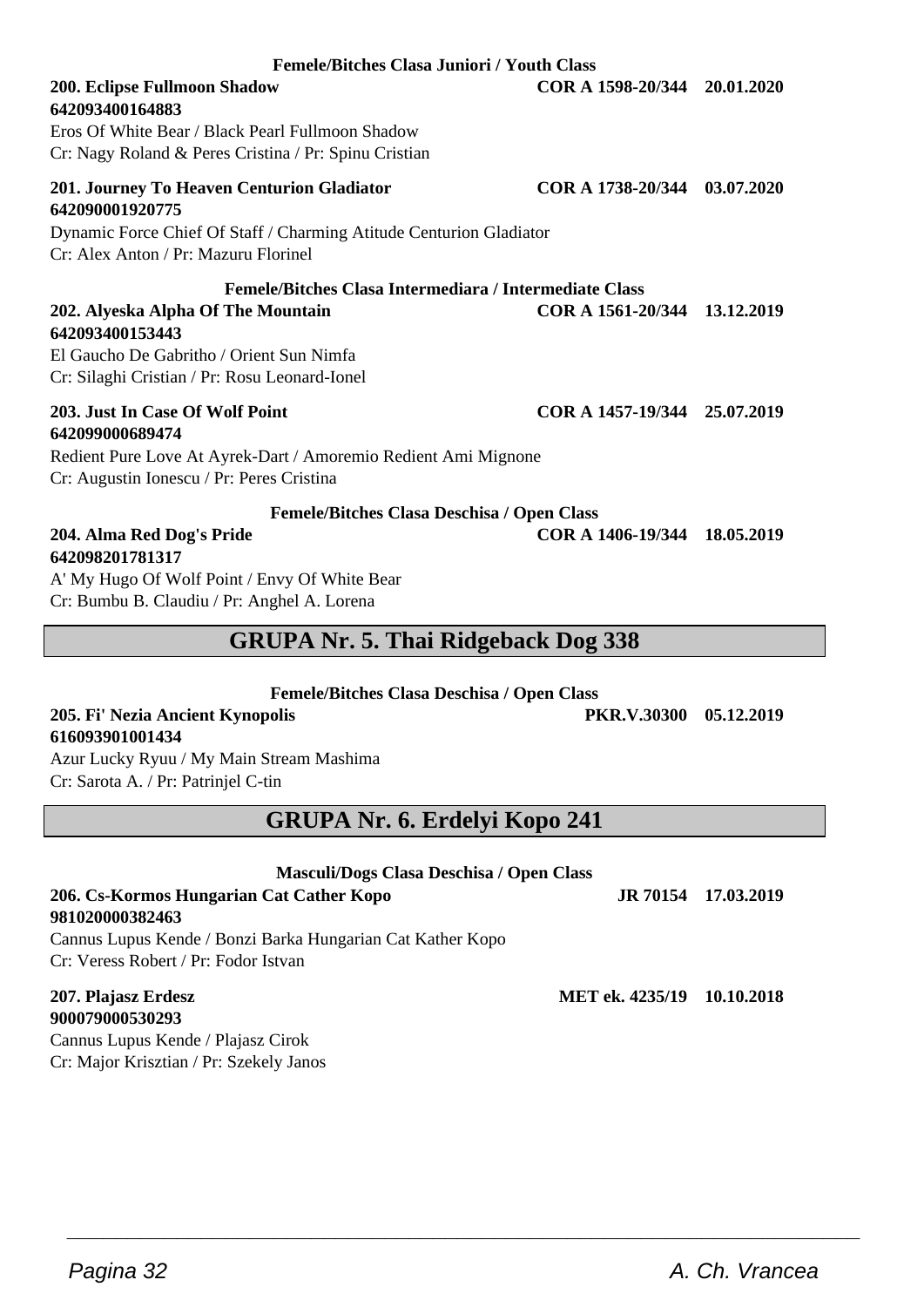Conan Haus Boris / Dona

**Femele/Bitches Clasa Intermediara / Intermediate Class**

**642090001800813**

Negrut / Tisa Cr: Stan Ion / Pr: Lukacs Zoltan Andras

#### **Femele/Bitches Clasa Deschisa / Open Class**

**209. Sziszi-Vahur Cop.Ard.1 02.11.2016**

**642099000395015** ------- / --------

Cr: -------- / Pr: Kolto Attila

### **GRUPA Nr. 6. Beagle 161**

| Masculi/Dogs Clasa Intermediara / Intermediate Class          |                              |            |
|---------------------------------------------------------------|------------------------------|------------|
| 210. Bandido De El Imperio Canino                             | <b>LOE 2501038</b>           | 18.10.2019 |
| 941000024225031                                               |                              |            |
| Absoluutely Spotless Zippo / Honey Bee Bigbendas              |                              |            |
| Cr: Jairo Cuartas / Pr: Jairo Cuartas & Kocsis Krisztina      |                              |            |
| <b>Femele/Bitches Clasa Deschisa / Open Class</b>             |                              |            |
| 211. Pretty Women De El Imperio Canino                        | <b>LOE 2350740</b>           | 05.12.2016 |
| 982000210194153                                               |                              |            |
| For Your Eyes Only Xandrina / Tigresa De El Imperio Canino    |                              |            |
| Cr: Jairo Cuartas / Pr: Jairo Cuartas & Kocsis Krisztina      |                              |            |
|                                                               |                              |            |
| <b>GRUPA Nr. 7. Deutsch Kurzhaar 119</b>                      |                              |            |
|                                                               |                              |            |
| Masculi/Dogs Clasa Juniori / Youth Class                      |                              |            |
| 212. Newton Wom Cherifeld                                     | COR A 5501-20/119            | 22.03.2020 |
| 642090001110708                                               |                              |            |
| Willy Del Cakic / Gia Wom Cherifeld                           |                              |            |
| Cr: Tenghea C.I & Ancu C / Pr: Antonesei Liviu Ernest         |                              |            |
| 213. Northon Wom Cherifeld                                    | COR A 5500-20/119            | 22.03.2020 |
| 642090001110709                                               |                              |            |
| Willy Del Cakic / Gia Wom Cherifeld                           |                              |            |
| Cr: Tenghea Cosmin & Ancu Cristian / Pr: Popoiu Mircea George |                              |            |
| <b>Femele/Bitches Clasa Juniori / Youth Class</b>             |                              |            |
| 214. Ultra Oberon Haus                                        | COR A 5641-20/119 05.05.2020 |            |
| 953000010475123                                               |                              |            |
| Marley Ze Stipek / Queenie Oberon Haus                        |                              |            |
| Cr: Antal Zsombor / Pr: Costin Viorel                         |                              |            |
| Femele/Bitches Clasa Intermediara / Intermediate Class        |                              |            |
| 215. Conan Haus Gema                                          | COR A 5685-20/119            | 22.02.2020 |
| 642099000701150                                               |                              |            |

 $\overline{\phantom{a}}$  , and the set of the set of the set of the set of the set of the set of the set of the set of the set of the set of the set of the set of the set of the set of the set of the set of the set of the set of the s

Cr: Oprisiu Vasile-Viorel / Pr: Beraru Adrian

**208. Berta Full - Hunting COR B 638-19/241 25.07.2019**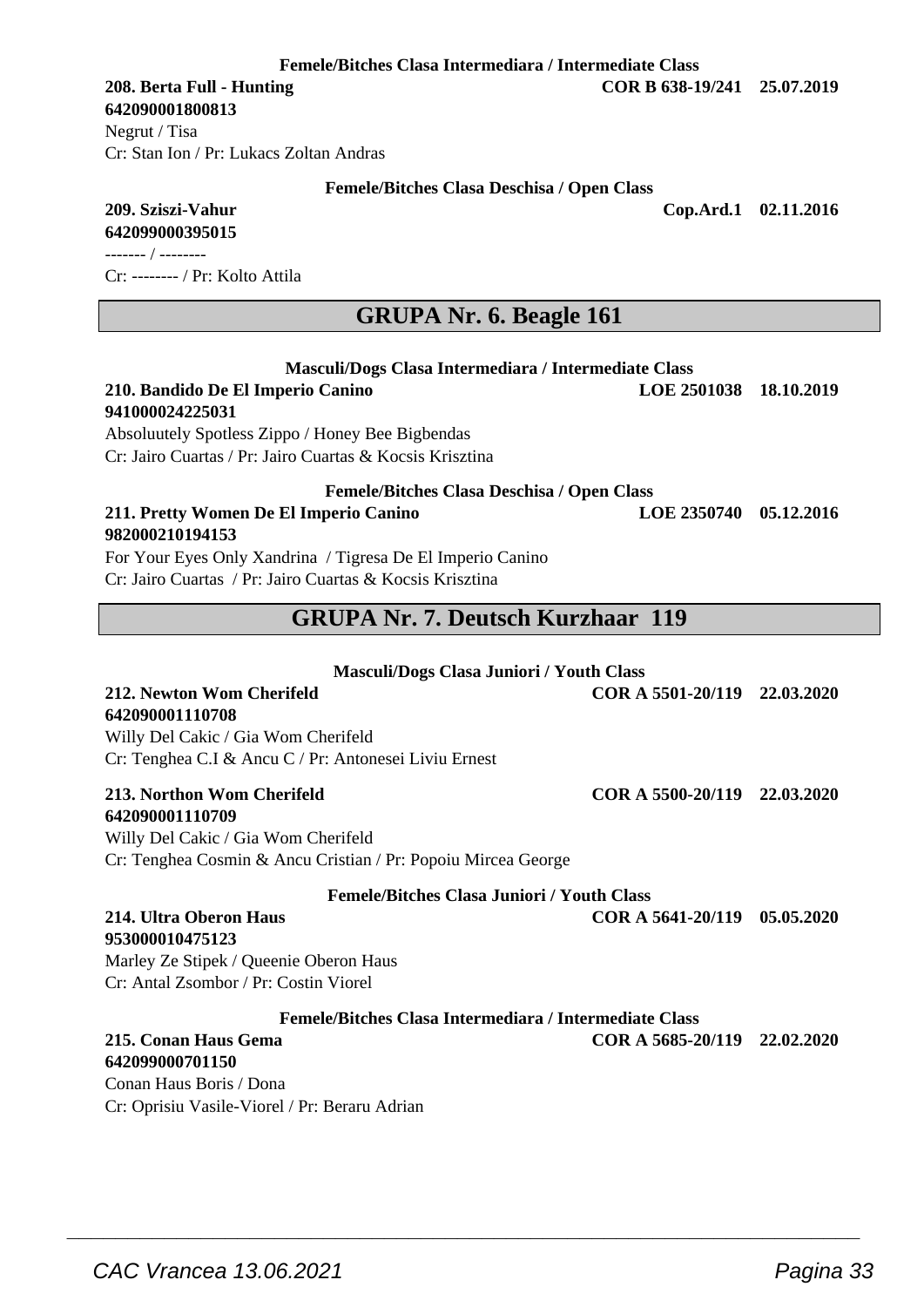### **GRUPA Nr. 7. Deutsch Drahthaar 098**

**Masculi/Dogs Clasa Intermediara / Intermediate Class**<br>**216. Ingo Ivan Patrickhaus COR A 2091** 

## **642098201070399**

**216. Ingo Ivan Patrickhaus COR A 2091-19/098 10.07.2019**

Jukon Ii Vom Liether-moor / Szantoval Cili Cr: Baicanu Remus / Pr: Vasiliu Lauren

### **GRUPA Nr. 7. Epagneul Breton 095**

**Femele/Bitches Clasa Juniori / Youth Class**

## **642090001857881**

**217. Uma Hyperion Child COR A 356-20/095 27.01.2020**

Aron / Ocene De Keranlouan Cr: Andrei Mihai Bogdan / Pr: Andrei Mihai Bogdan

### **GRUPA Nr. 7. English Setter 002**

**Femele/Bitches Clasa Juniori / Youth Class**

**642099900078286**

**218. Bamby Wild Danube COR A 489-21/002 08.09.2020**

Garcia / Neda Cr: Calatoaie Ionut / Pr: Morogan Leonard

### **GRUPA Nr. 8. Golden Retriever 111**

| <b>Masculi/Dogs Clasa Juniori / Youth Class</b>                                                                                                                                    |                              |            |
|------------------------------------------------------------------------------------------------------------------------------------------------------------------------------------|------------------------------|------------|
| 219. Benjamin Waterdust<br>642094100168781<br>Tramin Veter / Ayla Ginger Up<br>Cr: Mihalache Adrian / Pr: Stefan Andrei                                                            | COR A 6426-20/111 05.04.2020 |            |
| 220. Game Of Thrones Goldset<br>642098100253281<br>Erdoalji Nordic Legend Of Goldset / Yokko Goldset<br>Cr: Ioana Teodora Bogan / Pr: Seceleanu Mircea Mihail                      | COR A 6409-20/111 23.04.2020 |            |
| 221. Kinkan Pearl Of Hills<br>642098201095176<br>Game Time Pearl Of Hills / Carnaval Dorado Cum Laude<br>Cr: Radu Calin / Pr: Simion Ioana & Radu Calin                            | COR A 6613-20/111            | 01.08.2020 |
| Masculi/Dogs Clasa Intermediara / Intermediate Class                                                                                                                               |                              |            |
| 222. Big Angel De Sas Kennel<br>642098201067008<br>Flaming Charm Pearl Of Hills / Hard To Get Of Clear Passion<br>Cr: Parvulescu C. & Statescu C. / Pr: Manciu Adrian & Radu Calin | COR A 5971-19/111 16.06.2019 |            |
| 223. Ethan Goldset<br>642098201066136<br>Legendary Of Clear Passion / Rose Marie Goldset<br>Cr: Ioana Teodora Bogan / Pr: Chitescu Ion Eduard                                      | COR A 6002-19/111            | 05.07.2019 |

 $\overline{\phantom{a}}$  , and the set of the set of the set of the set of the set of the set of the set of the set of the set of the set of the set of the set of the set of the set of the set of the set of the set of the set of the s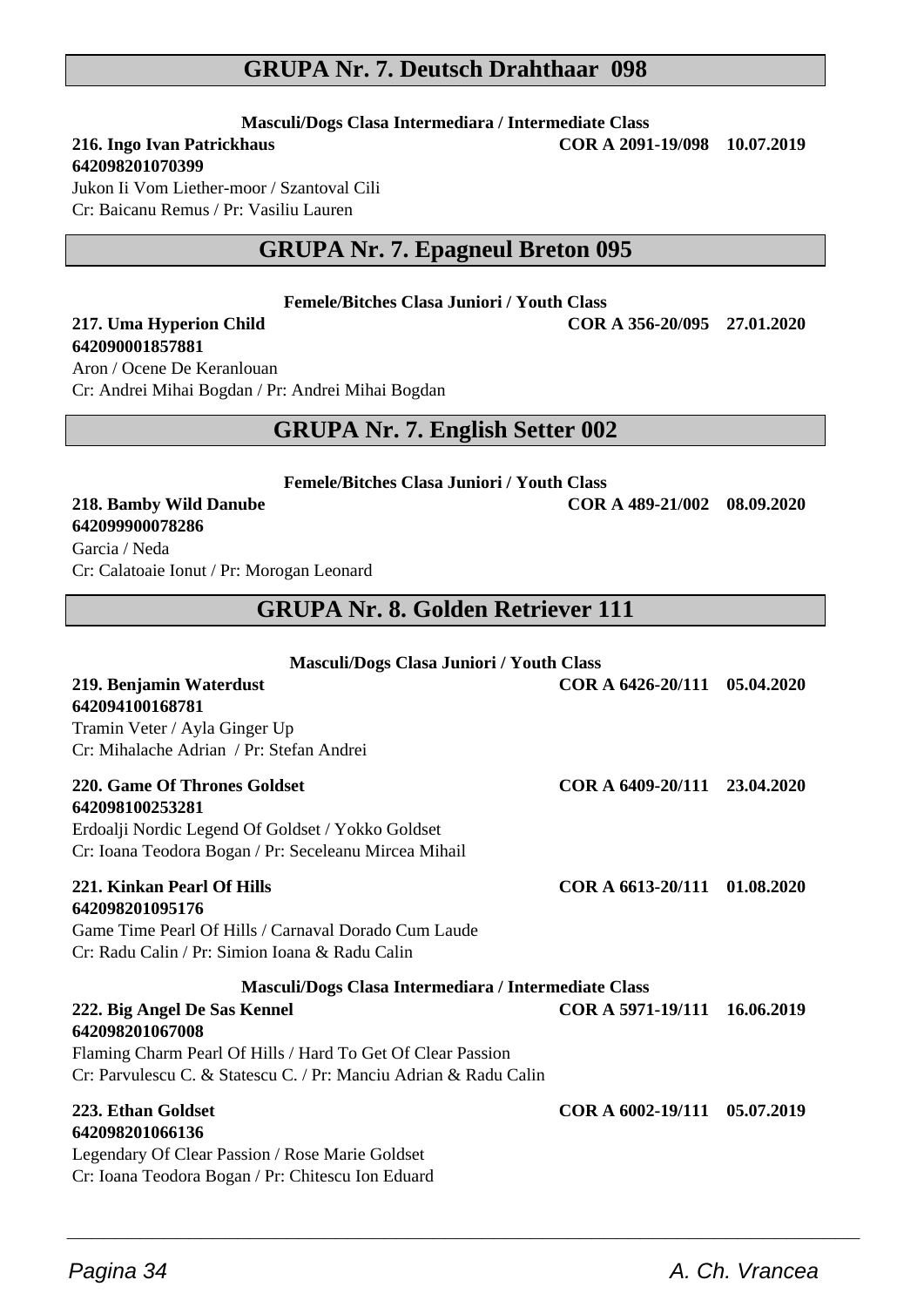| <b>642090000176932</b>                                                                                                                                                                            |                              |                   |
|---------------------------------------------------------------------------------------------------------------------------------------------------------------------------------------------------|------------------------------|-------------------|
| Waterbabies Hurtigruten / Zamfield Enola Red<br>Cr: Megiesan D. Mircea / Pr: Bodo Csaba & Brigitte                                                                                                |                              |                   |
| Masculi/Dogs Clasa Deschisa / Open Class                                                                                                                                                          |                              |                   |
| 225. Erdoalji Always Love You<br>642099000489893                                                                                                                                                  | COR A 5455-18/111            | 16.09.2017        |
| Caruso Of The Famous Family / Evangeline Pearl Of Golden - Hill<br>Cr: Pora J. & Bucur V. / Pr: Ionescu Dana & Radu Calin                                                                         |                              |                   |
| <b>Masculi/Dogs Clasa Campioni / Champions Class</b><br>226. Angels In Leash Il Divo<br>642093400146456                                                                                           | COR A 6202-19/111 17.06.2019 |                   |
| Erdoalji Diamond Go To Angels In Leash / Angelonato Kristal Brilliant<br>Cr: Kocsis Krisztina / Pr: Kocsis Krisztina                                                                              |                              |                   |
| <b>Femele/Bitches Clasa Juniori / Youth Class</b>                                                                                                                                                 |                              |                   |
| 227. Alberti's Dream Anouka<br>642090000185961<br>Game Time Pearl Of Hills / Eternitiy Pearl Of Hills<br>Cr: Alberti Irina Liliana / Pr: Alberti Irina Liliana                                    | COR A 6259-20/111            | 25.12.2019        |
| 228. Angels In Leash Shadymist Hera<br>642093400146506<br>Angels In Leash Google Gone Wild / Karvin Fuga<br>Cr: Kocsis Krisztina & Marnie J Harrell / Pr: Ioanes Andrei Bogdan & Kocsis Krisztina |                              | GOLD 1 15.03.2020 |
| 229. Go Mira All In Or Nothing<br>642099000748618<br>Bill Mediguard / D'Maghi All In Or Nothing<br>Cr: Barbu Alin / Pr: Glodeanu Carmen                                                           | COR A 6619-20/111            | 07.08.2020        |
| 230. Joleen Pearl Of Hills<br>642098201812172<br>Game Time Pearl Of Hills / Cc Bliss Pearl Of Hills<br>Cr: Radu Calin / Pr: Chiru Sorin & Radu Calin                                              | COR A 6436-20/111            | 26.04.2020        |
| 231. Just Point Ace<br>642099000752639<br>Tramin Veter / Dea Of Wolf Point<br>Cr: Ionescu Augustin & Ranga Ionut / Pr: Dinu Alexandra & Octavian                                                  | COR A 6698-21/111 25.07.2020 |                   |
| 232. Zapphire Fiso Royal House<br>642090001118348<br>Nalimana A Kind Of Magic / Wild Rose Fiso Royal House<br>Cr: Ioana Miricescu / Pr: Miricescu Ioana & Talvac Bogdan                           | COR A 6761-21/111            | 16.08.2020        |
| Femele/Bitches Clasa Intermediara / Intermediate Class<br>233. Angels In Leash Imagine Me & You<br>642093400146448<br>Erdoalji Diamond Go To Angels In Leash / Angelonato Kristal Brilliant       | COR A 6207-19/111 17.06.2019 |                   |

 $\overline{\phantom{a}}$  , and the set of the set of the set of the set of the set of the set of the set of the set of the set of the set of the set of the set of the set of the set of the set of the set of the set of the set of the s

**224. Zamfield Hugo Boss COR A 6065-19/111 07.07.2019**

Cr: Kocsis Krisztina / Pr: Grigorean Maria Luiza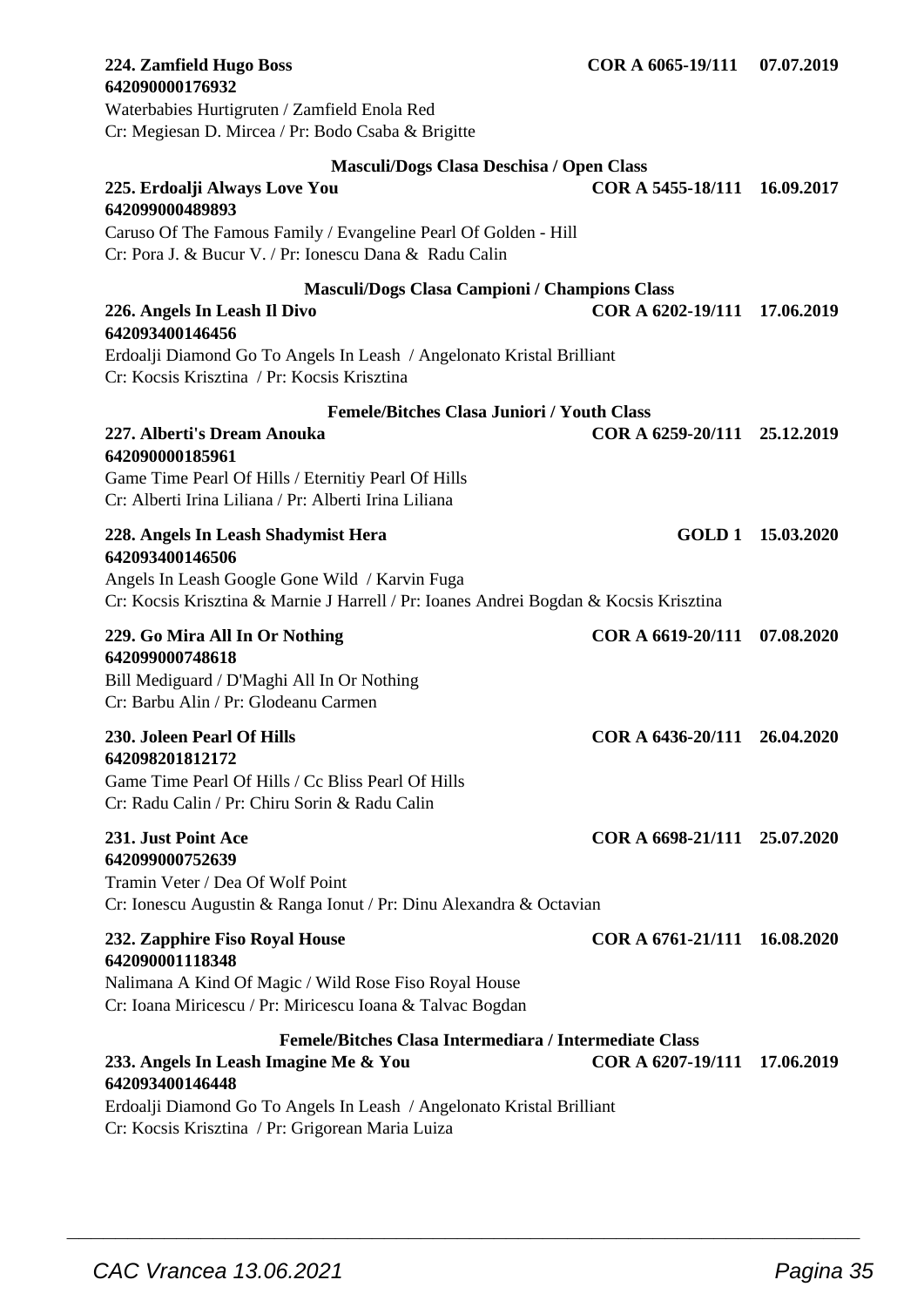#### **Femele/Bitches Clasa Deschisa / Open Class**

## **642099000590493**

Tramin Fandango / Linda De Parmen Auriu Cr: Damian Simona / Pr: Gusoi Teodora Andreea

#### **235. Xoxo Fiso Royal House COR A 5748-19/111 04.10.2018 642099000468612**

Puello Oris Zippi Flah / Lady In Red Fiso Royal Hpuse Cr: Ioana Miricescu / Pr: Pazel Anton Mihai

**Femele/Bitches Clasa Campioni / Champions Class**

#### **236. Winter Fairytale Goldset COR A 5435-18/111 30.11.2017 642098100134840**

Erdoalji Nordic Legend Of Goldset / Velvet Charm Miss Movin' On Cr: Bogan Ioana / Pr: Miricescu Ioana

### **GRUPA Nr. 8. Labrador Retriever 122**

| Masculi/Dogs Clasa Juniori / Youth Class                                                                                                  |                              |  |
|-------------------------------------------------------------------------------------------------------------------------------------------|------------------------------|--|
| 237. Clausweb Karlo<br>642099000746505                                                                                                    | COR A 8655-20/122 04.07.2020 |  |
| Clausweb Choco Queen's Joy / Sweet Years Labradors To Clausweb                                                                            |                              |  |
| Cr: Cadar Claudiu Ghe. / Pr: Voicila Claudiu Valentin                                                                                     |                              |  |
| 238. O Chen Of Wolf Point                                                                                                                 | COR A 8537-20/122 18.04.2020 |  |
| 642099000753301                                                                                                                           |                              |  |
| Peter S Gang Fabian Bella Mare / Q Etna Of Wolf Point                                                                                     |                              |  |
| Cr: Augustin Ionescu / Pr: Badea Anca                                                                                                     |                              |  |
| Masculi/Dogs Clasa Intermediara / Intermediate Class                                                                                      |                              |  |
| 239. Tojko                                                                                                                                | COR A 8209-20/122 11.12.2019 |  |
| 642090001835700                                                                                                                           |                              |  |
| Carpenny Made To Measure By Dromtacher / Terra Spirit Unbelievable                                                                        |                              |  |
| Cr: Szasz Ferenc / Pr: Anghelache Georgian                                                                                                |                              |  |
| Masculi/Dogs Clasa Deschisa / Open Class                                                                                                  |                              |  |
| 240. Croquembouche Z Grodu Hrabiego Malmesbury<br>616093900542776                                                                         | COR A 8931-21/122 23.03.2018 |  |
| Firefly Moonshine Z Grodu Hrabiego Malmesbury / After Midnight Z Grodu Hrabiego Malmesbury<br>Cr: Beata Urbanczyk-Zajac / Pr: Serban Radu |                              |  |
| 241. Devachan Akasha<br>642099000683154                                                                                                   | COR A 7974-19/122 05.05.2019 |  |
| Corteleoni Happy Chris / No One Like Me Hidalgo's Spirit<br>Cr: Dinu D. Pacso G. / Pr: David Claudiu                                      |                              |  |
| 242. J'Adore Ton Parfume Wolves Of Zamolxis<br>642090001783665                                                                            | COR A 7330-18/122 20.02.2018 |  |
| Taste Of Fame Of Clear Passion / Chanel                                                                                                   |                              |  |
|                                                                                                                                           |                              |  |

 $\overline{\phantom{a}}$  , and the set of the set of the set of the set of the set of the set of the set of the set of the set of the set of the set of the set of the set of the set of the set of the set of the set of the set of the s

**234. Elsa De Parmen Auriu COR A 5676-18/111 03.09.2018**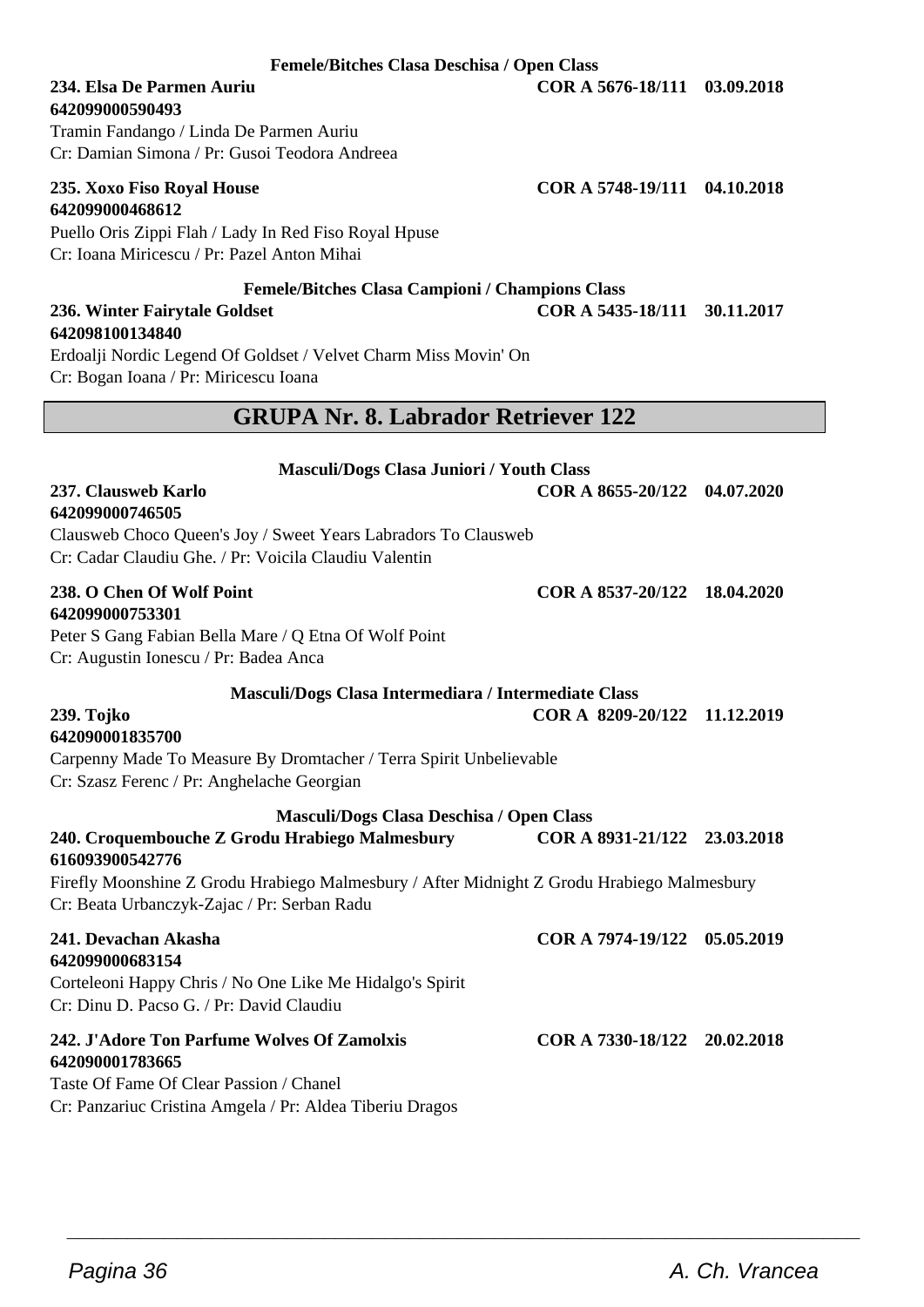# **642099000631882**

Carpenny Made To Measure By Dromtacker / Tojko S Anastasia Cr: Szasz Ferenc / Pr: Iancu Mihai

#### **Masculi/Dogs Clasa Campioni / Champions Class**

**244. Dynamis Brahma COR A 7973-19/122 05.05.2019 642099000683157**

Corteleoni Happy Chris / No One Like Me Hidalgo's Spirit Cr: Dinu D. Pacso G. / Pr: David Claudiu

#### **Femele/Bitches Clasa Juniori / Youth Class**

**245. Amira Queen Alma COR A 8508-20/122 07.04.2020**

Terra Happy Amir / Dakota El Alacran Enamorado Cr: Ciupitu Aurelian / Pr: Ciupitu Aurelian

## **642099000792453**

**642094100168634**

Little Vinie Jones Optimus Canis / Raksha Goddess Hidalgo`s Spirit Cr: Serban Radu / Pr: Serban Radu

### **GRUPA Nr. 8. English Cocker Spaniel solid colour 005**

**Femele/Bitches Clasa Pui / Puppy Class**

#### **247. Covenant Seduction ROI 20/173619 16.09.2020 380260101679883**

Five O'Clock Dance Clint / Five O'Clock Dance Indira At Covenant Cr: Lincu Valeria Alina / Pr: Mitisor Nicoleta Elena

### **GRUPA Nr. 8. American Cocker Spaniel 167**

**Masculi/Dogs Clasa Juniori / Youth Class**

#### **248. Very Vigie Keep Ya Head Up COR A 215-21/167 30.06.2020 945000002186033**

Pbjs Rock On / Sanpartis Goes Vigie Way Cr: Vartiainen Sanna Pichard Laurent / Pr: Lupu Anamaria

**Femele/Bitches Clasa Campioni / Champions Class**

#### **249. Sanpartis Glitter Vigie Picture COR A 209-19/167 28.05.2018 991001001891138**

Very Vigie Look At Me / Very Vigie Love On Top Cr: Sanna Vartiainen / Pr: Lupu Anamaria

 $\overline{\phantom{a}}$  , and the set of the set of the set of the set of the set of the set of the set of the set of the set of the set of the set of the set of the set of the set of the set of the set of the set of the set of the s

**246. Mad Love Hidalgo`s Spirit COR A 8897-21/122 07.04.2020**

**243. Tojko's Buffalo Bill COR A 7755-19/122 04.02.2019**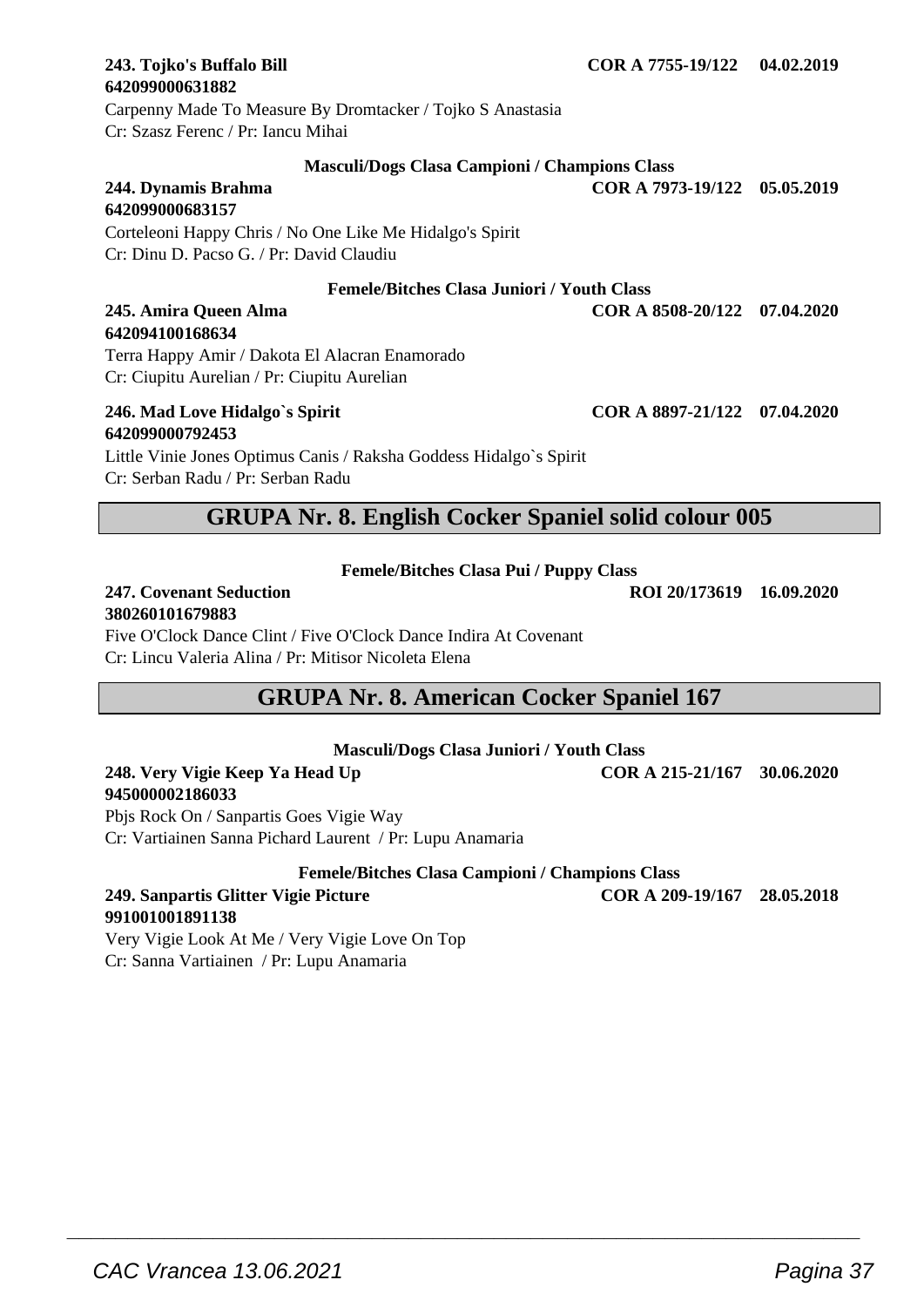### **GRUPA Nr. 8. Cao de agua Portugues 037**

**Femele/Bitches Clasa Intermediara / Intermediate Class 250. Duchess Of Danube Lago Di Fortuna** 

**900020190710813**

**380260140119369**

Lotrando Z Kasetek / Agnes Ze Kbela Cr: Dragan Traparic / Pr: Alexandru Catalin

**Femele/Bitches Clasa Campioni / Champions Class**

### **251. Oceano Do Lusiadas COR A 2-19/037 06.03.2019**

Ginger Do Lusiadas / Fiona Do Lusiadas Cr: Bazzani Fabiana / Pr: Alexandru Catalin

### **GRUPA Nr. 9. Maltese 065**

#### **252. Lora's Dream Of White Brit COR A 1957-20/065 27.07.2020 642090003636159**

Oskar Pljus Celebrity / Lora's Dream Of White Alley Cr: Serban Alina-Anda / Pr: Ianole Petrina-Florina

### **GRUPA Nr. 9. Caniche toy 172**

#### **Masculi/Dogs Clasa Intermediara / Intermediate Class**

### **253. Z Chumatskogo Shljahu Kapitoshka Toy UKU 0463770 18.12.2019 900215000261792**

Lamborghinbi Aventador Top Stiel Toy / Z Chumatskogo Shljahu Zagrava Toy Cr: Karpets Ganna / Pr: Predica Ana Maria

### **GRUPA Nr. 9. Griffon belge 081**

**Femele/Bitches Clasa Intermediara / Intermediate Class**

**254. Star Griff Black Rose(Belg) UKU 0463726 04.01.2020 991003000210433**

Ru-Paul Dancingin High Heels / Woop De Woo Cherry Blossom Odessa Cr: Zadoinova O. / Pr: Zadoinova O. & Volgina A.

### **GRUPA Nr. 9. Griffon bruxellois 080**

**Femele/Bitches Clasa Intermediara / Intermediate Class**

 $\overline{\phantom{a}}$  , and the set of the set of the set of the set of the set of the set of the set of the set of the set of the set of the set of the set of the set of the set of the set of the set of the set of the set of the s

#### **255. Star Griff My Heart Will Go On UKU 0452943 31.10.2019 991003000210433**

Manticorns Gently / Star Griff Baby Doll Cr: Zadoinova O. / Pr: Zadoinova O.

**Masculi/Dogs Clasa Juniori / Youth Class**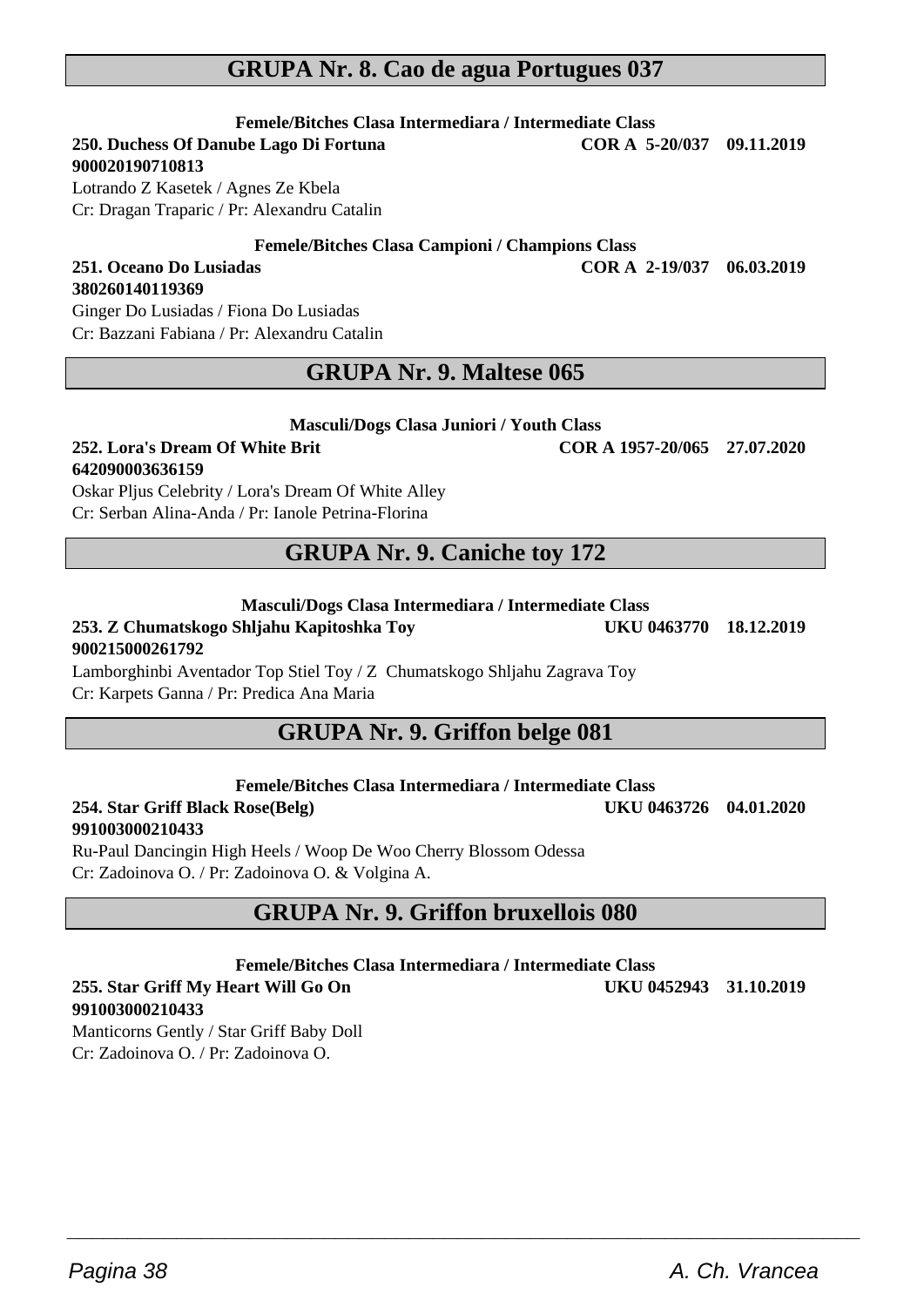### **GRUPA Nr. 9. Shih Tzu 208**

**Femele/Bitches Clasa Intermediara / Intermediate Class 256. Piccolo Tibet Nobody Does It Better 978101081718436**

Piccolo Tibet Gift From Manchu Palace / Piccolo Tibet Honey Honey At Vozvraschenie V Edem Cr: Vrabie Iulian / Pr: Vrabie Iulian

#### **Femele/Bitches Clasa Deschisa / Open Class**

#### **257. Piccolo Tibet Nirvana UCHM 17922/001774 07.10.2019 978101081404391**

Piccolo Tibet Gift From Manchu Palace / Piccolo Tibet Honey Honey At Vozvraschenie V Edem Cr: Vrabie Iulian / Pr: Vrabie Iulian

### **GRUPA Nr. 9. Pug 253**

#### **Femele/Bitches Clasa Intermediara / Intermediate Class**

#### **258. Philippe Tani Miss Universe UKU 0430001 23.06.2019 900113001687761**

Zuma's Razz Ma Tazz / Otto Knows Million Voices Saules Simfonija Cr: Filippova Galyna / Pr: Maslenikova Anzehlika

### **GRUPA Nr. 9. Bouledogue francais 101**

| <b>Masculi/Dogs Clasa Pui / Puppy Class</b>             |                              |  |
|---------------------------------------------------------|------------------------------|--|
| 259. Tzar Athosro Land                                  | COR A 4116-21/101 23.11.2020 |  |
| 642090003645280                                         |                              |  |
| Aristocratescu Capo Di Tutti Capi / A'Vigdors Salvia    |                              |  |
| Cr: Ionita Ana Maria / Pr: Grigoras Tudor Alexandru     |                              |  |
| Masculi/Dogs Clasa Deschisa / Open Class                |                              |  |
| 260. Priam Athosro Land<br>642090003543983              | COR A 3535-19/101 24.07.2019 |  |
| Lexus Athosro Land / Ildiko De Bella Corso              |                              |  |
| Cr: Ionita Ana Maria / Pr: Dinu Alexandra               |                              |  |
| 261. Red Senator's Comedy Central<br>642099000684376    | COR A 3489-19/101 03.06.2019 |  |
| Ulysse De El Mencey Loco / Red Senator's Agent Romanova |                              |  |
| Cr: Ali Denis / Pr: Ali Denis & Ghiulbin                |                              |  |
| Masculi/Dogs Clasa Campioni / Champions Class           |                              |  |
| 262. Darclee Chester Chase                              | COR A 3379-19/101 02.01.2019 |  |
| 642099000671181                                         |                              |  |
| Kingfriend Mr. Bombastic / Cruela De Aronui             |                              |  |
| Cr: Lucan Cristian / Pr: Farauanu Dan                   |                              |  |

 $\overline{\phantom{a}}$  , and the set of the set of the set of the set of the set of the set of the set of the set of the set of the set of the set of the set of the set of the set of the set of the set of the set of the set of the s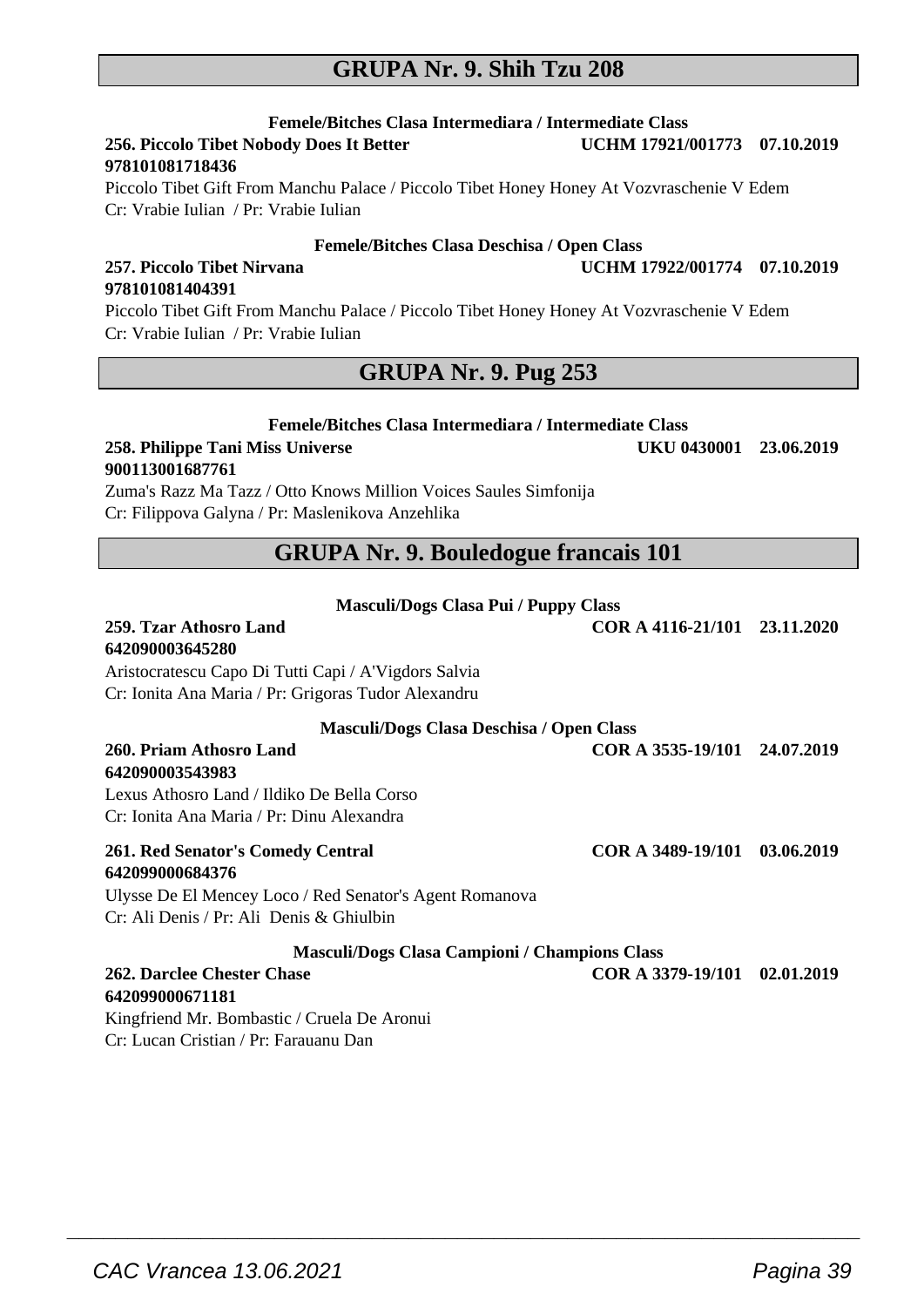**Femele/Bitches Clasa Juniori / Youth Class**

## **642090001922844**

Darclee Chester Chase / Kiara Of Lucky Little Kingdom Cr: Dejan Vujasinovik / Pr: Farauanu Dan

### **Femele/Bitches Clasa Intermediara / Intermediate Class**

**264. Red Senator's Daisy Duck COR A 3716-20/343 10.10.2019**

#### **642099000704033**

**953000010522113**

Cannon Ball Of Marosc Charm / Theea At Angel Heart Cr: Ali Denis / Pr: Ali Denis

#### **Femele/Bitches Clasa Deschisa / Open Class**

#### **265. Red Senator's Babarunca COR A 3425-19/101 24.03.2019 642090001100312**

Ulysse De El Mencey Loco / Theea At Angel Heart Cr: Ali Denis / Pr: Ali Denis & Ghiulbin

### **GRUPA Nr. 9. Boston Terrier 140**

**Masculi/Dogs Clasa Pui / Puppy Class**

**266. Tibet-Gyongye King-Keny MET Bost.t.1608/21 19.10.2020**

Wildax Romeo / Tybet Gyongye Dafne Cr: Kovacs Joszefne / Pr: Dabija Andrei

**Femele/Bitches Clasa Intermediara / Intermediate Class**

 $\overline{\phantom{a}}$  , and the set of the set of the set of the set of the set of the set of the set of the set of the set of the set of the set of the set of the set of the set of the set of the set of the set of the set of the s

**267. Stedra Bliss In The Abys COR A 177-20/140 20.11.2019 642090000187499**

Choco Pyn-Czar / Keep Walking's Dream Amanda

Cr: Dragos Chibzui / Pr: Dabija Andrei

**263. Felia Kingdom Of Faraons COR A 4043-21/101 25.08.2020**